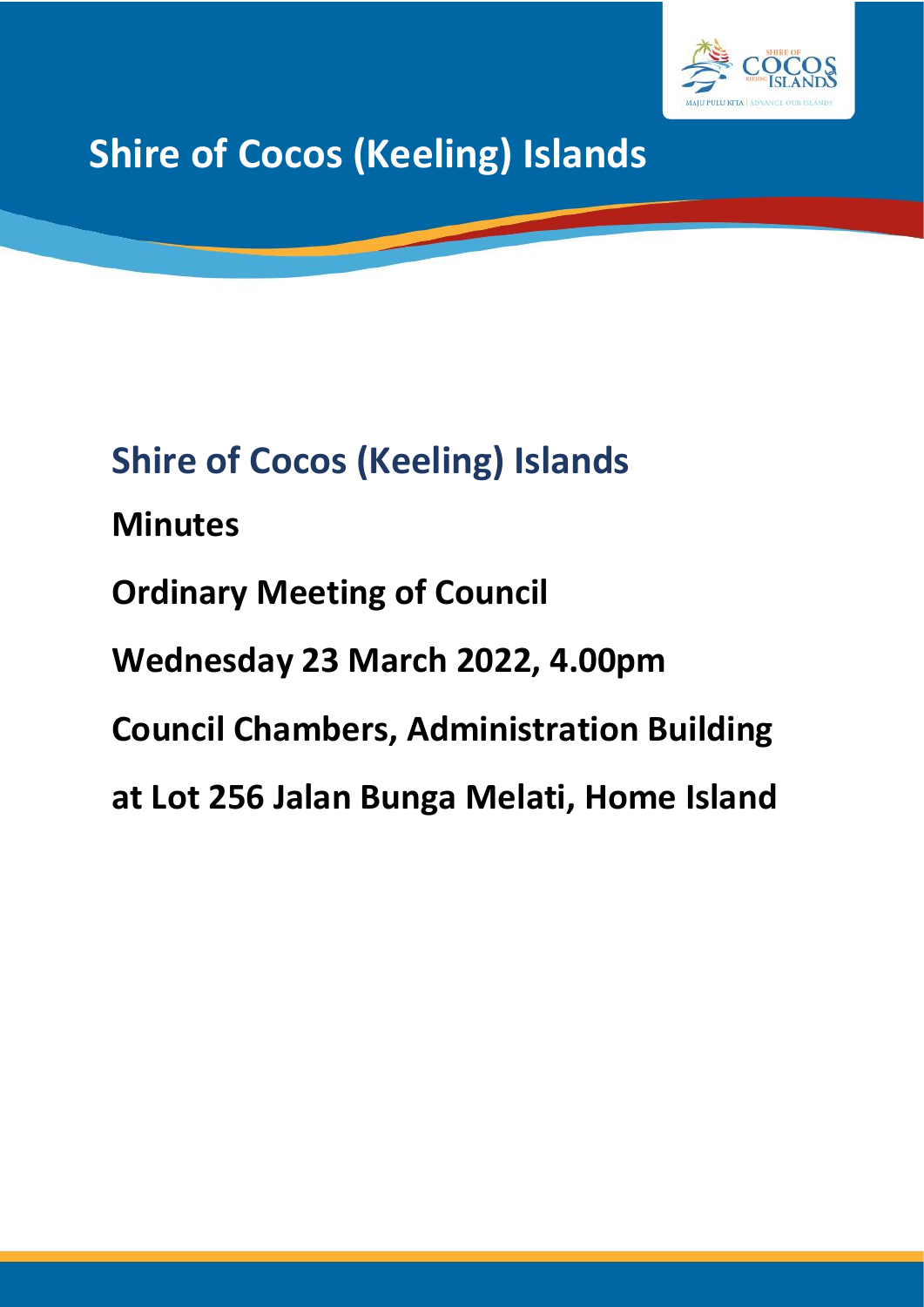

# **Disclaimer**

Members of the public should note that in any discussion regarding any planning or other application that any statement or intimation of approval made by any member or officer of the Shire during the course of any meeting is not intended to be and is not to be taken as notice of approval from the Shire. No action should be taken on any item discussed at a Council meeting prior to written advice on the resolution of the Council being received. Any plans or documents contained in this document may be subject to copyright law provisions (Copyright Act 1968, as amended) and the express permission of the copyright owner(s) should be sought prior to the reproduction.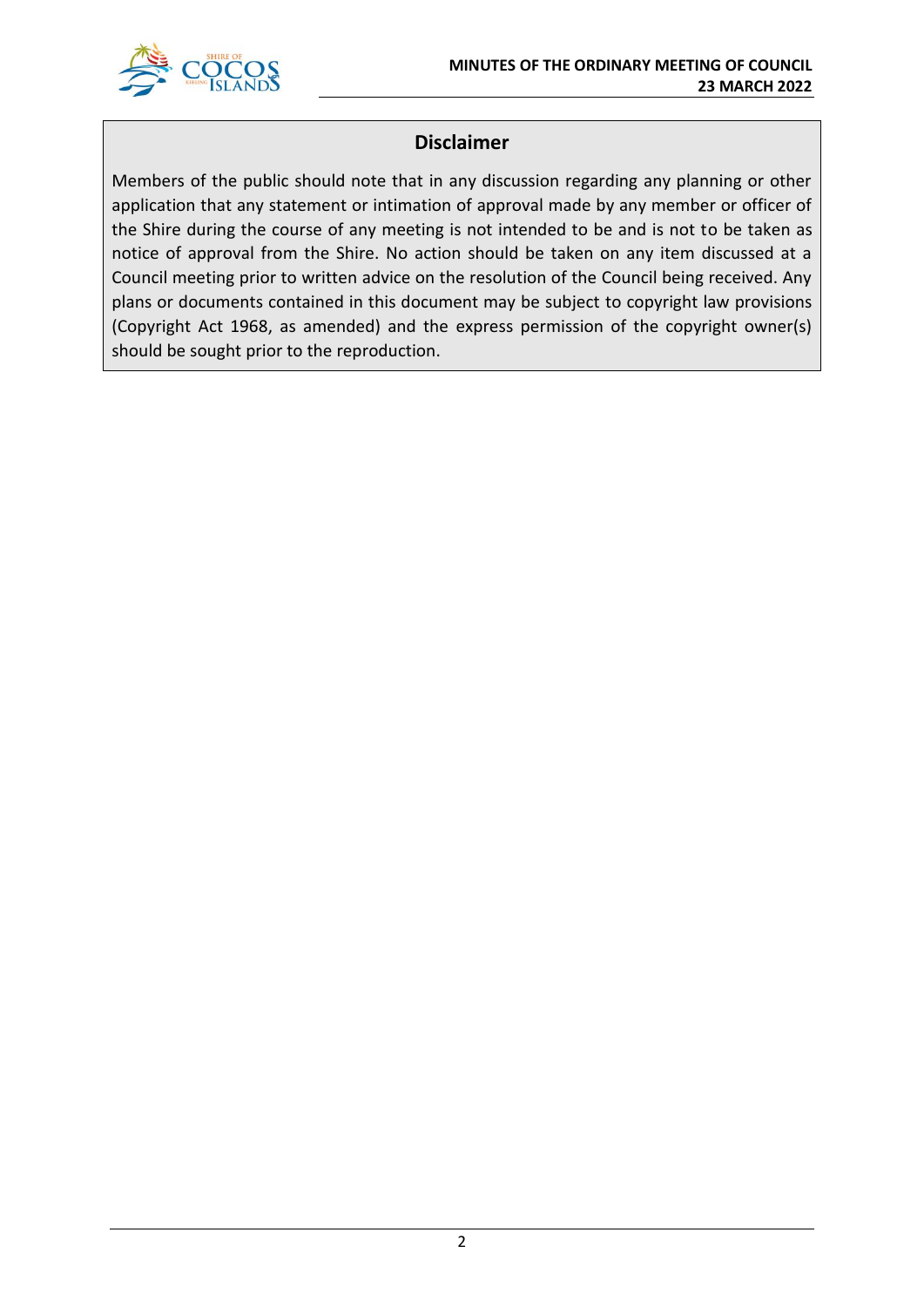

# **OUR VALUES**

**Service**

Provide the best service we can.

We serve the community and each other.

# **Accountability**

We take responsibility for our own actions.

We do what we say we will do.

Mistakes are an opportunity to learn.

# **Support**

We support our team and our community.

Look for opportunities to help each other.

# **Respect**

We respect and value others.

Our interactions are always respectful towards others.

# **Integrity**

We will be honest and transparent with all our dealings.

Maintain confidentiality.

Trust each other.

# **Achievement**

Being proactive and enabling the outcomes.

Be creative and think outside the square.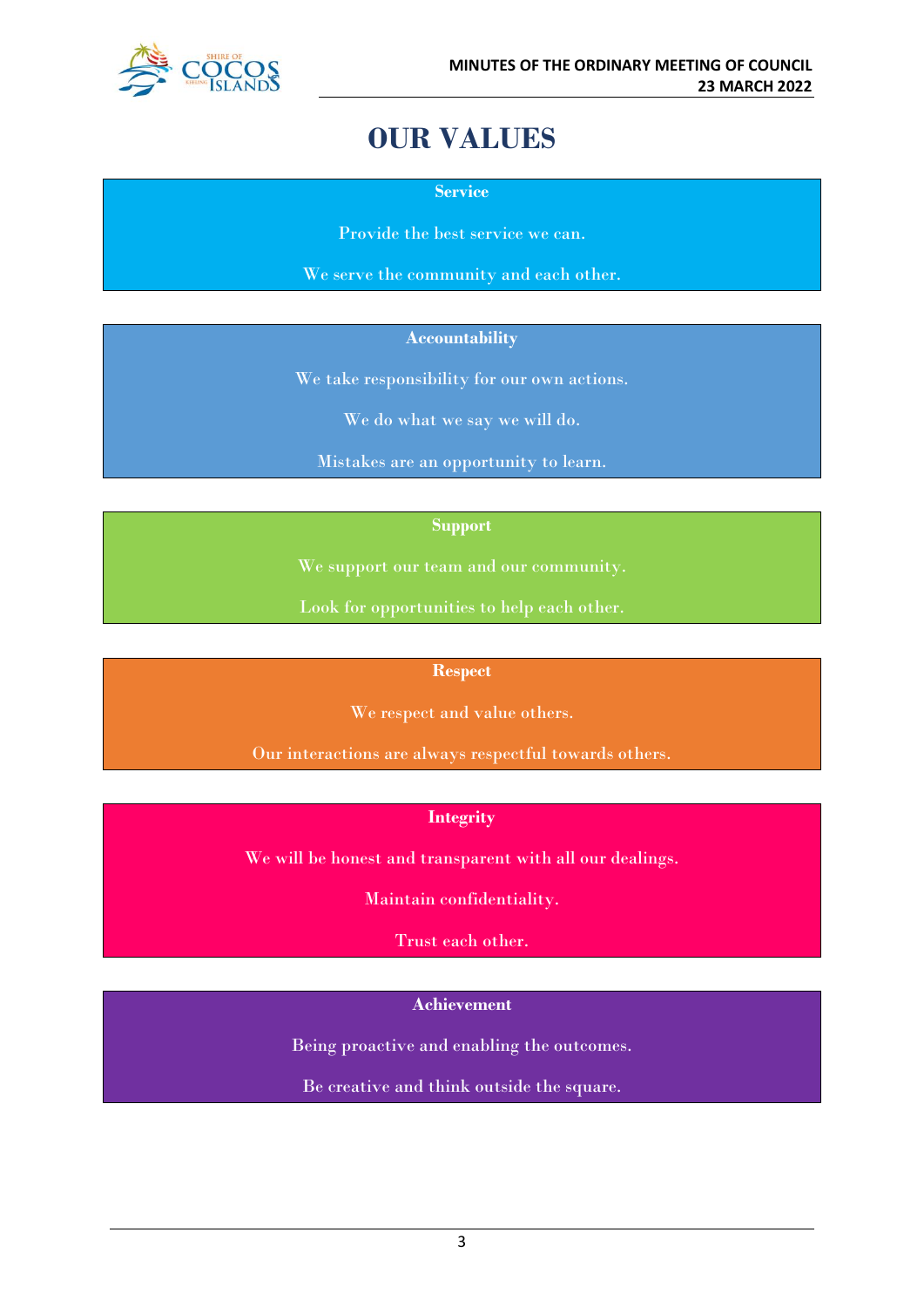

# **TABLE OF CONTENTS**

| <b>ITEM</b>             | <b>SUBJECT</b>                                                                            | <b>PAGE</b>    |  |
|-------------------------|-------------------------------------------------------------------------------------------|----------------|--|
| 1                       | <b>OPENING/ANNOUNCEMENTS OF VISITORS</b>                                                  | 6              |  |
| $\overline{2}$          | ATTENDANCE/APOLOGIES/LEAVE OF ABSENCE (PREVIOUSLY<br><b>APPROVED)</b>                     |                |  |
| 3                       | <b>RESPONSE TO PREVIOUS PUBLIC QUESTIONS TAKEN ON NOTICE</b>                              | 6              |  |
| 4                       | <b>PUBLIC QUESTION TIME</b>                                                               | $\overline{7}$ |  |
| 5                       | <b>LEAVE OF ABSENCE</b>                                                                   | 8              |  |
| 5.1                     | LEAVE OF ABSENCE (PREVIOUSLY APPROVED)                                                    | 8              |  |
| 5.2                     | APPLICATION FOR LEAVE OF ABSENCE                                                          | 8              |  |
| 6                       | PETITIONS/DEPUTATIONS/PRESENTATIONS                                                       | 8              |  |
| $\overline{\mathbf{z}}$ | <b>CONFIRMATION OF MINUTES OF PREVIOUS MEETINGS</b>                                       | 8              |  |
| 7.1                     | ORDINARY COUNCIL MEETING HELD ON 23 FEBRUARY 2022                                         | 8              |  |
| 7.2                     | SPECIAL COUNCIL MEETING HELD ON 9 MARCH 2022                                              | 9              |  |
| 8                       | <b>ANNOUNCEMENTS BY THE PRESIDING MEMBER AND COUNCILLORS</b>                              | 9              |  |
| 9                       | <b>DECLARATION OF INTERESTS</b>                                                           | 9              |  |
| 10                      | <b>REPORT AND RECOMMENDATIONS FROM COMMITEES</b>                                          | 9              |  |
|                         | <b>REPORTS OF OFFICERS</b>                                                                |                |  |
| 10.1                    | <b>FINANCE</b>                                                                            | 9              |  |
| 10.1.1                  | <b>MONTHLY FINANCIAL REPORT - FEBRUARY 2022</b>                                           | 10             |  |
| 10.1.2                  | SCHEDULE OF ACCOUNTS PAID FOR THE PERIOD 1 FEBRUARY 2022 TO 28<br>FEBRUARY 2022           | 14             |  |
| 10.2                    | <b>LEASES</b>                                                                             | 18             |  |
| <b>NIL</b>              |                                                                                           | 18             |  |
| 10.3                    | <b>PLANNING/BUILDING</b>                                                                  | 18             |  |
| 10.3.1                  | PROPOSED VEHICLE & EQUIPMENT SHELTER - WEST ISLAND POLICE<br><b>STATION</b>               | 18             |  |
| 10.3.2                  | RENEWAL OF DEVELOPMENT APPROVAL - COCOS ISLANDS ARTISAN<br><b>COLLECTIVE, WEST ISLAND</b> | 22             |  |
| 10.4                    | <b>ADMINISTRATION</b>                                                                     | 27             |  |
| 10.4.1                  | <b>2021 COMPLIANCE AUDIT RETURN</b>                                                       | 27             |  |
| 10.4.2                  | <b>AUDIT ACTIONS STATUS REPORT - MARCH 2022</b>                                           | 30             |  |
| 10.4.3                  | IT HEALTH CHECK - FEBRUARY 2022                                                           | 35             |  |
| 10.4.4                  | WEST ISLAND RECREATIONAL BOAT RAMP                                                        | 40             |  |
| 11                      | <b>MINUTES TO BE RECEIVED</b>                                                             | 45             |  |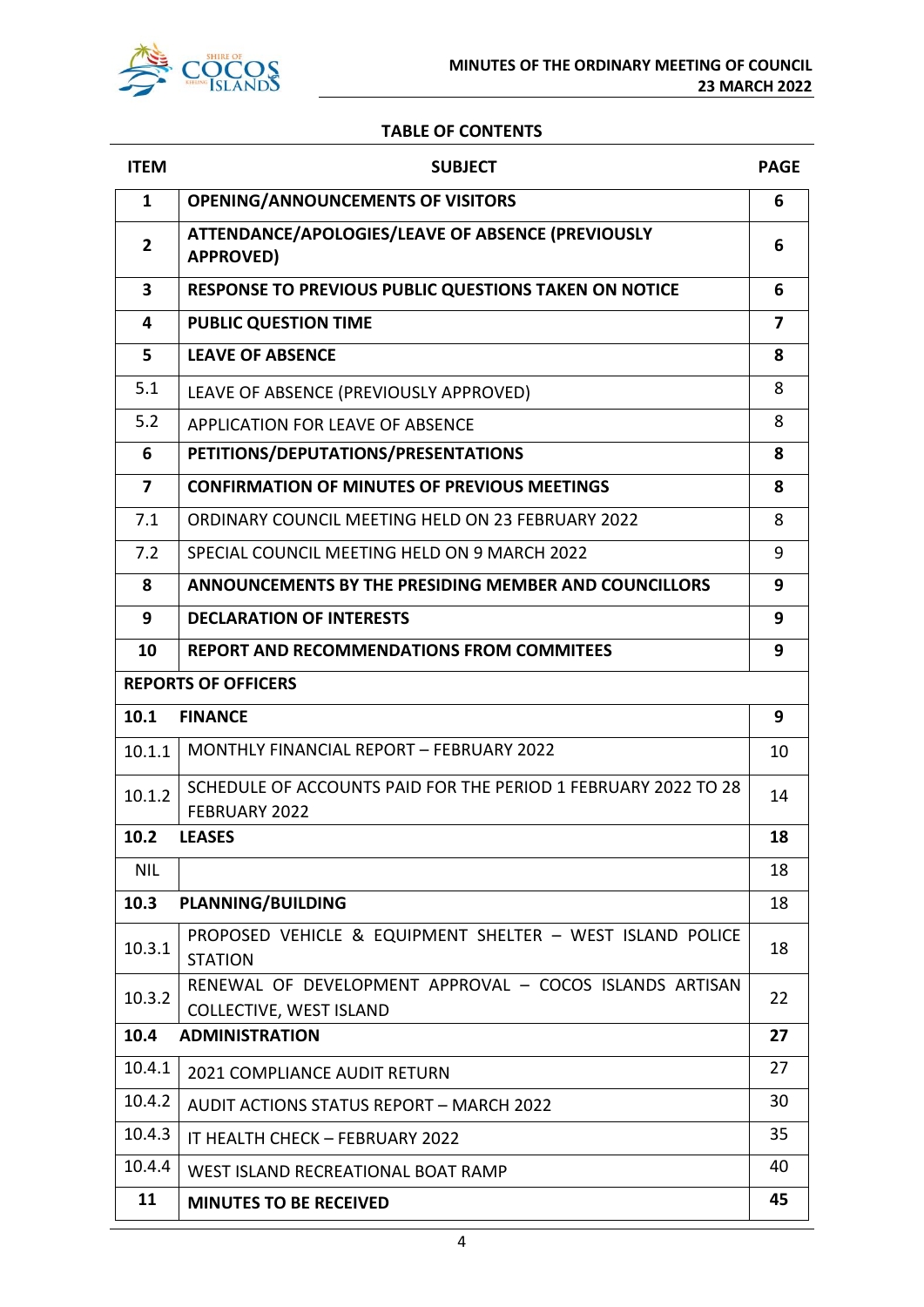

| 11.1       | MINUTES FROM AUDIT AND GOVERNANCE COMMITTEE MEETING TO BE<br><b>RECEIVED</b>             | 45 |
|------------|------------------------------------------------------------------------------------------|----|
| 12         | ELECTED MEMBERS MOTIONS OF WHICH PREVIOUS NOTICE HAS BEEN<br><b>GIVEN</b>                | 48 |
| 13         | <b>MOTIONS WITHOUT NOTICE WITH LEAVE OF COUNCIL</b>                                      | 48 |
| 14         | <b>MATTERS BEHIND CLOSED DOORS</b>                                                       | 48 |
| 15         | <b>MATTERS RELATING TO THE LAND TRUSTS</b>                                               | 48 |
| 15.1       | <b>TRUSTS ADMINISTRATION</b>                                                             | 50 |
| <b>NIL</b> |                                                                                          | 50 |
| 15.2       | <b>TRUSTS LEASES</b>                                                                     | 50 |
| 15.2.1     | LOTS 223 AND 224 TRANNIES BEACH - REQUEST TO LEASE - COCOS ECO<br><b>RESORT</b>          | 50 |
| 15.3       | <b>TRUSTS FINANCE</b>                                                                    | 62 |
| <b>NIL</b> |                                                                                          | 62 |
| 16         | NEW BUSINESS OF AN URGENT NATURE INTRODUCED BY DECISION OF<br><b>MEETING (LATE ITEM)</b> | 62 |
| 17         | <b>CLOSURE</b>                                                                           | 62 |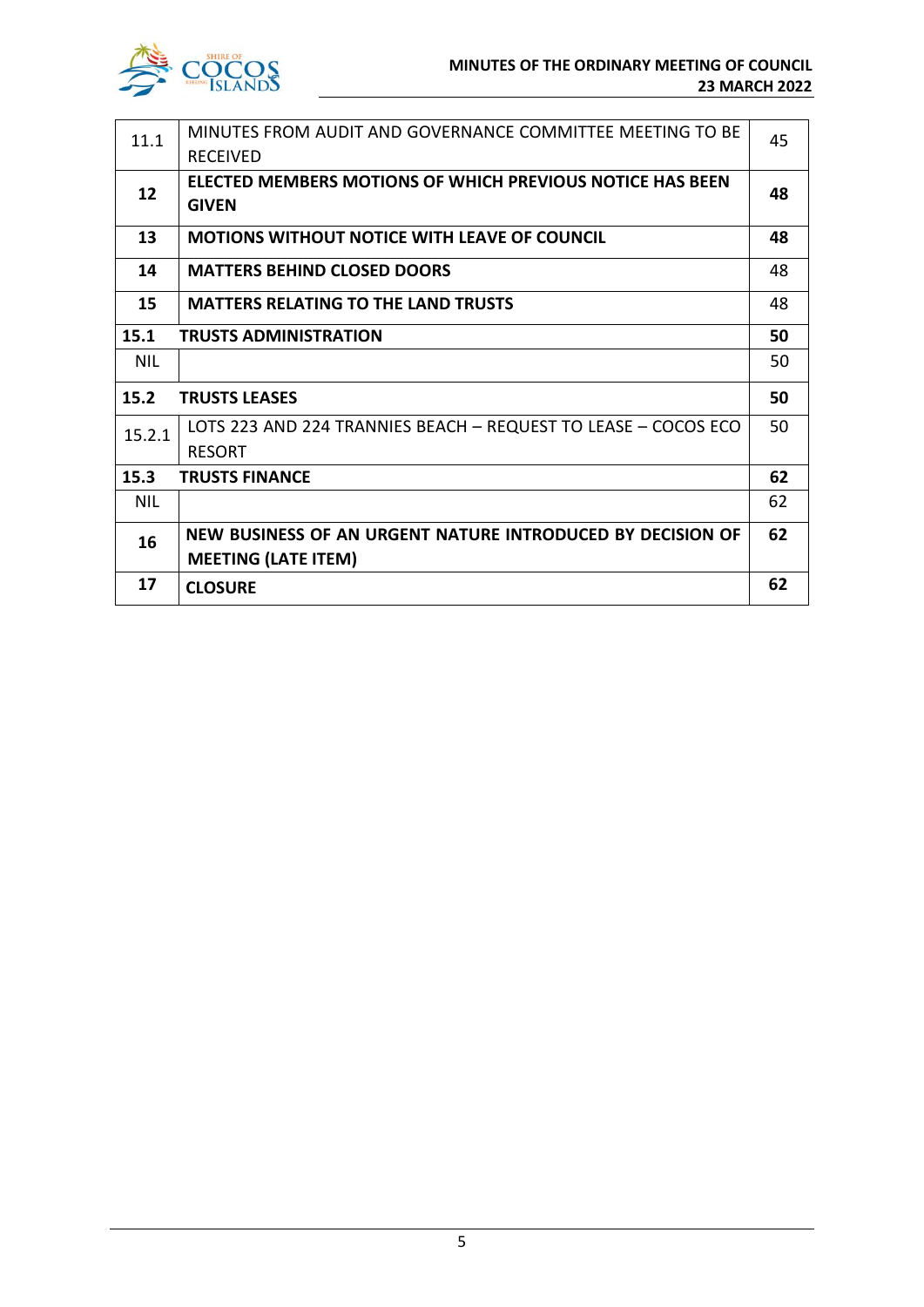

# **1. OPENING/ANNOUNCEMENTS OF VISITORS**

The Presiding member declare the meeting opened at 4.02pm and welcome Councillors, Staff, and members of the public to the meeting.

# **2. ATTENDANCE/APOLOGIES/LEAVE OF ABSENCE**

| <b>Shire President:</b>                  | Cr A Minkom                                                                                                                                                                        |  |  |
|------------------------------------------|------------------------------------------------------------------------------------------------------------------------------------------------------------------------------------|--|--|
| <b>Deputy President:</b>                 | Cr S Iku                                                                                                                                                                           |  |  |
| <b>Councillors:</b>                      | Cr M Hamiril<br>Cr T Lacy<br>Cr J Young                                                                                                                                            |  |  |
| Officers:                                | V Lauritsen, Manager Finance and Corporate Services<br>M Faulkner, Manager Infrastructure<br>A Hajat, Community Development Coordinator<br>I Macrae, Governance & Risk Coordinator |  |  |
| <b>Public:</b>                           | $\overline{2}$                                                                                                                                                                     |  |  |
| <b>Visitors:</b>                         | Nil                                                                                                                                                                                |  |  |
| <b>Apologies:</b>                        | Cr Ibram, Cr Liu                                                                                                                                                                   |  |  |
| <b>Approved Leave of Absence:</b><br>Nil |                                                                                                                                                                                    |  |  |

# **3. RESPONSE TO PREVIOUS PUBLIC QUESTIONS TAKEN ON NOTICE**

Nil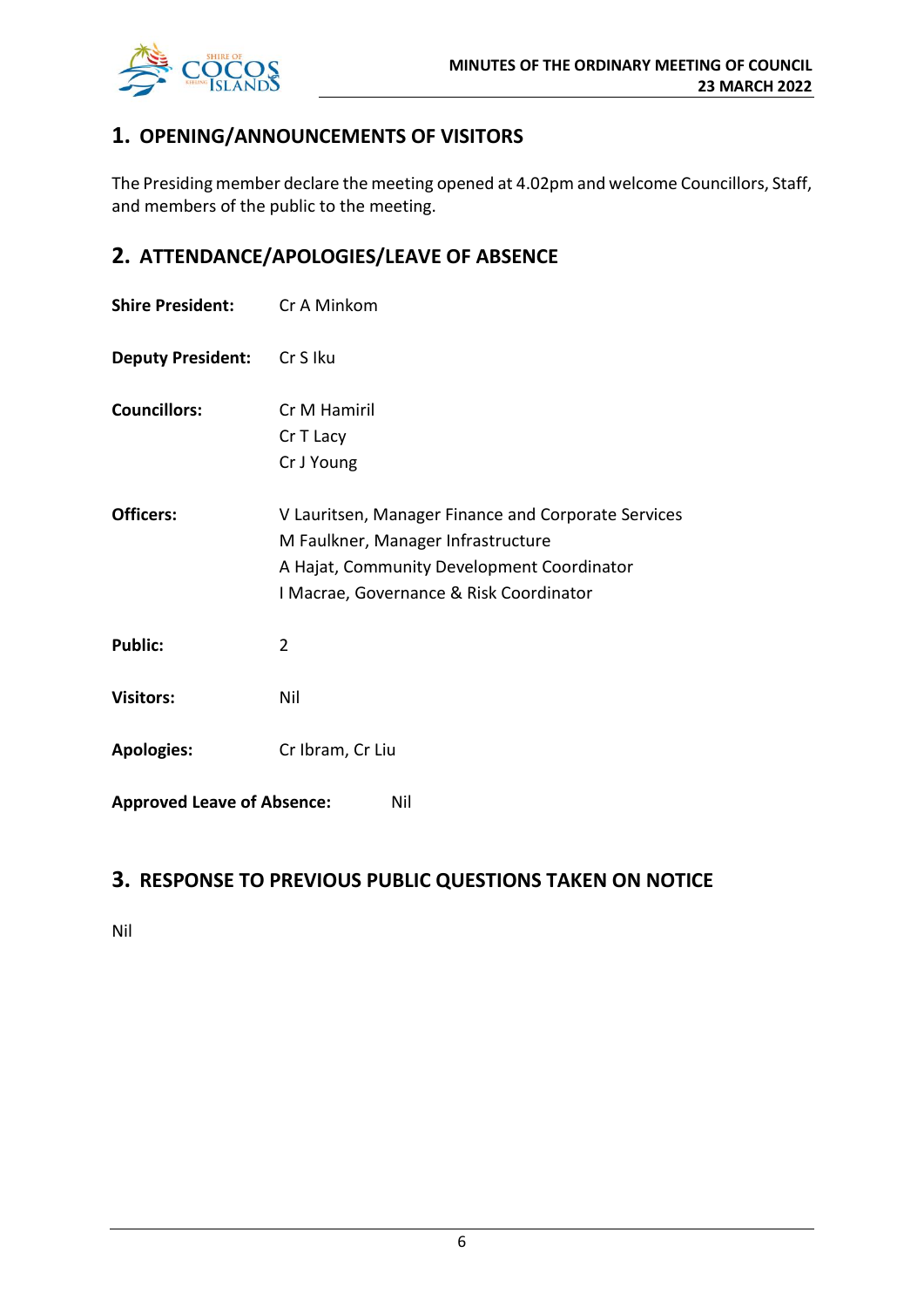

# **4. PUBLIC QUESTION TIME**

In accordance with section 5.24(1) (a) of the Local Government Act 1995, time is allocated for questions to be raised by members of the public, as follows:

(1) The minimum time to be allocated for the asking of and responding to questions raised by members of the public at ordinary meetings of councils and meetings referred to in regulation 5 is 15 minutes.

(2) Once all the questions raised by members of the public have been asked and responded to at a meeting referred to in sub regulation (1), nothing in these regulations prevents the unused part of the minimum question time period from being used for other matters.

Pursuant to regulation 7(4) (a) of the Local Government (Administration) Regulations 1996, questions from the public must relate to a matter affecting the local government.

In accordance with section 5.25 (1) (f) of the Local Government Act 1995 and the Local Government (Administration) Regulations 1996 regulation 11(e) a summary of each question raised by members of the public at the meeting and a summary of the response to the question will be included in the minutes of the meeting.

Where a question is taken on notice at the meeting, a summary of the response to the question will be included in the agenda for the following Council meeting.

Mr Jeff Welch 30 Airforce Road West Island

# **Question**

**Is the Shire bringing contractors to CKI to do building works without advertising local or use of the "Cocos CV? If, yes to above, then why?**

# **Response**

Manager Infrastructure – Yes, the Shire is bringing Contractors to CKI to do building works. The Shire Purchasing Policy requires open tender for the procurement of goods or services where the value is or exceeds \$250,000. In this instance, the value of the tender did not meet this requirement and therefore was not advertised.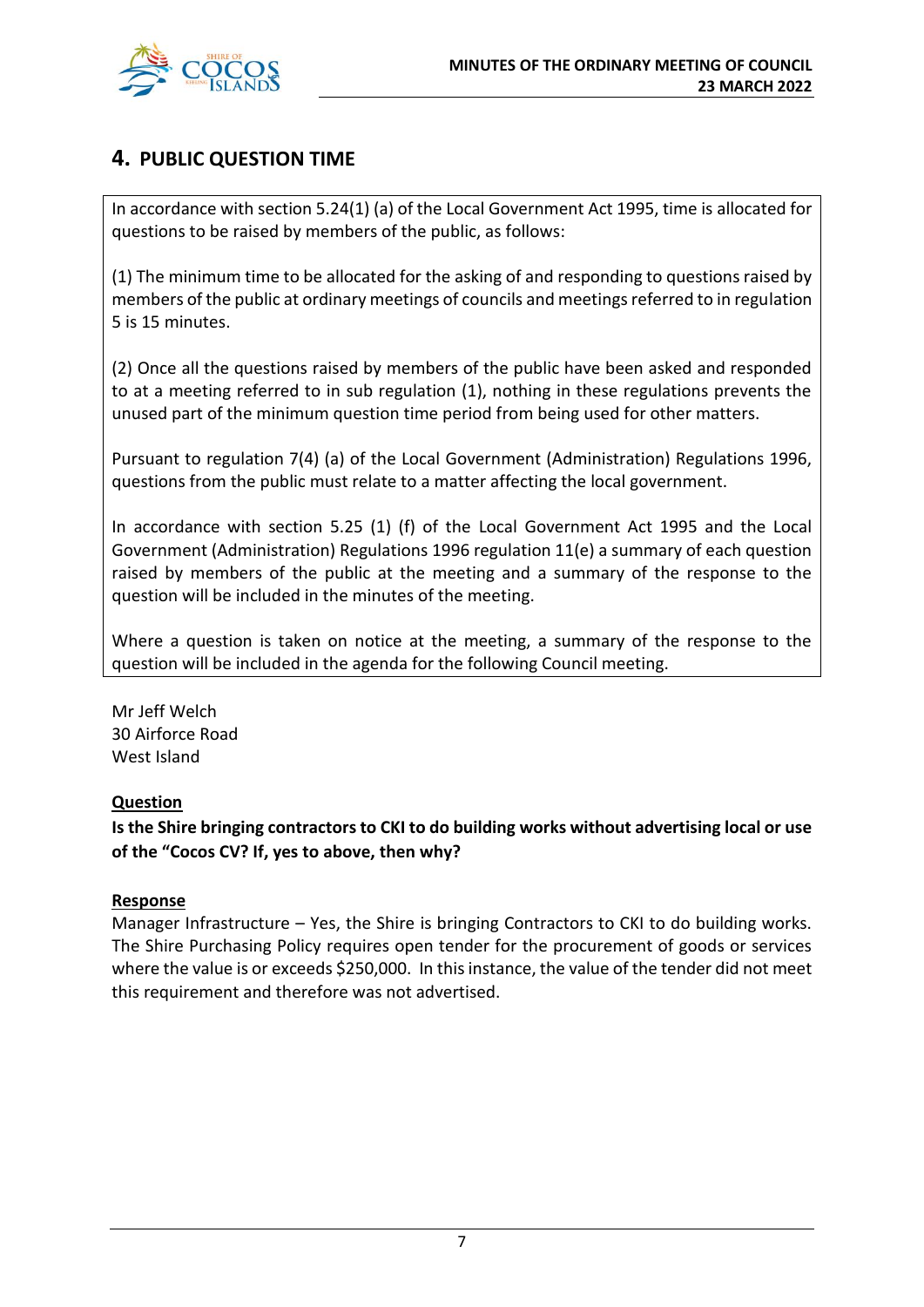

# **5. LEAVE OF ABSENCE**

The Local Government Act 1995 (Section 2.25) provides that a Council may, by resolution, grant leave of absence to a member for Ordinary Council Meetings. A member who is absent, without first obtaining leave of the Council, throughout three consecutive Ordinary meetings of the Council is disqualified from continuing his or her membership of the Council. Disqualification from membership of the Council for failure to attend Ordinary Meetings of the Council will be avoided so long as the Council grants leave prior to the member being absent. The leave cannot be granted retrospectively. An apology for non-attendance at a meeting is not an application for leave of absence.

# **5.1 LEAVE OF ABSENCE (PREVIOUSLY APPROVED)**

| <b>Councillor</b> | Date of Leave | <b>Approved by Council</b> |
|-------------------|---------------|----------------------------|
| NIL               |               |                            |

# **5.2 APPLICATION FOR LEAVE OF ABSENCE**

Nil

# **6. PETITIONS/DEPUTATIONS/PRESENTATIONS**

Nil

# **7. CONFIRMATION OF MINUTES OF PREVIOUS MEETING(S)**

7.1 Ordinary Council Meeting held on 23 February 2022 - Attachment 7.1

# **OFFICER RECOMMENDATION**

THAT COUNCIL BY SIMPLE MAJORITY, PURSUANT TO SECTIONS 5.22(2) AND 3.18 OF THE *LOCAL GOVERNMENT ACT 1995 (WA) (CKI),* RESOLVES THAT THE MINUTES OF THE ORDINARY COUNCIL MEETING HELD ON 23 FEBRUARY 2022, AS PRESENTED IN ATTACHMENT 7.1 BE CONFIRMED AS A TRUE AND CORRECT RECORD OF PROCEEDINGS.

7.2 Special Council Meeting held on 9 March 2022 - Attachment 7.2

# **OFFICER RECOMMENDATION**

THAT COUNCIL BY SIMPLE MAJORITY, PURSUANT TO SECTIONS 5.22(2) AND 3.18 OF THE *LOCAL GOVERNMENT ACT 1995 (WA) (CKI),* RESOLVES THAT THE MINUTES OF THE SPECIAL COUNCIL MEETING HELD ON 9 MARCH 2022, AS PRESENTED IN ATTACHMENT 7.2 BE CONFIRMED AS A TRUE AND CORRECT RECORD OF PROCEEDINGS.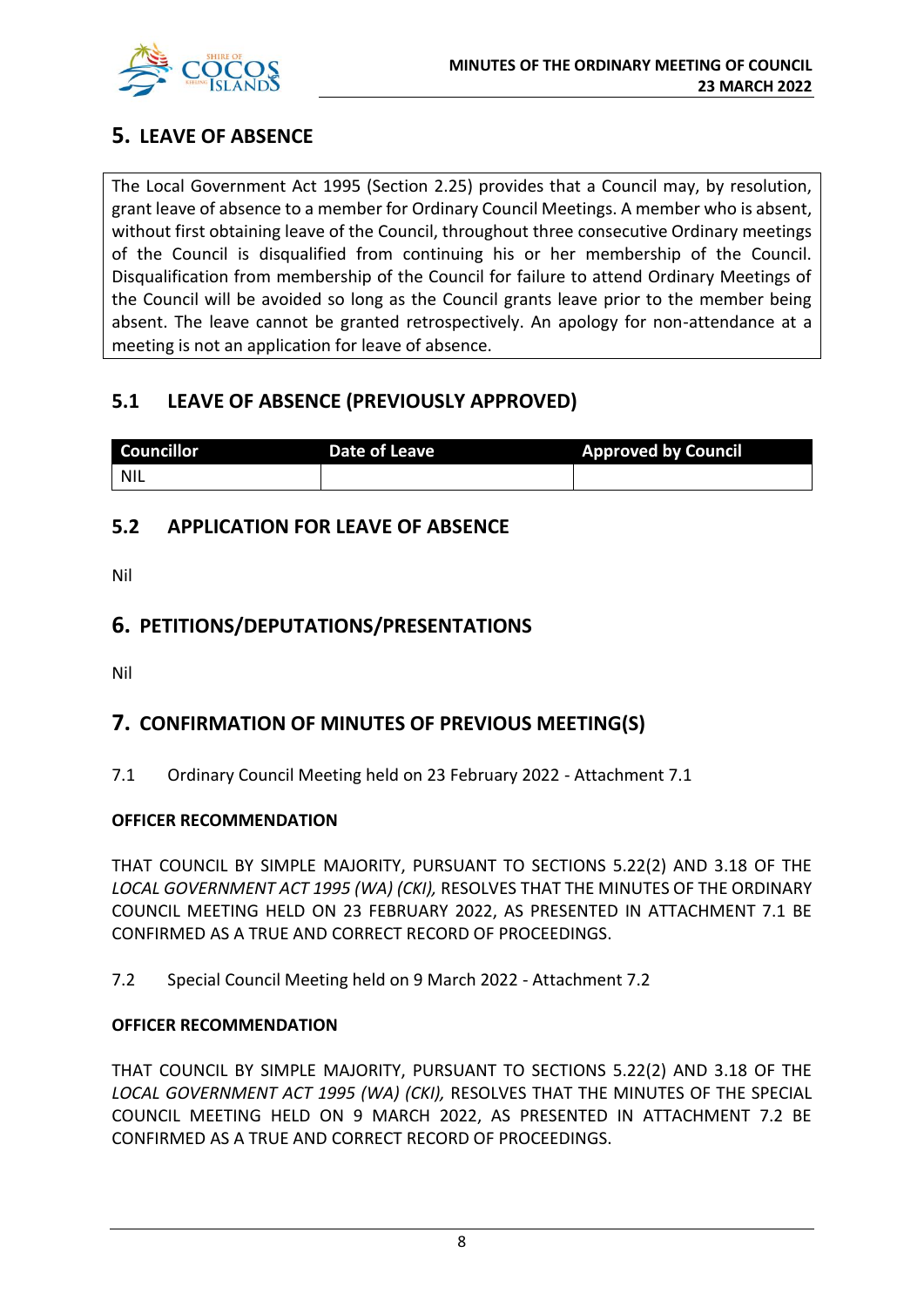

The following items were dealt with 'en bloc'.

# **COUNCIL RESOLUTION**

**MOVED CR HAMIRIL SECONDED CR LACY**

**7.1 ORDINARY COUNCIL MEETING HELD ON 23 FEBRUARY 2022 - ATTACHMENT 7.1**

**THAT COUNCIL BY SIMPLE MAJORITY, PURSUANT TO SECTIONS 5.22(2) AND 3.18 OF THE**  *LOCAL GOVERNMENT ACT 1995 (WA) (CKI),* **RESOLVES THAT THE MINUTES OF THE ORDINARY COUNCIL MEETING HELD ON 23 FEBRUARY 2022, AS PRESENTED IN ATTACHMENT 7.1 BE CONFIRMED AS A TRUE AND CORRECT RECORD OF PROCEEDINGS.**

**7.2 SPECIAL COUNCIL MEETING HELD ON 9 MARCH 2022 - ATTACHMENT 7.2**

**THAT COUNCIL BY SIMPLE MAJORITY, PURSUANT TO SECTIONS 5.22(2) AND 3.18 OF THE**  *LOCAL GOVERNMENT ACT 1995 (WA) (CKI),* **RESOLVES THAT THE MINUTES OF THE SPECIAL COUNCIL MEETING HELD ON 9 MARCH 2022, AS PRESENTED IN ATTACHMENT 7.2 BE CONFIRMED AS A TRUE AND CORRECT RECORD OF PROCEEDINGS.**

**THE MOTION WAS PUT AND DECLARED CARRIED (5/0)**

**FOR:** HAMIRIL, IKU, LACY, MINKOM, YOUNG **AGAINST:** NIL

# **8. ANNOUNCEMENTS BY THE PRESIDING MEMBER AND COUNCILLORS**

Nil

# **9. DECLARATION OF INTERESTS**

Councillors are to complete a Disclosure of Interest Form for each item they are required to disclose an interest in. The Form should be given to the Presiding Member before the meeting commences. After the meeting, the Form is to be provided to the Governance and Risk Coordinator for inclusion in the Disclosures Register.

| <b>Name</b> | Item No. Interest |           | <b>Nature</b>                                 |
|-------------|-------------------|-----------|-----------------------------------------------|
| Cr Lacy     | 10.3.2            | Financial | Lessee and applicant for Development Approval |

# **10. REPORT AND RECOMMENDATIONS OF COMMITTEE**

# **10.1 FINANCE**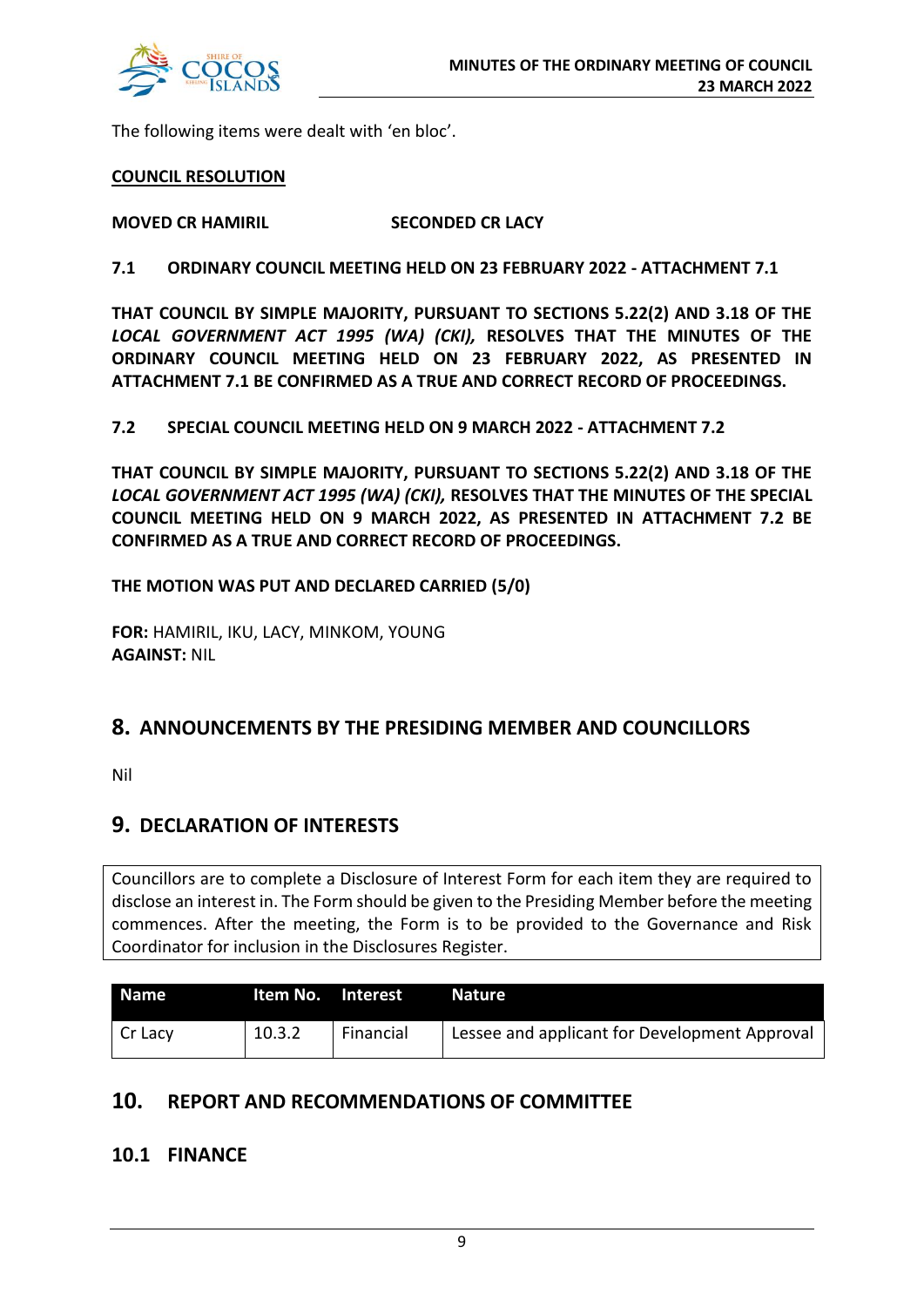

# **10.1.1 MONTHLY FINANCIAL REPORT – FEBRUARY 2022**

# **Report Information**

| Date:                     | 23 March 2022                                       |
|---------------------------|-----------------------------------------------------|
| Location:                 | Not Applicable                                      |
| Applicant:                | Not Applicable                                      |
| File Ref:                 |                                                     |
| Disclosure of Interest:   |                                                     |
| <b>Reporting Officer:</b> | Manager Finance & Corporate Services                |
| Island:                   | Shire Wide                                          |
| Attachments:              | 10.1.1.1 - Monthly Financial Report - February 2022 |

# **Authority / Discretion**

# **Definition**

|             | Advocacy       | When Council advocates on its own behalf or on behalf of its         |
|-------------|----------------|----------------------------------------------------------------------|
|             |                | community to another level of government/body/agency.                |
| $\boxtimes$ | Executive      | The substantial direction setting and oversight role of the          |
|             |                | Council. E.g. adopting plans and reports, accepting tenders,         |
|             |                | directing operations, setting and amending budgets.                  |
|             | Legislative    | Includes adopting local laws, town planning schemes and              |
|             |                | policies. Review when Council reviews decisions made by              |
|             |                | officers.                                                            |
|             | Quasi-Judicial | When Council determines an application / matter that directly        |
|             |                | affects a person's right and interest. The judicial character arises |
|             |                | from the obligations to abide by the principles of natural justice.  |
|             |                | Examples of Quasi-Judicial authority include town planning           |
|             |                | applications, building licenses, applications for other permits /    |
|             |                | licenses.                                                            |
|             | Information    | Includes items provides to Council for information purposes only     |
|             |                | that do not require a decision of Council (i.e. $-$ for noting).     |

#### **Report Purpose**

The purpose of this report is to provide a monthly financial report for February 2022, which includes rating, investment, reserve, debtor, and general financial information to Elected Members in accordance with Section 6.4 of the *Local Government Act 1995 (WA) (CKI)*.

# **Relevant Documents**

Available for viewing at the meeting. Nil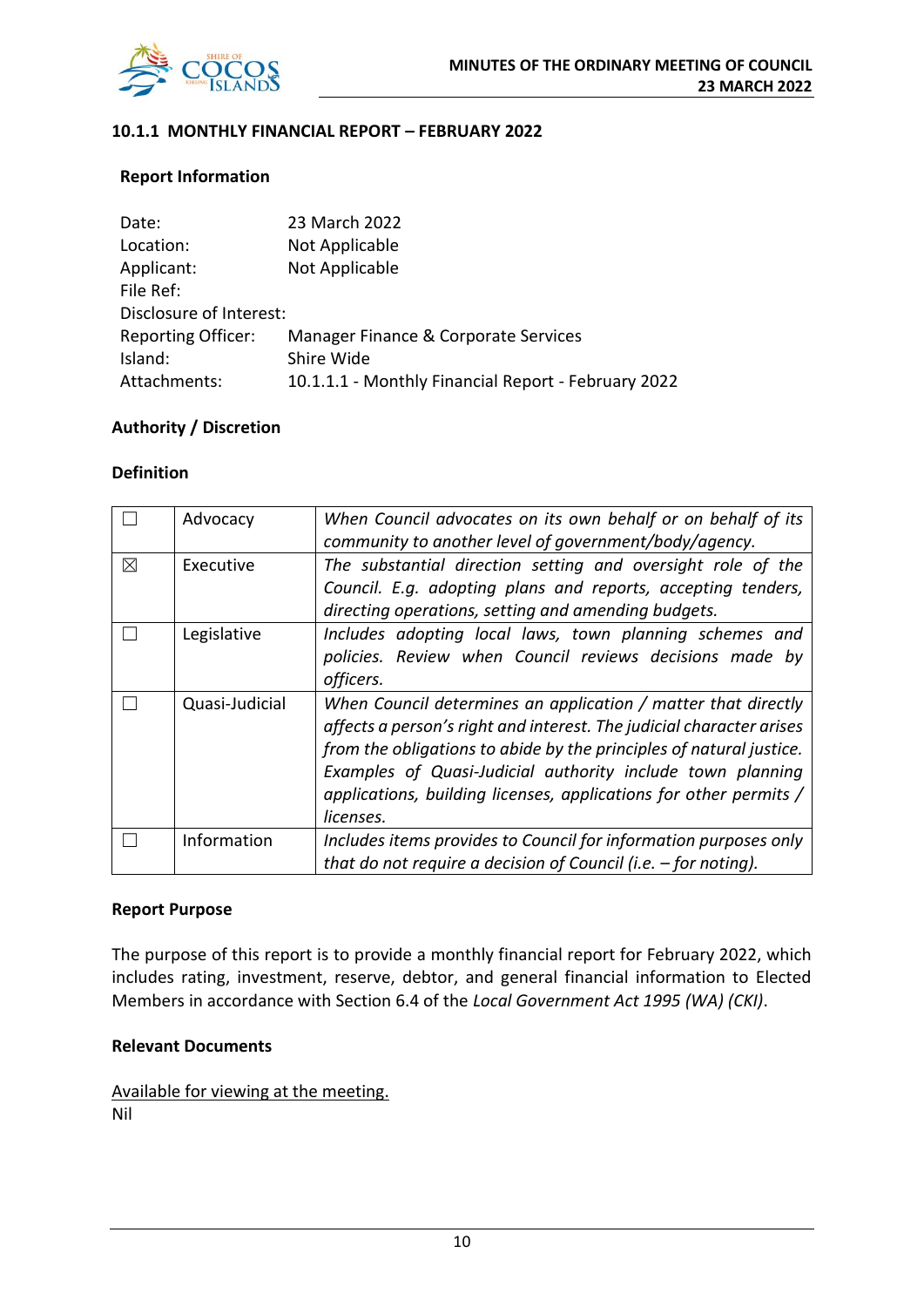

# **Background**

The reporting of monthly financial information is a requirement under section 6.4 of the *Local Government Act 1995 (WA) (CKI)*, and Regulation 34 of the *Local Government (Financial Management) Regulations 1996* and provides oversight of the Shire's finances to Council.

# **Comment**

The period of review is February 2022. The current closing municipal surplus for this period is \$2,796,217 compared to a budget position of \$2,404,259. This is considered a satisfactory result for the Shire as it is maintaining a healthy surplus position.

Income for the February 2022 period year to date is \$6,597,413 which is made up \$6,071,361 in operating revenues and \$526,052 in non-operating grants, contributions, and subsidies. The budget estimated \$6,653,551 would be received for the same period. The variance to budget is \$56,138.

Expenditure for the February 2022 period year to date is \$5,502,723. This is made up of \$4,368,799 in operating expenditure and \$1,133,924 in capital expenditure. The budget estimated \$5,968,427 would be spent for the same period. The variance to budget is \$465,704.

Details of all significant variances against the current budget are provided in the notes to the Monthly Financial Report contained within Attachment 10.1.1.1.

# **Policy and Legislative Implications**

Regulation 34 of the *Local Government (Financial Management) Regulations 1996* requires all Local Governments to prepare each month a Statement of Financial Activity reporting on the revenue and expenditure for the month.

Financial Management Regulation 34 also requires this statement to be accompanied by:

- a. An explanation of the composition of the net current assets, less committal assets and restricted assets;
- b. An explanation of material variances; and
- c. Such supporting information that is relevant to the Local Government

# **Strategic Implications**

Nil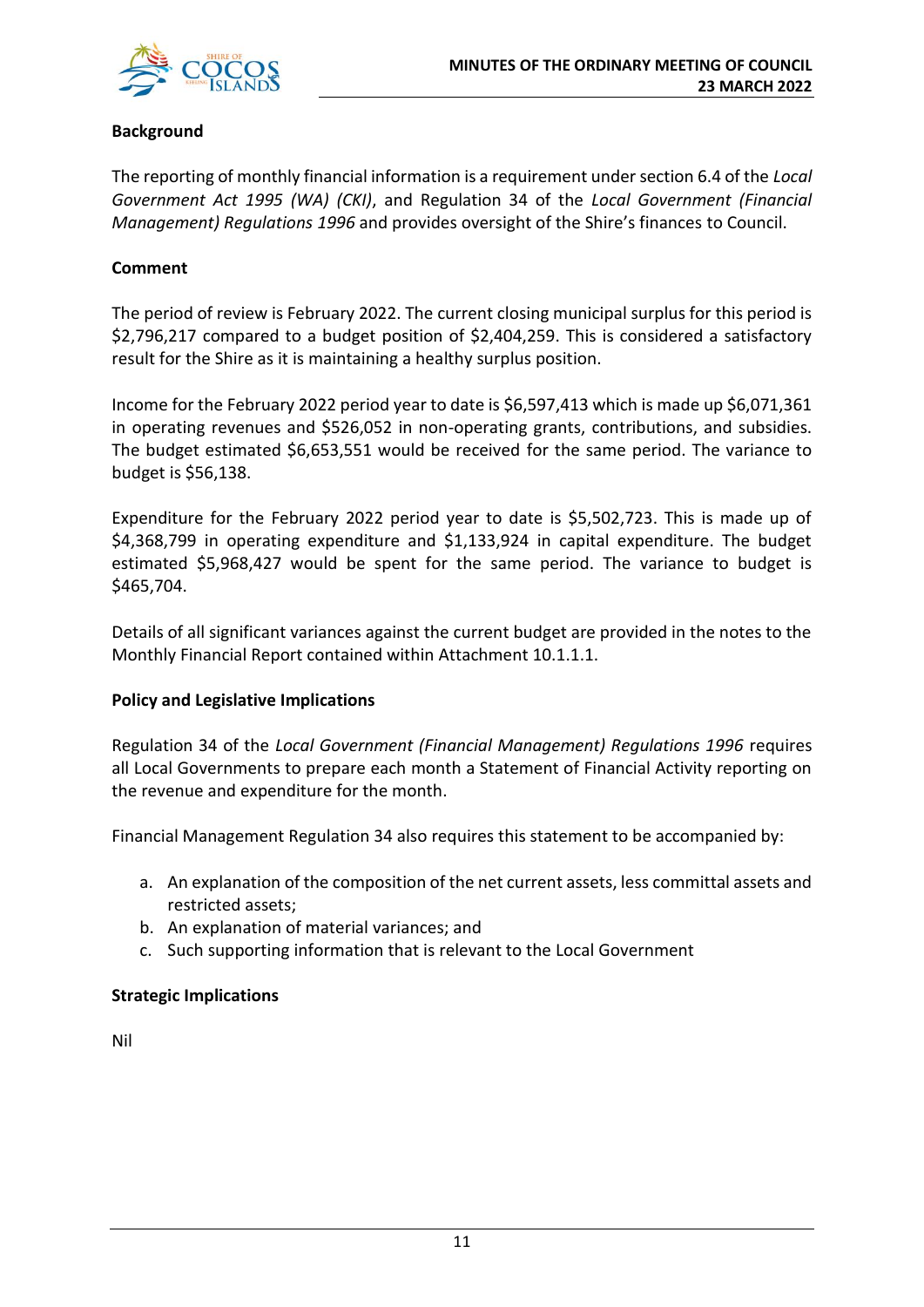

# **Risk Implications**

| <b>Risk Category</b> | <b>Description</b>      | <b>Rating (consequence x</b><br>likelihood) | <b>Mitigation Action</b> |
|----------------------|-------------------------|---------------------------------------------|--------------------------|
| Financial            | That budget             | Moderate (6)                                | Variances are            |
|                      | allocations are         |                                             | monitored and            |
|                      | significantly exceeded. |                                             | highlighted to Council   |
|                      |                         |                                             | on a monthly basis for   |
|                      |                         |                                             | corrective action.       |
| Reputation           | The monthly financial   | Low $(3)$                                   | Procedures in place to   |
|                      | statements are open     |                                             | ensure all expenditure   |
|                      | to public scrutiny.     |                                             | is justifiable.          |
| Compliance           | The report is to be     | Low $(3)$                                   | There are processes in   |
|                      | presented to Council    |                                             | place to ensure          |
|                      | within two months in    |                                             | compliance with          |
|                      | order to comply with    |                                             | legislation.             |
|                      | relevant legislation.   |                                             |                          |
| Fraud                | That the report is      | Low $(3)$                                   | Interim and end of       |
|                      | manipulated.            |                                             | year audits.             |

# **Risk Matrix**

| Consequence /<br><b>Likelihood</b> | Insignificant (1) | Minor (2)    | Medium (3)       | Major (4)        | Extreme (5)      |
|------------------------------------|-------------------|--------------|------------------|------------------|------------------|
| <b>Almost Certain (5)</b>          | Moderate (5)      | High $(10)$  | <b>High (15)</b> | Extreme (20)     | Extreme (25)     |
| Likely (4)                         | Low(4)            | Moderate (8) | High $(12)$      | <b>High (16)</b> | Extreme (20)     |
| Possible (3)                       | Low(3)            | Moderate (6) | Moderate (9)     | <b>High (12)</b> | <b>High (15)</b> |
| Unlikely (2)                       | Low(2)            | Low $(4)$    | Moderate (6)     | Moderate (8)     | <b>High (10)</b> |
| Rare (1)                           | Low(1)            | Low $(2)$    | Low $(3)$        | Low $(4)$        | Moderate (5)     |

# **Conclusion**

That the Monthly Financial Report for the period ending 28 February 2022, including explanations of material variances, be received.

# **OFFICER RECOMMENDATION – ITEM NO 10.1.1**

THAT COUNCIL:

- 1. BY SIMPLE MAJORITY, PURSUANT TO THE *LOCAL GOVERNMENT (FINANCIAL MANAGEMENT) REGULATIONS 1996* RECEIVES THE MONTHLY FINANCIAL REPORT FOR THE PERIOD ENDING 28 FEBRUARY 2022, AS CONTAINED IN ATTACHMENT 10.1.1.1; AND
- 2. ACCEPTS THE EXPLANATIONS FOR MATERIAL VARIANCES FOR THE PERIOD ENDING 28 FEBRUARY 2022, AS CONTAINED IN ATTACHMENT 10.1.1.1.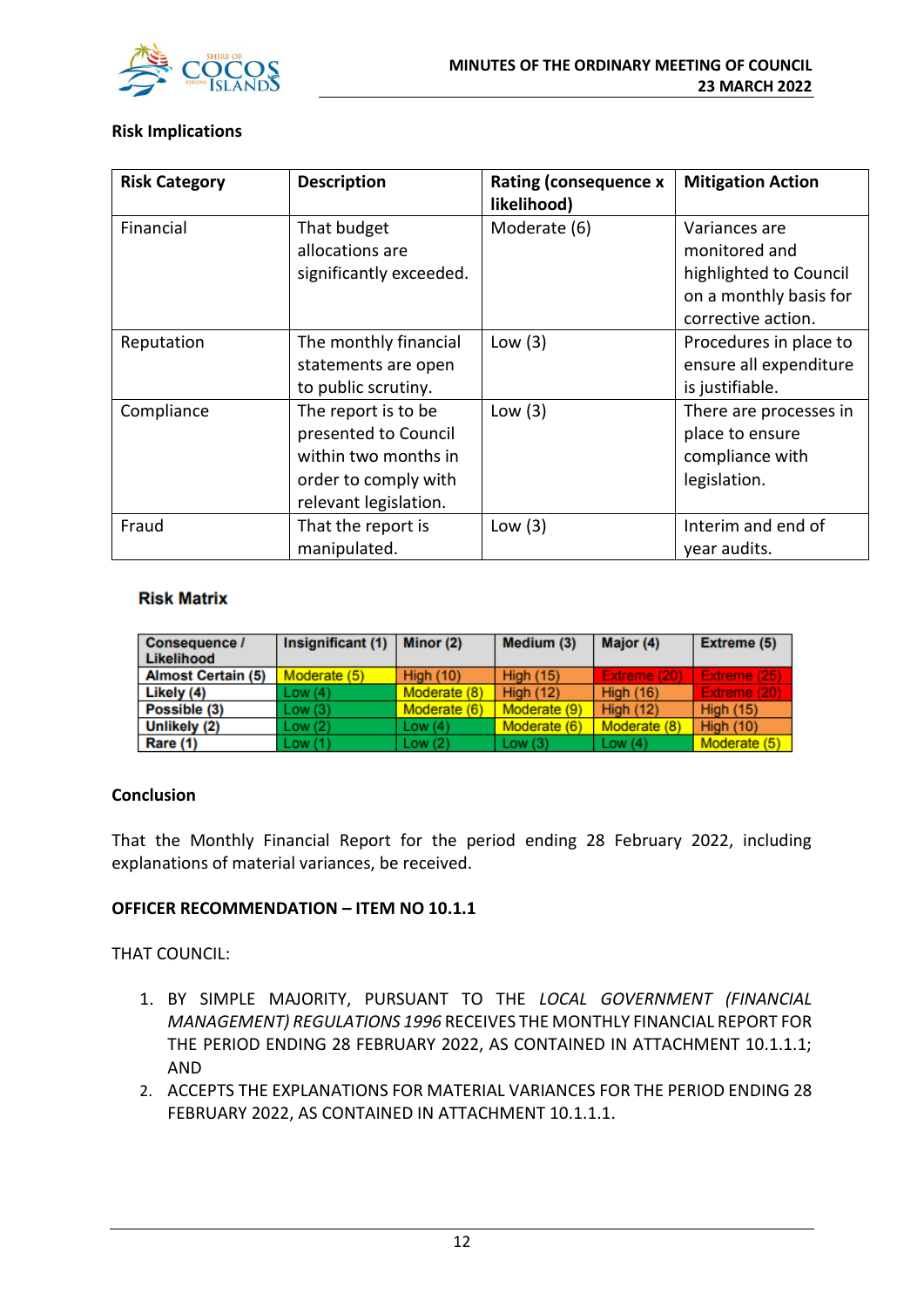

# **COUNCIL RESOLUTION – ITEM NO 10.1.1**

**MOVED CR IKU SECONDED CR HAMIRIL**

**THAT COUNCIL:**

- **1. BY SIMPLE MAJORITY, PURSUANT TO THE** *LOCAL GOVERNMENT (FINANCIAL MANAGEMENT) REGULATIONS 1996* **RECEIVES THE MONTHLY FINANCIAL REPORT FOR THE PERIOD ENDING 28 FEBRUARY 2022, AS CONTAINED IN ATTACHMENT 10.1.1.1; AND**
- **2. ACCEPTS THE EXPLANATIONS FOR MATERIAL VARIANCES FOR THE PERIOD ENDING 28 FEBRUARY 2022, AS CONTAINED IN ATTACHMENT 10.1.1.1.**

**THE MOTION WAS PUT AND DECLARED CARRIED (5/0)**

**FOR:** HAMIRIL, IKU, LACY, MINKOM, YOUNG **AGAINST:** NIL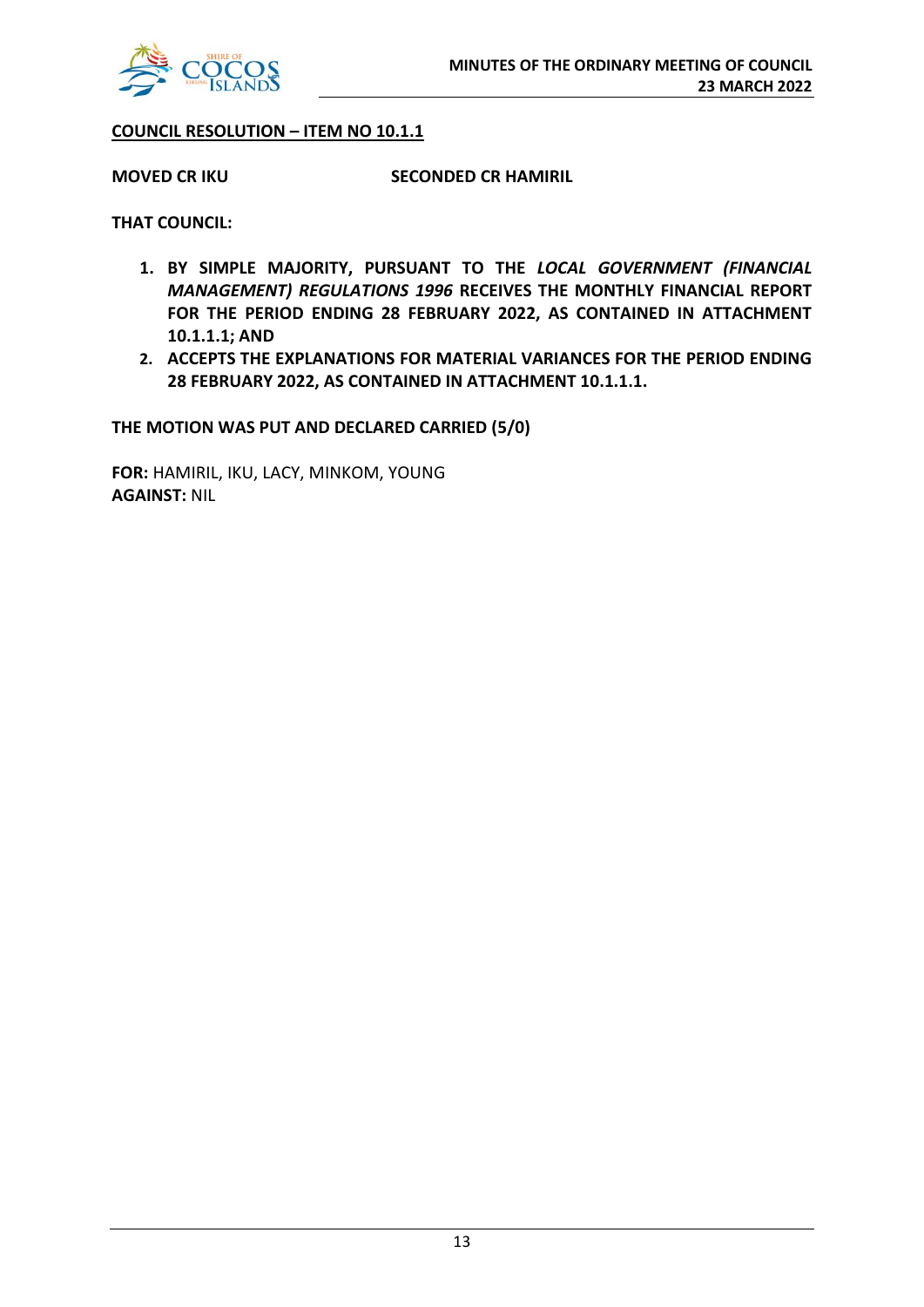

# **10.1.2 SCHEDULE OF ACCOUNTS PAID FOR THE PERIOD 1 FEBRUARY 2022 TO 28 FEBRUARY 2022**

# **Report Information**

| Date:                     | 16 March 2022                        |
|---------------------------|--------------------------------------|
| Location:                 | Not applicable                       |
| Applicant:                | Not Applicable                       |
| File Ref:                 |                                      |
| Disclosure of Interest:   |                                      |
| <b>Reporting Officer:</b> | Senior Finance Officer               |
| Island:                   | Shire Wide                           |
| Attachments:              | 10.1.2.1 - Schedule of Accounts paid |

# **Authority / Discretion**

# **Definition**

|   | Advocacy       | When Council advocates on its own behalf or on behalf of its<br>community to another level of government/body/agency.                                                                                                                                                                                                                                        |
|---|----------------|--------------------------------------------------------------------------------------------------------------------------------------------------------------------------------------------------------------------------------------------------------------------------------------------------------------------------------------------------------------|
|   | Executive      | The substantial direction setting and oversight role of the<br>Council. E.g. adopting plans and reports, accepting tenders,<br>directing operations, setting and amending budgets.                                                                                                                                                                           |
| ⊠ | Legislative    | Includes adopting local laws, town planning schemes and<br>policies. Review when Council reviews decisions made by<br>officers.                                                                                                                                                                                                                              |
|   | Quasi-Judicial | When Council determines an application / matter that directly<br>affects a person's right and interest. The judicial character arises<br>from the obligations to abide by the principles of natural justice.<br>Examples of Quasi-Judicial authority include town planning<br>applications, building licenses, applications for other permits /<br>licenses. |
|   | Information    | Includes items provides to Council for information purposes only<br>that do not require a decision of Council (i.e. $-$ for noting).                                                                                                                                                                                                                         |

#### **Report Purpose**

The purpose of this report is to present to Council a list of accounts paid under delegated authority for the period 1 February 2022 to 28 February 2022, as required by the *Local Government (Financial Management) Regulations 1996*.

# **Relevant Documents**

Available for viewing at the meeting Nil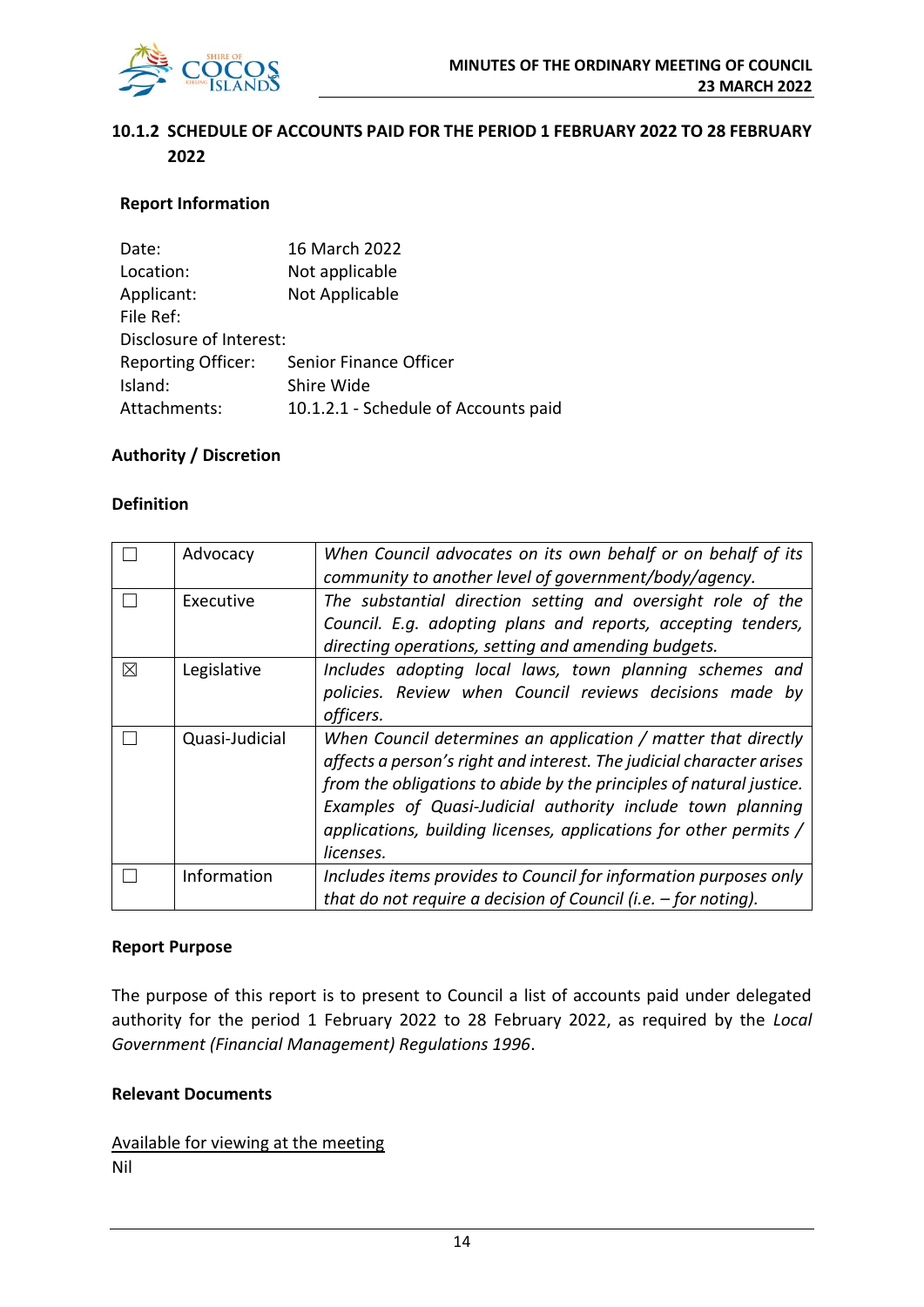

# **Background**

Council has delegated, to the Chief Executive Officer, the exercise of its power to make payments from the Shire's Municipal and Trust funds. In accordance with Regulation 13 of the *Local Government (Financial Management) Regulations 1996* a list of accounts paid is to be provided to Council, where such delegation is made.

# **Comment**

The following table summarises the payments for the period by payment type, with full details of the accounts paid contained within Attachment 10.1.2.1.

| <b>Payment Type</b>         | Amount (\$)  |
|-----------------------------|--------------|
| EFT Payments #8707 to #8755 | \$467,837.06 |
| Direct Debit Payment        | \$46,571.18  |
| Cheque Payment              | \$11,360.43  |
| <b>Total Payments</b>       | \$525,768.67 |

Contained within Attachment 10.1.2.1 is a detailed transaction listing of credit card expenditure for the period ended 28 February 2022. This amount is included within the total payments, listed above.

# **Policy and Legislative Implications**

Nil

**Strategic Implications**

Nil

# **Risk Implications**

| <b>Risk Category</b> | <b>Description</b>                                         | <b>Rating (consequence x</b><br>likelihood) | <b>Mitigation Action</b>                                                                      |
|----------------------|------------------------------------------------------------|---------------------------------------------|-----------------------------------------------------------------------------------------------|
| Financial            | That budget<br>allocations are<br>significantly exceeded.  | Moderate (6)                                | Variances are<br>monitored and<br>highlighted to Council<br>monthly for corrective<br>action. |
| Reputation           | The accounts paid<br>report is open to<br>public scrutiny. | Low $(3)$                                   | Procedures in place to<br>ensure all expenditure<br>is justifiable.                           |
| Compliance           | The report is to be<br>presented to Council in             | Low $(3)$                                   | There are processes in<br>place to ensure                                                     |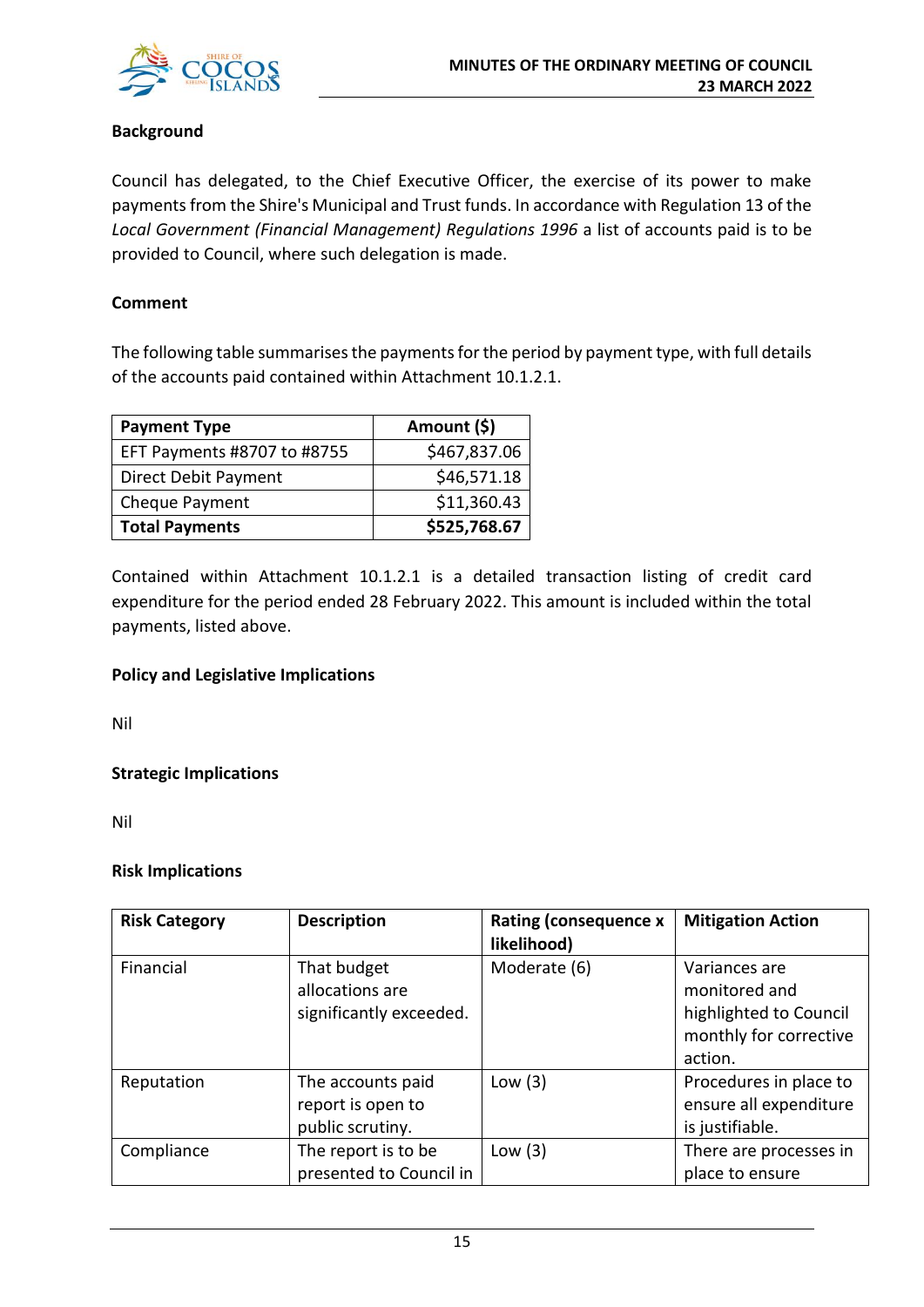

|       | order to comply with<br>relevant legislation. |           | compliance with<br>legislation.                                  |
|-------|-----------------------------------------------|-----------|------------------------------------------------------------------|
| Fraud | That the report is<br>manipulated.            | Low $(3)$ | Interim and end of<br>year audits along with<br>sequence checks. |

# **Risk Matrix**

| Consequence /<br>Likelihood | Insignificant (1) | Minor (2)        | Medium (3)       | Major (4)        | Extreme (5)      |
|-----------------------------|-------------------|------------------|------------------|------------------|------------------|
| <b>Almost Certain (5)</b>   | Moderate (5)      | <b>High (10)</b> | <b>High (15)</b> | Extreme (20)     | Extreme (25)     |
| Likely (4)                  | Low(4)            | Moderate (8)     | <b>High (12)</b> | <b>High (16)</b> | Extreme (20)     |
| Possible (3)                | Low(3)            | Moderate (6)     | Moderate (9)     | <b>High (12)</b> | <b>High (15)</b> |
| Unlikely (2)                | Low(2)            | Low $(4)$        | Moderate (6)     | Moderate (8)     | <b>High (10)</b> |
| <b>Rare (1)</b>             | Low(1)            | Low(2)           | Low(3)           | Low $(4)$        | Moderate (5)     |

# **Conclusion**

It is recommended that Council receives the reports provided for the period ended 28 February 2022.

# **OFFICER RECOMMENDATION – ITEM NO 10.1.2**

THAT COUNCIL:

- 1. BY SIMPLE MAJORITY, PURSUANT TO REGULATION 13(1) OF THE LOCAL *GOVERNMENT (FINANCIAL MANAGEMENT) REGULATIONS 1996* RECEIVES THE REPORT FROM THE CHIEF EXECUTIVE OFFICER ON THE EXERCISE OF DELEGATED AUTHORITY IN RELATION TO PAYMENTS MADE FROM MUNICIPAL OR TRUST FUNDS FOR THE PERIOD 1 FEBRUARY 2022 TO 28 FEBRUARY 2022 TOTALLING \$525,768.67 AS CONTAINED IN ATTACHMENT 10.1.2.1.
- 2. RECEIVES THE DETAILED TRANSACTION LISTING OF CREDIT CARD EXPENDITURE FOR THE PERIOD ENDED 28 FEBRUARY 2022, AS CONTAINED IN ATTACHMENT 10.1.2.1.

# **COUNCIL RESOLUTION – ITEM NO 10.1.2**

# **MOVED CR LACY SECONDED CR YOUNG**

# **THAT COUNCIL:**

**1. BY SIMPLE MAJORITY, PURSUANT TO REGULATION 13(1) OF THE** *LOCAL GOVERNMENT (FINANCIAL MANAGEMENT) REGULATIONS 1996* **RECEIVES THE REPORT FROM THE CHIEF EXECUTIVE OFFICER ON THE EXERCISE OF DELEGATED AUTHORITY IN RELATION TO PAYMENTS MADE FROM MUNICIPAL OR TRUST FUNDS FOR THE PERIOD 1 FEBRUARY 2022 TO 28 FEBRUARY 2022 TOTALLING \$525,768.67 AS CONTAINED IN ATTACHMENT 10.1.2.1.**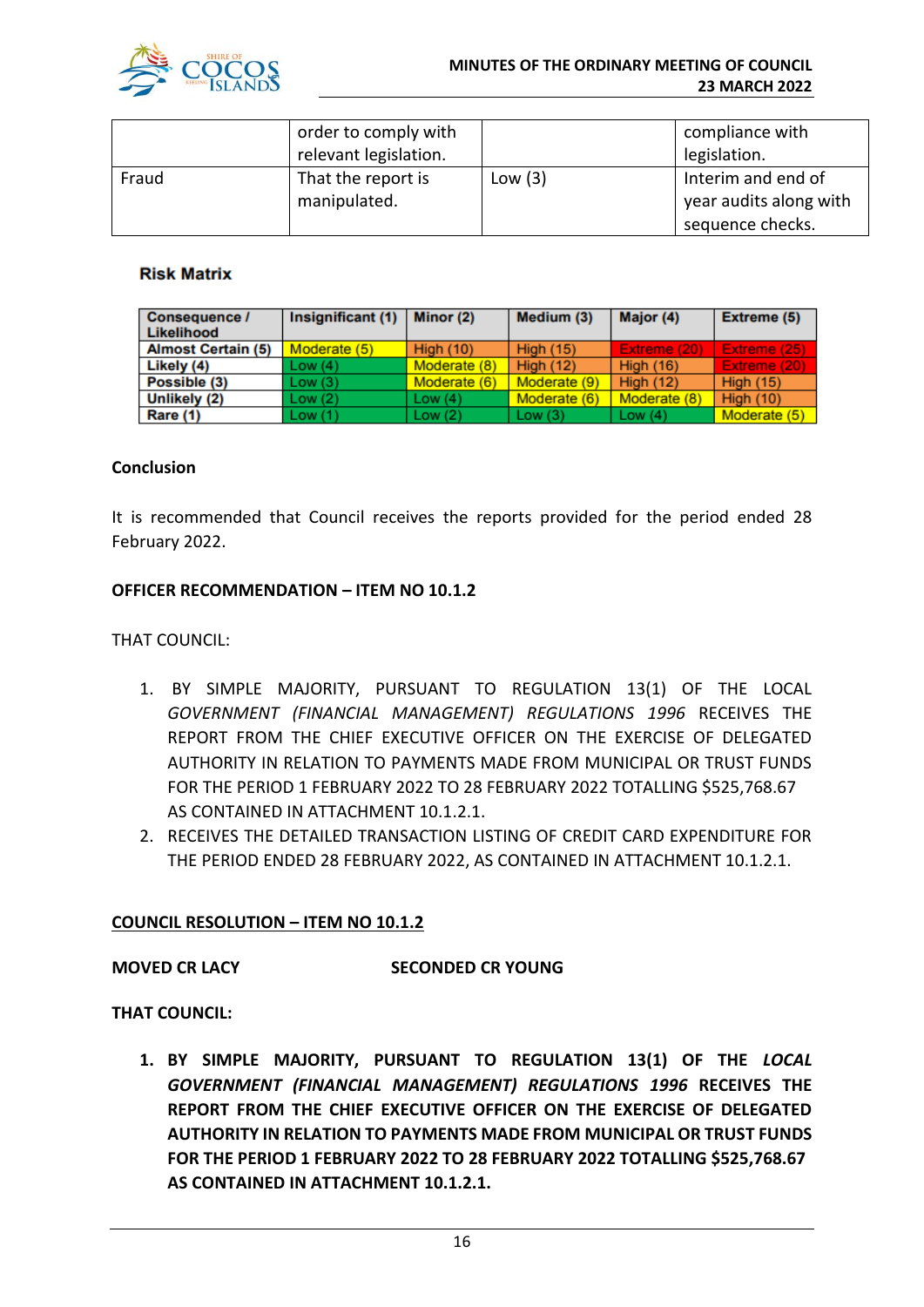

# **2. RECEIVES THE DETAILED TRANSACTION LISTING OF CREDIT CARD EXPENDITURE FOR THE PERIOD ENDED 28 FEBRUARY 2022, AS CONTAINED IN ATTACHMENT 10.1.2.1.**

**THE MOTION WAS PUT AND DECLARED CARRIED (5/0)**

**FOR:** HAMIRIL, IKU, LACY, MINKOM, YOUNG **AGAINST:** NIL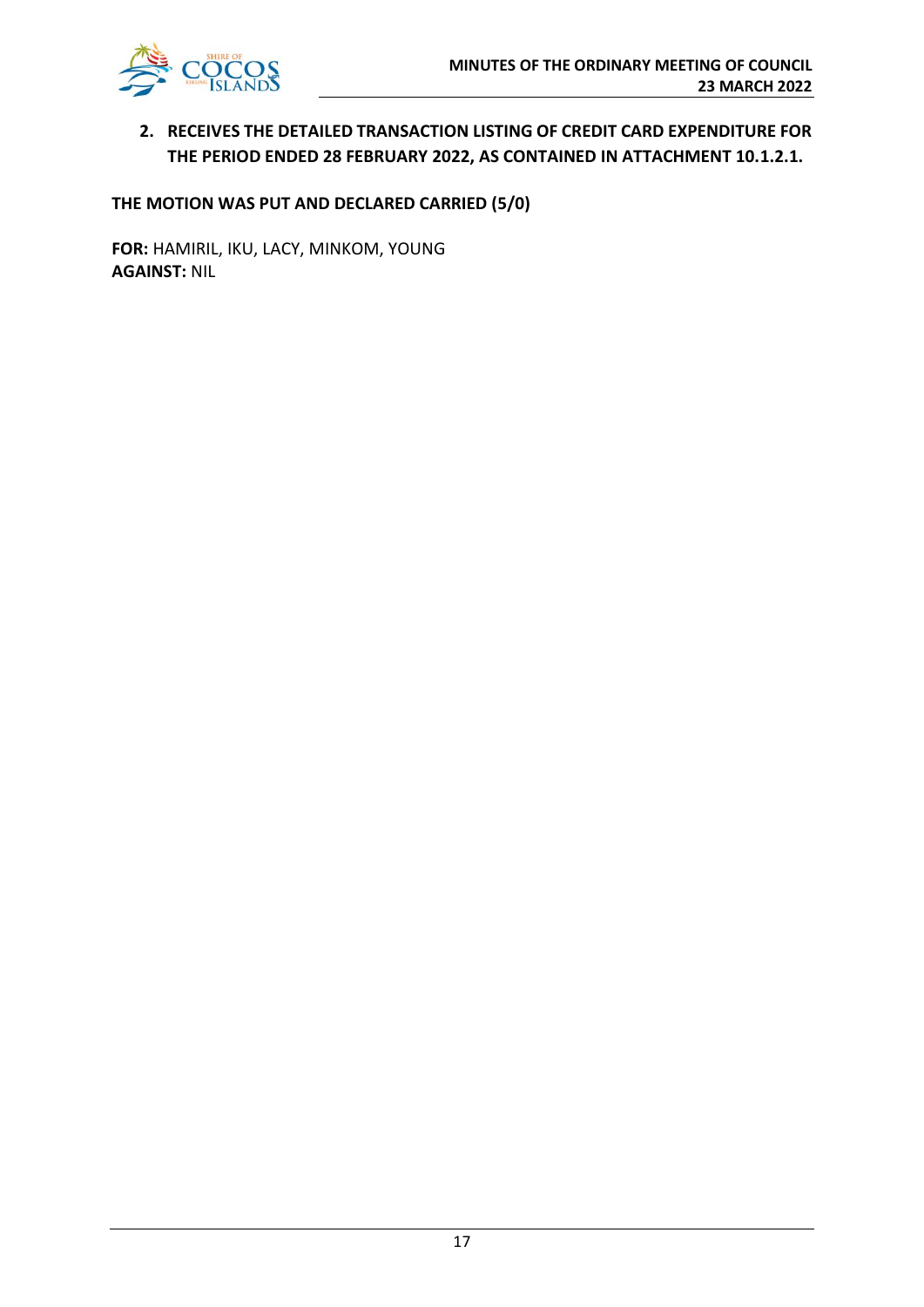

# **10.2 LEASES**

Nil

# **10.3 PLANNING/BUILDING**

# **10.3.1 PROPOSED VEHICLE & EQUIPMENT SHELTER – WEST ISLAND POLICE STATION**

# **Report Information**

| 4 March 2022                                                      |
|-------------------------------------------------------------------|
| Lot 160 Nelson Mandela Walk, West Island                          |
| Department of Infrastructure, Transport, Regional Development and |
| Communications                                                    |
| WL160                                                             |
| <b>Chief Executive Officer</b>                                    |
| West Island                                                       |
| 10.3.1.1 - AFP Vehicle Shelter Development Plans                  |
|                                                                   |

# **Authority / Discretion**

# **Definition**

|   | Advocacy       | When Council advocates on its own behalf or on behalf of its<br>community to another level of government/body/agency.                                                                                                                                                                                                                                        |
|---|----------------|--------------------------------------------------------------------------------------------------------------------------------------------------------------------------------------------------------------------------------------------------------------------------------------------------------------------------------------------------------------|
|   | Executive      | The substantial direction setting and oversight role of the<br>Council. E.g. adopting plans and reports, accepting tenders,<br>directing operations, setting and amending budgets.                                                                                                                                                                           |
|   | Legislative    | Includes adopting local laws, town planning schemes and<br>policies. Review when Council reviews decisions made by<br>officers.                                                                                                                                                                                                                              |
| 図 | Quasi-Judicial | When Council determines an application / matter that directly<br>affects a person's right and interest. The judicial character arises<br>from the obligations to abide by the principles of natural justice.<br>Examples of Quasi-Judicial authority include town planning<br>applications, building licenses, applications for other permits /<br>licenses. |
|   | Information    | Includes items provides to Council for information purposes only<br>that do not require a decision of Council (i.e. $-$ for noting).                                                                                                                                                                                                                         |

# **Report Purpose**

For Council to consider an application for development approval from the Department of Infrastructure, Transport, Regional Development and Communications for an outbuilding extension to the existing West Island Police Station to provide a sheltered and secure vehicle storage area.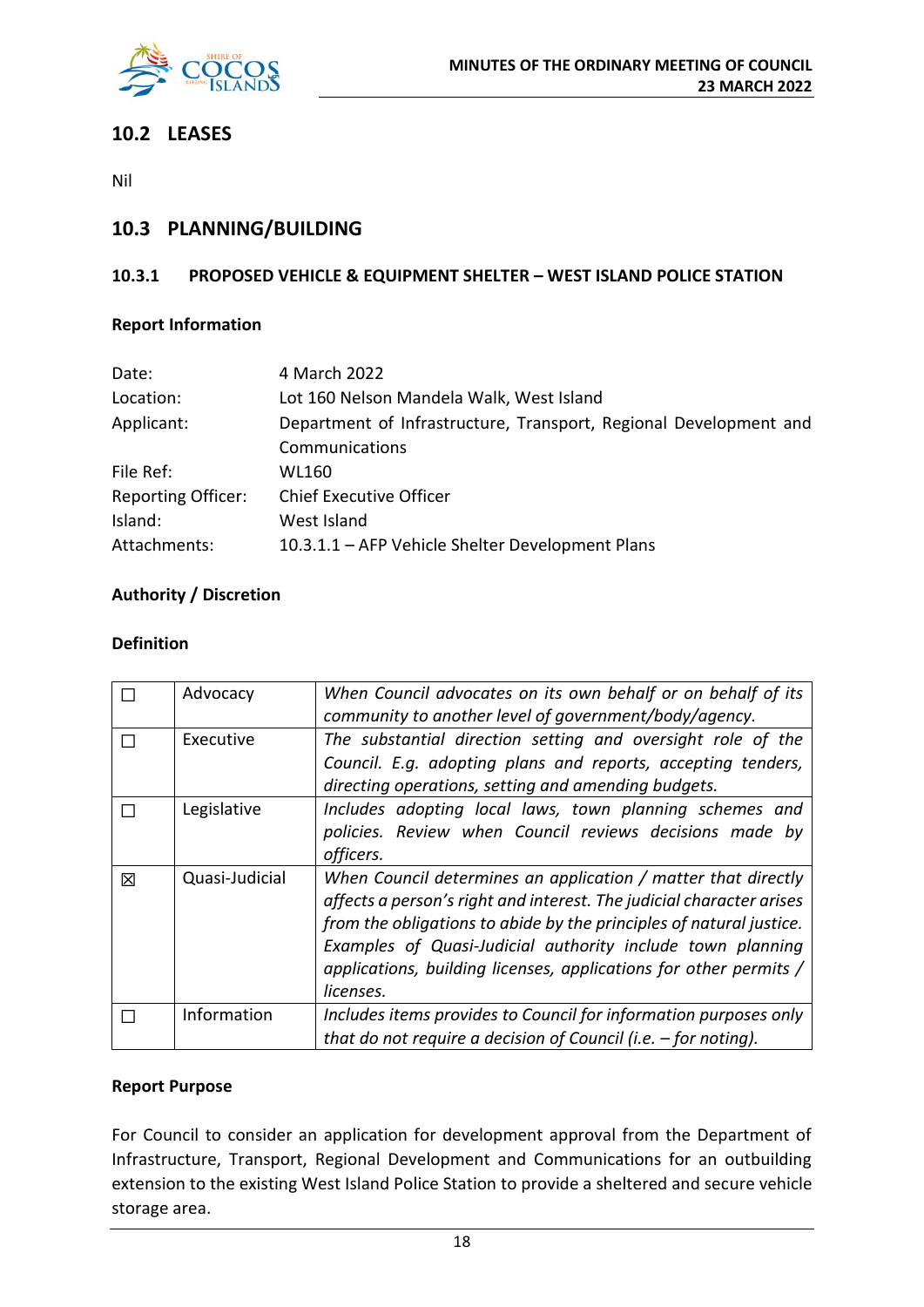

# **Relevant Documents**

# Available for viewing at the meeting Nil **Background**

The applicant has identified that further shelter from the elements and general security is required for Australian Federal Police vehicles, vessels and mobile equipment kept on West Island. The proposed structure will provide an additional 220sqm of sheltered roof area between the existing enclosed garage and station building on the fenced compound site. Solid clad shed doors will be installed to enclose the structure's frontage to Air Force Road as shown in the attached plans.

The subject land is a Crown reserve which is classified as 'Public Purposes: Police Station'.

Currently Council does not have a delegation register in place for statutory planning approvals, meaning each application must be presented to Council for determination.

# **Comment**

The proposed vehicle shelter structure will be constructed of like materials and finishes to match and complement the existing station building and garage onsite. The heights proposed are practical for the required storage needs, while ensuring the existing station building remains the dominant building on the property.

Furthermore, the proposed development is consistent with both the zoning and land reservation for the police station reserve. As such, it is recommended Council approve the development subject to a condition that the development is undertaken in accordance with the submitted plans.

# **Policy and Legislative Implications**

Clause 2.1.2 of the *Shire of Cocos (keeling) Islands Local Planning Scheme No.1*: *A person or body shall not use or commence or carry out development on land or within a waterway reserved under this Scheme without first applying for and obtaining development approval of the local government. In determining an application for development approval the local government shall have regard to:* 

*(a) the matters set out in Part 9 of the deemed provisions. (b) the ultimate purpose intended for the reserve.*

# **Financial Implications**

The item has no financial implications.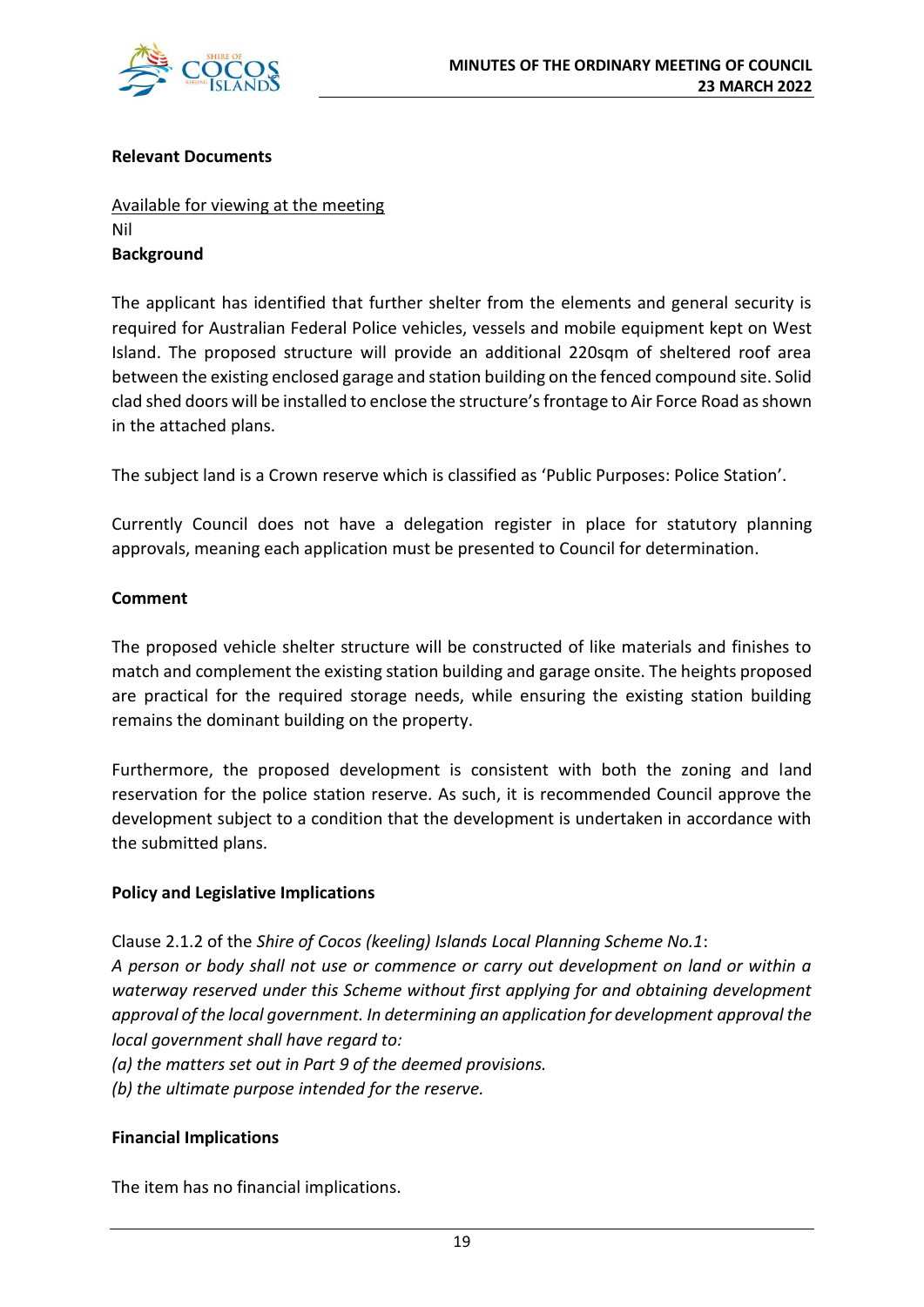

# **Strategic Implications**

*Shire of Cocos (Keeling) Islands Strategic Community Plan 2016 - 2026* – Goal 3.2.1: *Maintain and develop infrastructure in-line with community needs and the Islands environment.*

# **Risk Implications**

| <b>Risk Category</b> | <b>Description</b>                       | <b>Rating (consequence x</b><br>likelihood) | <b>Mitigation Action</b>                  |
|----------------------|------------------------------------------|---------------------------------------------|-------------------------------------------|
| Compliance           | Building permit not<br>obtained prior to | Low $(1)$                                   | Advice note added to<br>planning approval |
|                      | construction                             |                                             |                                           |

# **Risk Matrix**

| <b>Consequence /</b><br>Likelihood | Insignificant (1) | Minor (2)        | Medium (3)       | Major (4)        | Extreme (5)      |
|------------------------------------|-------------------|------------------|------------------|------------------|------------------|
| <b>Almost Certain (5)</b>          | Moderate (5)      | <b>High (10)</b> | <b>High (15)</b> | Extreme (20)     | Extreme (25)     |
| Likely (4)                         | Low(4)            | Moderate (8)     | <b>High (12)</b> | <b>High (16)</b> | Extreme (20)     |
| Possible (3)                       | Low(3)            | Moderate (6)     | Moderate (9)     | High $(12)$      | <b>High (15)</b> |
| Unlikely (2)                       | Low(2)            | Low $(4)$        | Moderate (6)     | Moderate (8)     | <b>High (10)</b> |
| Rare (1)                           | Low(1)            | Low(2)           | Low $(3)$        | Low $(4)$        | Moderate (5)     |

#### **Voting Requirements**

Simple Majority

# **Conclusion**

Given there are no relevant planning concerns the officer supports the development application.

# **OFFICER RECOMMENDATION – ITEM NO 10.3.1**

THAT COUNCIL, BY SIMPLE MAJORITY, PURSUANT TO THE *SHIRE OF COCOS (KEELING) ISLANDS LOCAL PLANNING SCHEME NO.1*, RESOLVES TO GRANT DEVELOPMENT APPROVAL FOR THE PROPOSED ROOF SHELTER UPON LOT 160 ON DEPOSITED PLAN 218319, WEST ISLAND SUBJECT TO THE FOLLOWING CONDITION AND ADVICE NOTES:

ALL DEVELOPMENT SHALL BE IN ACCORDANCE WITH THE APPROVED DEVELOPMENT PLANS, WHICH FORM PART OF THIS DEVELOPMENT APPROVAL, TO THE SPECIFICATIONS AND SATISFACTION OF THE SHIRE OF COCOS (KEELING) ISLANDS.

# ADVICE NOTES:

A. THE APPLICANT BE ADVISED THIS IS DEVELOPMENT APPROVAL ONLY AND NOT A BUILDING PERMIT. A BUILDING PERMIT MUST BE OBTAINED FOR THIS DEVELOPMENT.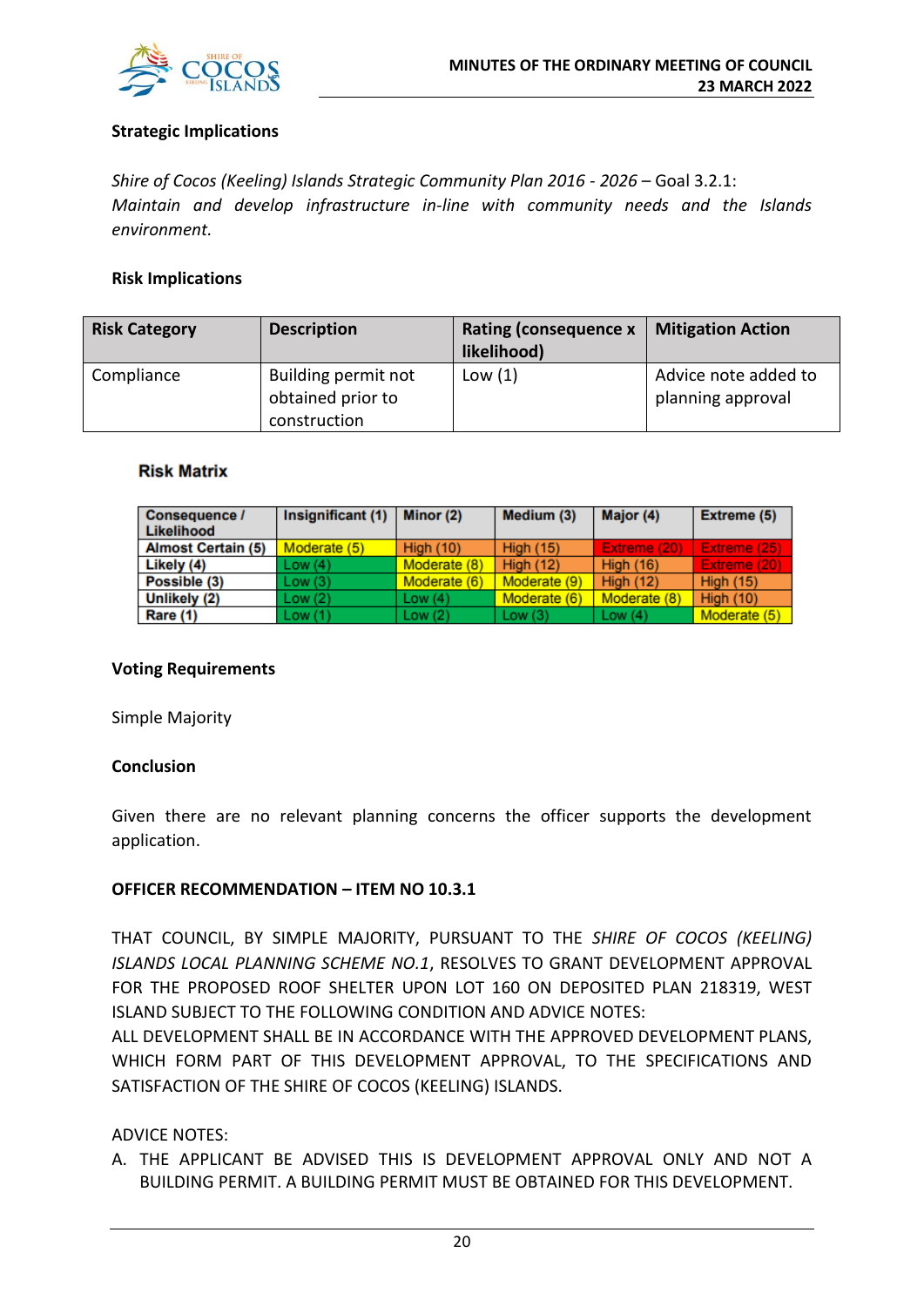

- B. IF THE DEVELOPMENT THE SUBJECT OF THIS APPROVAL IS NOT SUBSTANTIALLY COMMENCED WITHIN A PERIOD OF TWO (2) YEARS, THE APPROVAL SHALL LAPSE AND BE OF NO FURTHER EFFECT.
- C. WHERE AN APPROVAL HAS SO LAPSED, NO DEVELOPMENT SHALL BE CARRIED OUT WITHOUT THE FURTHER APPROVAL OF THE LOCAL GOVERNMENT HAVING FIRST BEEN SOUGHT AND OBTAINED.
- D. IF THE APPLICANT/LANDOWNER IS AGGRIEVED BY THIS DETERMINATION, THERE IS A RIGHT OF REVIEW BY THE STATE ADMINISTRATIVE TRIBUNAL IN ACCORDANCE WITH PART 14 OF THE *PLANNING AND DEVELOPMENT ACT 2005*. AN APPLICATION MUST BE SUBMITTED WITHIN 28 DAYS OF THE DETERMINATION.

# **COUNCIL RESOLUTION – ITEM NO 10.3.1**

# **MOVED CR LACY SECONDED CR YOUNG**

**THAT COUNCIL, BY SIMPLE MAJORITY, PURSUANT TO THE** *SHIRE OF COCOS (KEELING) ISLANDS LOCAL PLANNING SCHEME NO.1***, RESOLVES TO GRANT DEVELOPMENT APPROVAL FOR THE PROPOSED ROOF SHELTER UPON LOT 160 ON DEPOSITED PLAN 218319, WEST ISLAND SUBJECT TO THE FOLLOWING CONDITION AND ADVICE NOTES:** 

**ALL DEVELOPMENT SHALL BE IN ACCORDANCE WITH THE APPROVED DEVELOPMENT PLANS, WHICH FORM PART OF THIS DEVELOPMENT APPROVAL, TO THE SPECIFICATIONS AND SATISFACTION OF THE SHIRE OF COCOS (KEELING) ISLANDS.**

**ADVICE NOTES:** 

- **A. THE APPLICANT BE ADVISED THIS IS DEVELOPMENT APPROVAL ONLY AND NOT A BUILDING PERMIT. A BUILDING PERMIT MUST BE OBTAINED FOR THIS DEVELOPMENT.**
- **B. IF THE DEVELOPMENT THE SUBJECT OF THIS APPROVAL IS NOT SUBSTANTIALLY COMMENCED WITHIN A PERIOD OF TWO (2) YEARS, THE APPROVAL SHALL LAPSE AND BE OF NO FURTHER EFFECT.**
- **C. WHERE AN APPROVAL HAS SO LAPSED, NO DEVELOPMENT SHALL BE CARRIED OUT WITHOUT THE FURTHER APPROVAL OF THE LOCAL GOVERNMENT HAVING FIRST BEEN SOUGHT AND OBTAINED.**
- **D. IF THE APPLICANT/LANDOWNER IS AGGRIEVED BY THIS DETERMINATION, THERE IS A RIGHT OF REVIEW BY THE STATE ADMINISTRATIVE TRIBUNAL IN ACCORDANCE WITH PART 14 OF THE** *PLANNING AND DEVELOPMENT ACT 2005***. AN APPLICATION MUST BE SUBMITTED WITHIN 28 DAYS OF THE DETERMINATION.**

**THE MOTION WAS PUT AND DECLARED CARRIED (5/0)**

**FOR:** HAMIRIL, IKU, LACY, MINKOM, YOUNG **AGAINST:** NIL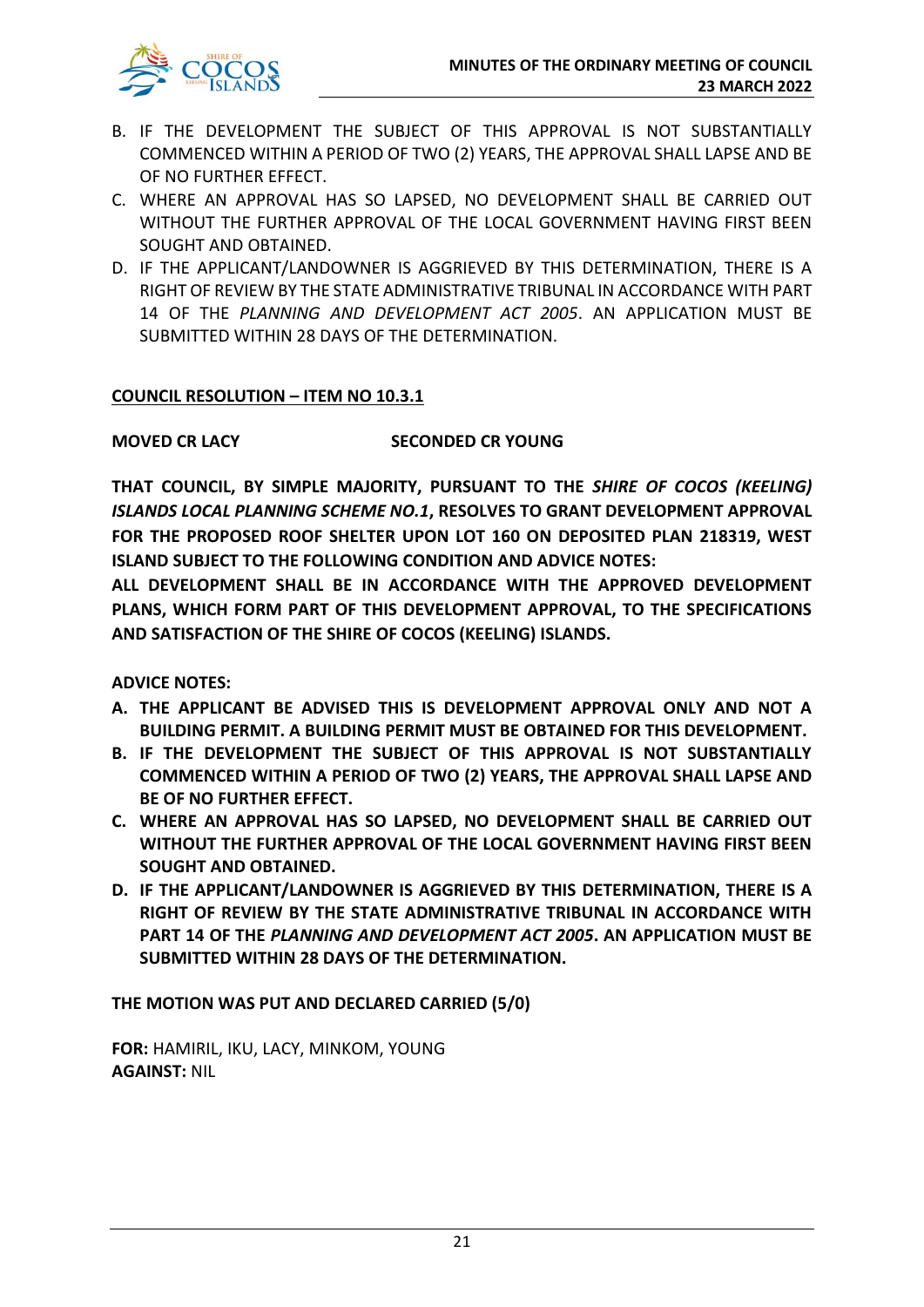

*Cr Lacy declared an interest on Item 10.3.2 – Renewal of Development Approval – Cocos Islands Artisans Collective and left the meeting venue at 4.16pm.*

# **10.3.2 RENEWAL OF DEVELOPMENT APPROVAL – COCOS ISLANDS ARTISANS COLLECTIVE, WEST ISLAND**

# **Report Information**

| Date:                     | 4 March 2022                                          |
|---------------------------|-------------------------------------------------------|
| Location:                 | Lots 219 & 220 Mahoon Road, West Island               |
| Applicant:                | Mr Tony Lacy                                          |
| File Ref:                 | WL219/220                                             |
| <b>Reporting Officer:</b> | <b>Chief Executive Officer</b>                        |
| Island:                   | West Island                                           |
| Attachments:              | 10.3.2.1 - Development Application Letter from Lessee |

# **Authority / Discretion**

# **Definition**

|   | Advocacy       | When Council advocates on its own behalf or on behalf of its<br>community to another level of government/body/agency.                                                                                                                                                                                                                                        |
|---|----------------|--------------------------------------------------------------------------------------------------------------------------------------------------------------------------------------------------------------------------------------------------------------------------------------------------------------------------------------------------------------|
|   | Executive      | The substantial direction setting and oversight role of the<br>Council. E.g. adopting plans and reports, accepting tenders,<br>directing operations, setting and amending budgets.                                                                                                                                                                           |
|   | Legislative    | Includes adopting local laws, town planning schemes and<br>policies. Review when Council reviews decisions made by<br>officers.                                                                                                                                                                                                                              |
| 冈 | Quasi-Judicial | When Council determines an application / matter that directly<br>affects a person's right and interest. The judicial character arises<br>from the obligations to abide by the principles of natural justice.<br>Examples of Quasi-Judicial authority include town planning<br>applications, building licenses, applications for other permits /<br>licenses. |
|   | Information    | Includes items provides to Council for information purposes only<br>that do not require a decision of Council (i.e. $-$ for noting).                                                                                                                                                                                                                         |

#### **Report Purpose**

For Council to consider renewing development approval for the 'Cocos Islands Artisans Collective' Rural production land use on West Island.

# **Relevant Documents**

Available for viewing at the meeting Cover letter Current lease conditions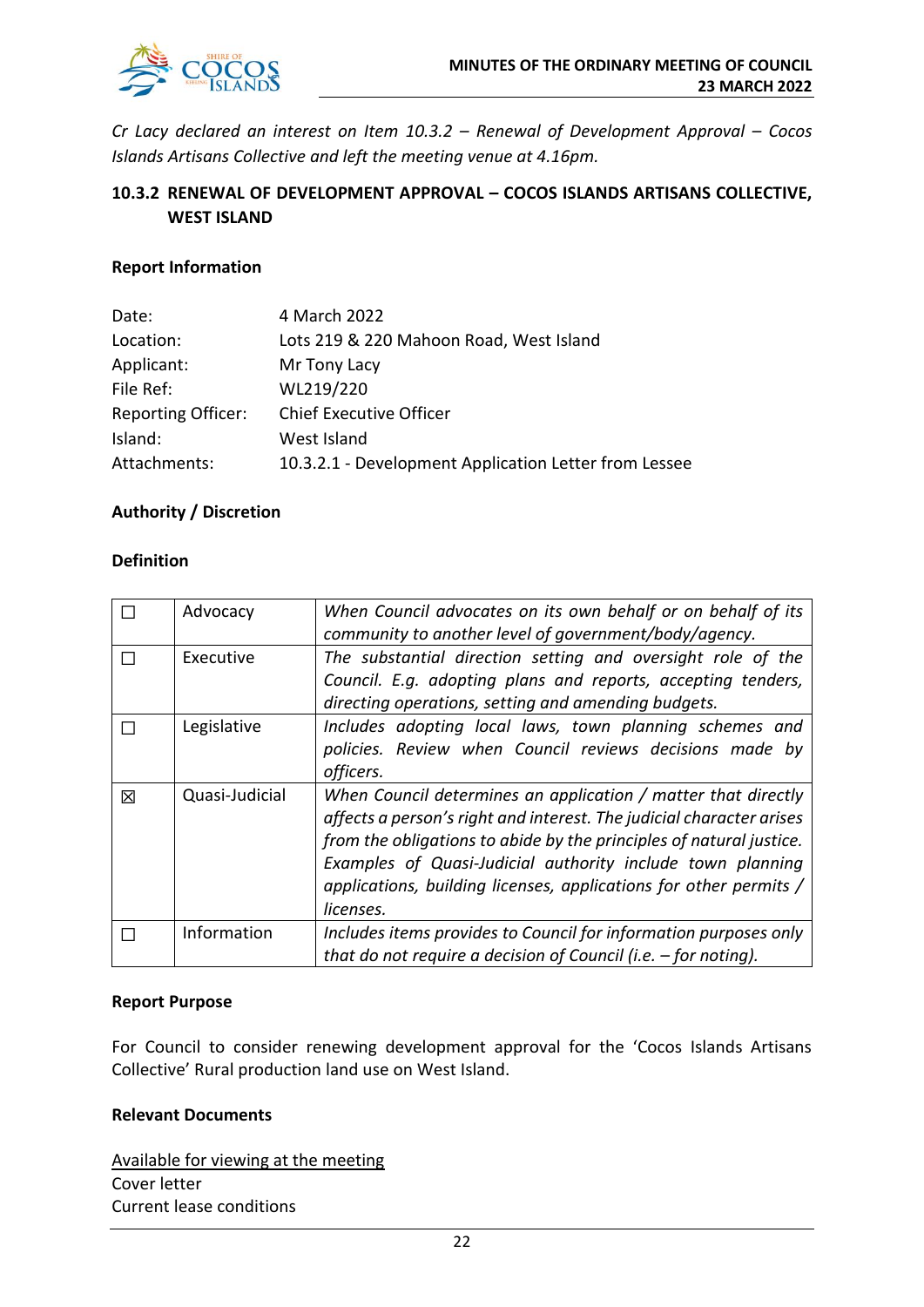

# **Background**

Council has previously granted development approval and leased land zoned General Rural for the establishment of a rural production enterprise known as the Cocos Islands Artisans Collective.

Rural production is defined by the Shire's Local Planning Scheme as the following:

*means the use of land for any of the purposes set out hereunder and shall include such buildings normally associated therewith: (a) the cultivation of plants for fruit, vegetables and other produce; and (b) the sale of produce grown solely on the lot;*

This land use is listed as discretionary for the General Rural zone, meaning Council must show discretion in their decision making for the land use to be permitted.

Shire records indicate a land lease is still current for the site, subject to conditions restricting operating times and products available for sale. The applicant has requested minor modification to these restrictions on market grounds as detailed in the attached cover letter.

# **Comment**

Previous development approval granted was time limited to enable Council review of the approval once the business transitioned from start-up to baseline operation. Given the business has now been operating for several years, and the land use is consistent with the General Rural zone, it is recommended Council grant development approval for the rural production land use indefinitely subject to the use be operated by the approved proponent only. It is noted the applicant would reserve the right to cancel or discontinue the use at their discretion.

A recommended condition of development approval restricts public sales to the new requested times of 9am-12pm on Tuesdays and Wednesdays. Any future changes to these operating times can be approved in writing under delegated authority by the Chief Executive Officer (CEO).

There is no development condition regarding the list of products to be sold from the premise as this is a market decision of which is not a valid town planning consideration. This matter is more appropriately handled by the existing land lease condition which provides the CEO with the opportunity to review the product list bi-annually.

# **Policy and Legislative Implications**

*Shire of Cocos (keeling) Islands Local Planning Scheme No.1*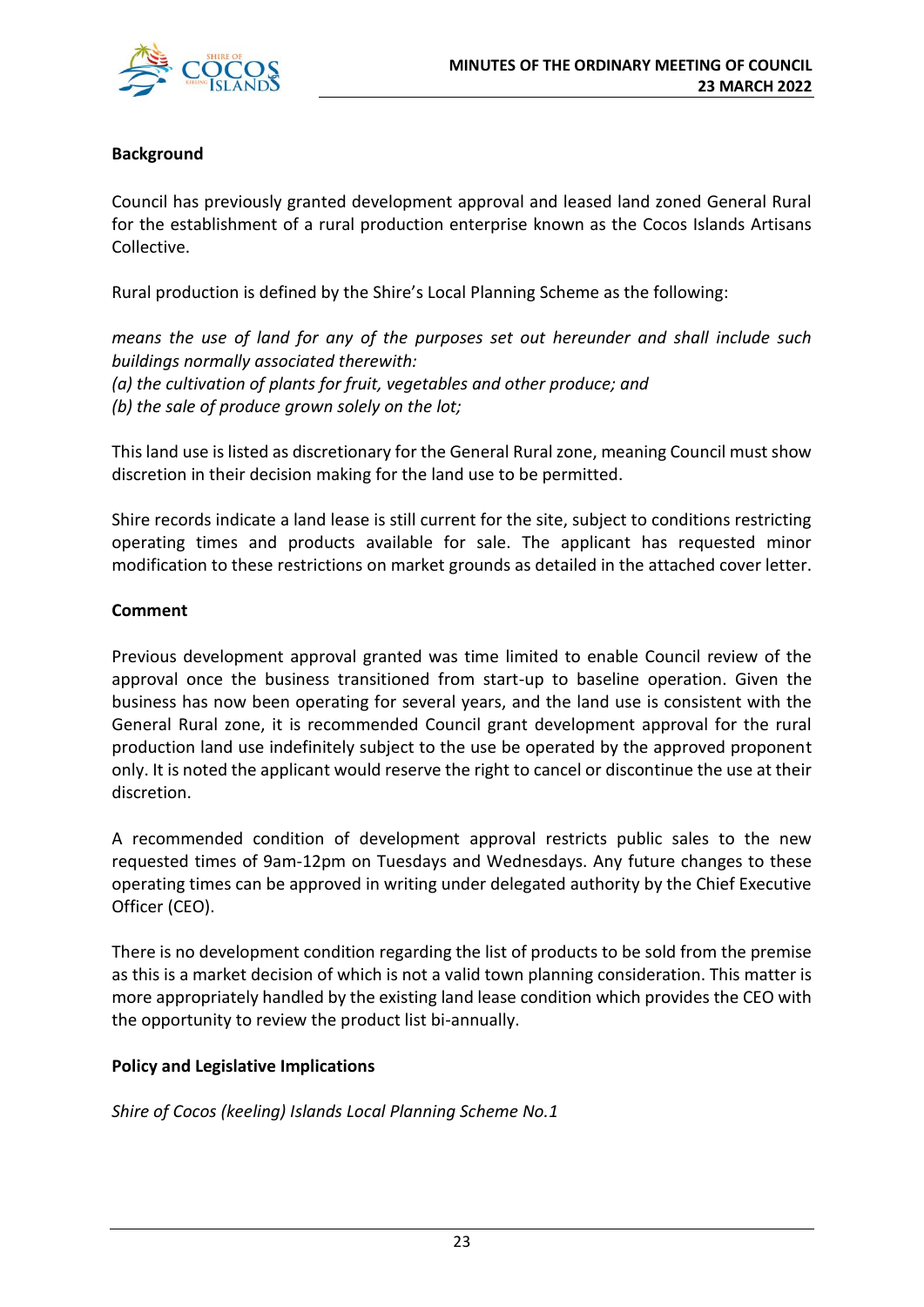

# **Financial Implications**

The item has no financial implications.

# **Strategic Implications**

*Shire of Cocos (Keeling) Islands Strategic Community Plan 2016 - 2026* – Outcome 1.1: Encourage economic stability for the Islands

# **Risk Implications**

| <b>Risk Category</b> | <b>Description</b>                                                                                                                      | <b>Rating (consequence x</b><br>likelihood) | <b>Mitigation Action</b>                                                                                          |
|----------------------|-----------------------------------------------------------------------------------------------------------------------------------------|---------------------------------------------|-------------------------------------------------------------------------------------------------------------------|
| Reputation           | Not progressing with<br>the lease in a timely<br>manner could result in<br>uncertainty for an<br>important small<br>business on Island. | Moderate (8)                                | This item is being<br>progressed as quickly<br>as possible, while still<br>observing legislative<br>requirements. |
| Compliance           | The process for leasing<br>does not comply with<br>legislation                                                                          | Low $(3)$                                   | The process outlined in<br>this report is<br>consistent with<br>legislative<br>requirements.                      |
| Property             | The property is used in<br>a manner that is other<br>than what it has been<br>intended for.                                             | Low $(3)$                                   | Property inspection to<br>be conducted annually                                                                   |

# **Risk Matrix**

| Consequence /<br>Likelihood | Insignificant (1) | Minor (2)        | Medium (3)       | Major (4)        | Extreme (5)      |
|-----------------------------|-------------------|------------------|------------------|------------------|------------------|
| <b>Almost Certain (5)</b>   | Moderate (5)      | <b>High (10)</b> | <b>High (15)</b> | Extreme (20)     | Extreme (25)     |
| Likely (4)                  | Low(4)            | Moderate (8)     | <b>High (12)</b> | <b>High (16)</b> | Extreme (20)     |
| Possible (3)                | Low(3)            | Moderate (6)     | Moderate (9)     | <b>High (12)</b> | <b>High (15)</b> |
| Unlikely (2)                | Low (2)           | Low $(4)$        | Moderate (6)     | Moderate (8)     | <b>High (10)</b> |
| Rare (1)                    | Low (1)           | Low(2)           | Low(3)           | Low $(4)$        | Moderate (5)     |

#### **Voting Requirements**

Simple Majority

# **Conclusion**

As the development is deemed compatible with the General Rural zone and any adverse impacts can be appropriately managed by enforcement of the approval conditions, the officer supports the development application, subject to the conditions outlined.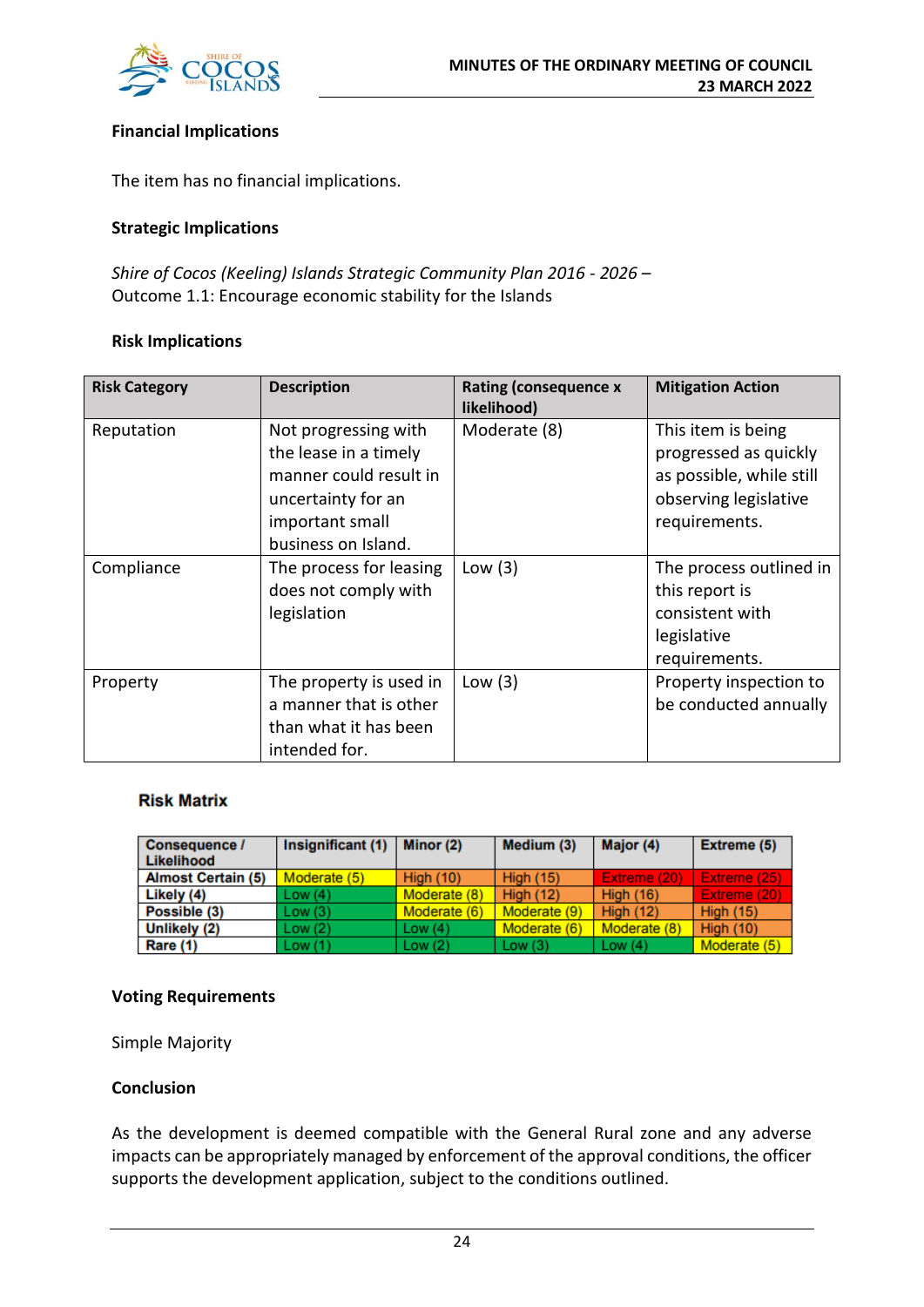

# **OFFICER RECOMMENDATION – ITEM NO 10.3.2**

THAT COUNCIL, BY SIMPLE MAJORITY, PURSUANT TO THE *SHIRE OF COCOS (KEELING) ISLANDS LOCAL PLANNING SCHEME NO.1*, RESOLVES TO GRANT DEVELOPMENT APPROVAL FOR RURAL PRODUCTION UPON LOTS 219 AND 220 MAHOON ROAD, WEST ISLAND, SUBJECT TO THE FOLLOWING CONDITIONS AND ADVICE NOTE:

- A. THE APPROVED USE SHALL BE UNDERTAKEN STRICTLY IN ACCORDANCE WITH THE DOCUMENTATION SUBMITTED IN SUPPORT OF THE APPLICATION SUBJECT TO ANY MODIFICATIONS REQUIRED AS A CONSEQUENCE OF ANY CONDITION/S OF THIS APPROVAL OR OTHERWISE APPROVED BY THE SHIRE OF COCOS (KEELING) ISLANDS.
- B. ANY ADDITIONAL DEVELOPMENT WHICH IS NOT IN ACCORDANCE WITH THE APPLICATION THE SUBJECT OF THIS APPROVAL OR ANY CONDITION OF APPROVAL WILL REQUIRE THE FURTHER APPROVAL OF THE SHIRE OF COCOS (KEELING) ISLANDS.
- C. ONSITE SALES TO PUBLIC ARE RESTRICTED TO THE HOURS OF 9AM TO 12PM TUESDAY AND WEDNESDAYS.
- D. THE APPROVAL FOR THE USE HEREBY PERMITTED ALLOWS THE USE TO BE OPERATED BY ANTHONY KEVIN LACY. IF THE OPERATOR CEASES TO OPERATE THE USE ON THE SUBJECT SITE, THE APPROVAL FOR THE USE SHALL EXPIRE.
- E. THE APPROVED USE MUST NOT CAUSE NUISANCE OR DEGRADE THE AMENITY OF WEST ISLAND IN ANY WAY, INCLUDING BY REASON OF THE EMISSION OF NOISE, LIGHT, ODOUR, FUMES, SMOKE, VAPOUR OR OTHER POLLUTANT, OR IMPACT ON PUBLIC SAFETY OR OTHERWISE; TO THE SATISFACTION OF THE SHIRE OF COCOS (KEELING) ISLANDS.

#### ADVICE NOTE:

IF THE APPLICANT/LANDOWNER IS AGGRIEVED BY THIS DETERMINATION, THERE IS A RIGHT OF REVIEW BY THE STATE ADMINISTRATIVE TRIBUNAL IN ACCORDANCE WITH PART 14 OF THE *PLANNING AND DEVELOPMENT ACT 2005*. AN APPLICATION MUST BE SUBMITTED WITHIN 28 DAYS OF THE DETERMINATION.

# **COUNCIL RESOLUTION – ITEM NO 10.3.2**

# **MOVED CR IKU SECONDED CR YOUNG**

**THAT COUNCIL, BY SIMPLE MAJORITY, PURSUANT TO THE** *SHIRE OF COCOS (KEELING) ISLANDS LOCAL PLANNING SCHEME NO.1***, RESOLVES TO GRANT DEVELOPMENT APPROVAL FOR RURAL PRODUCTION UPON LOTS 219 AND 220 MAHOON ROAD, WEST ISLAND, SUBJECT TO THE FOLLOWING CONDITIONS AND ADVICE NOTE:** 

- **A. THE APPROVED USE SHALL BE UNDERTAKEN STRICTLY IN ACCORDANCE WITH THE DOCUMENTATION SUBMITTED IN SUPPORT OF THE APPLICATION SUBJECT TO ANY MODIFICATIONS REQUIRED AS A CONSEQUENCE OF ANY CONDITION/S OF THIS APPROVAL OR OTHERWISE APPROVED BY THE SHIRE OF COCOS (KEELING) ISLANDS.**
- **B. ANY ADDITIONAL DEVELOPMENT WHICH IS NOT IN ACCORDANCE WITH THE APPLICATION THE SUBJECT OF THIS APPROVAL OR ANY CONDITION OF APPROVAL WILL REQUIRE THE FURTHER APPROVAL OF THE SHIRE OF COCOS (KEELING) ISLANDS.**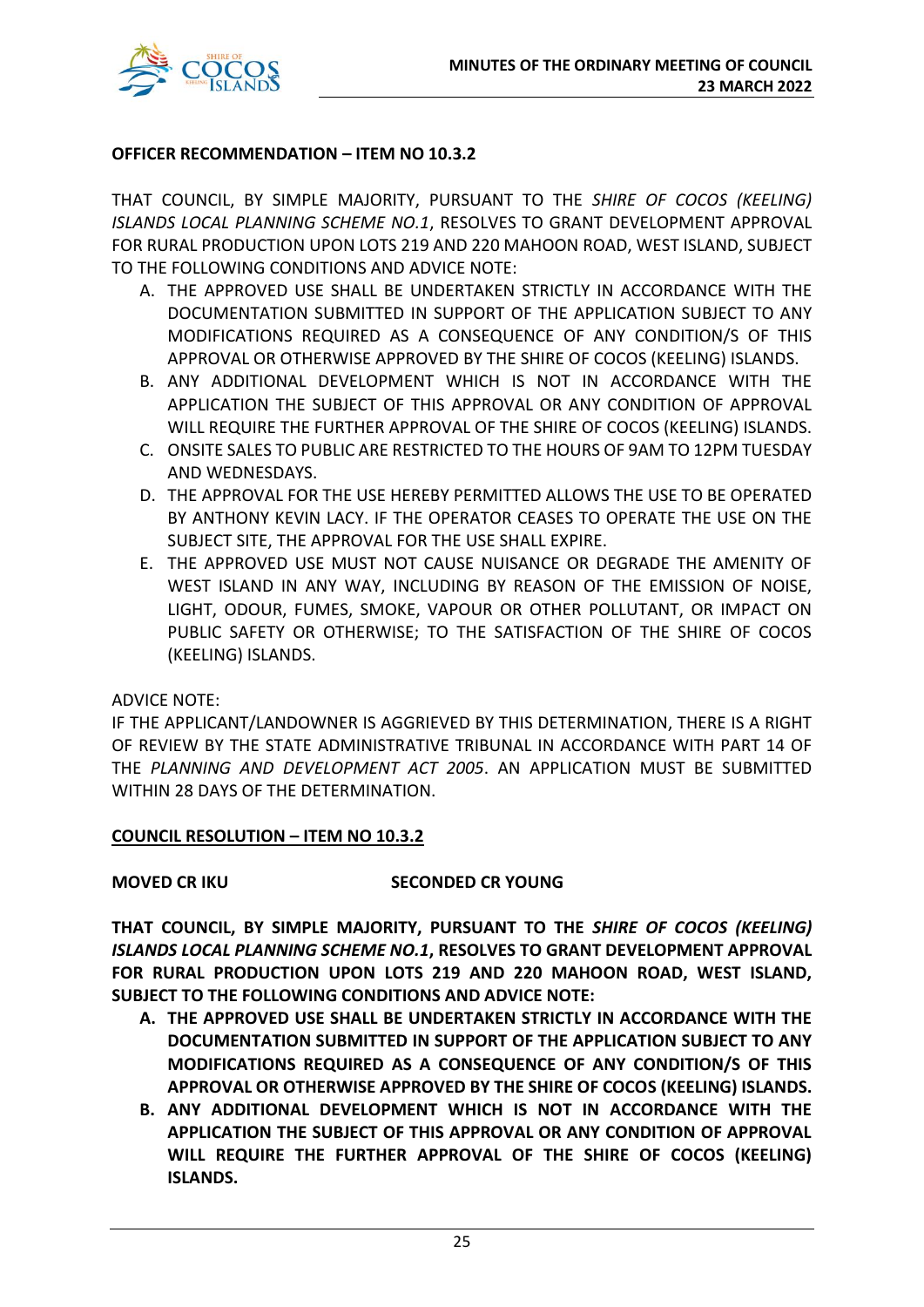

- **C. ONSITE SALES TO PUBLIC ARE RESTRICTED TO THE HOURS OF 9AM TO 12PM TUESDAY AND WEDNESDAYS.**
- **D. THE APPROVAL FOR THE USE HEREBY PERMITTED ALLOWS THE USE TO BE OPERATED BY ANTHONY KEVIN LACY. IF THE OPERATOR CEASES TO OPERATE THE USE ON THE SUBJECT SITE, THE APPROVAL FOR THE USE SHALL EXPIRE.**
- **E. THE APPROVED USE MUST NOT CAUSE NUISANCE OR DEGRADE THE AMENITY OF WEST ISLAND IN ANY WAY, INCLUDING BY REASON OF THE EMISSION OF NOISE, LIGHT, ODOUR, FUMES, SMOKE, VAPOUR OR OTHER POLLUTANT, OR IMPACT ON PUBLIC SAFETY OR OTHERWISE; TO THE SATISFACTION OF THE SHIRE OF COCOS (KEELING) ISLANDS.**

# **ADVICE NOTE:**

**IF THE APPLICANT/LANDOWNER IS AGGRIEVED BY THIS DETERMINATION, THERE IS A RIGHT OF REVIEW BY THE STATE ADMINISTRATIVE TRIBUNAL IN ACCORDANCE WITH PART 14 OF THE** *PLANNING AND DEVELOPMENT ACT 2005***. AN APPLICATION MUST BE SUBMITTED WITHIN 28 DAYS OF THE DETERMINATION.**

**THE MOTION WAS PUT AND DECLARED CARRIED (4/0)**

**FOR:** HAMIRIL, IKU, MINKOM, YOUNG **AGAINST:** NIL

*Cr Lacy returned to the meeting venue at 4.18pm.*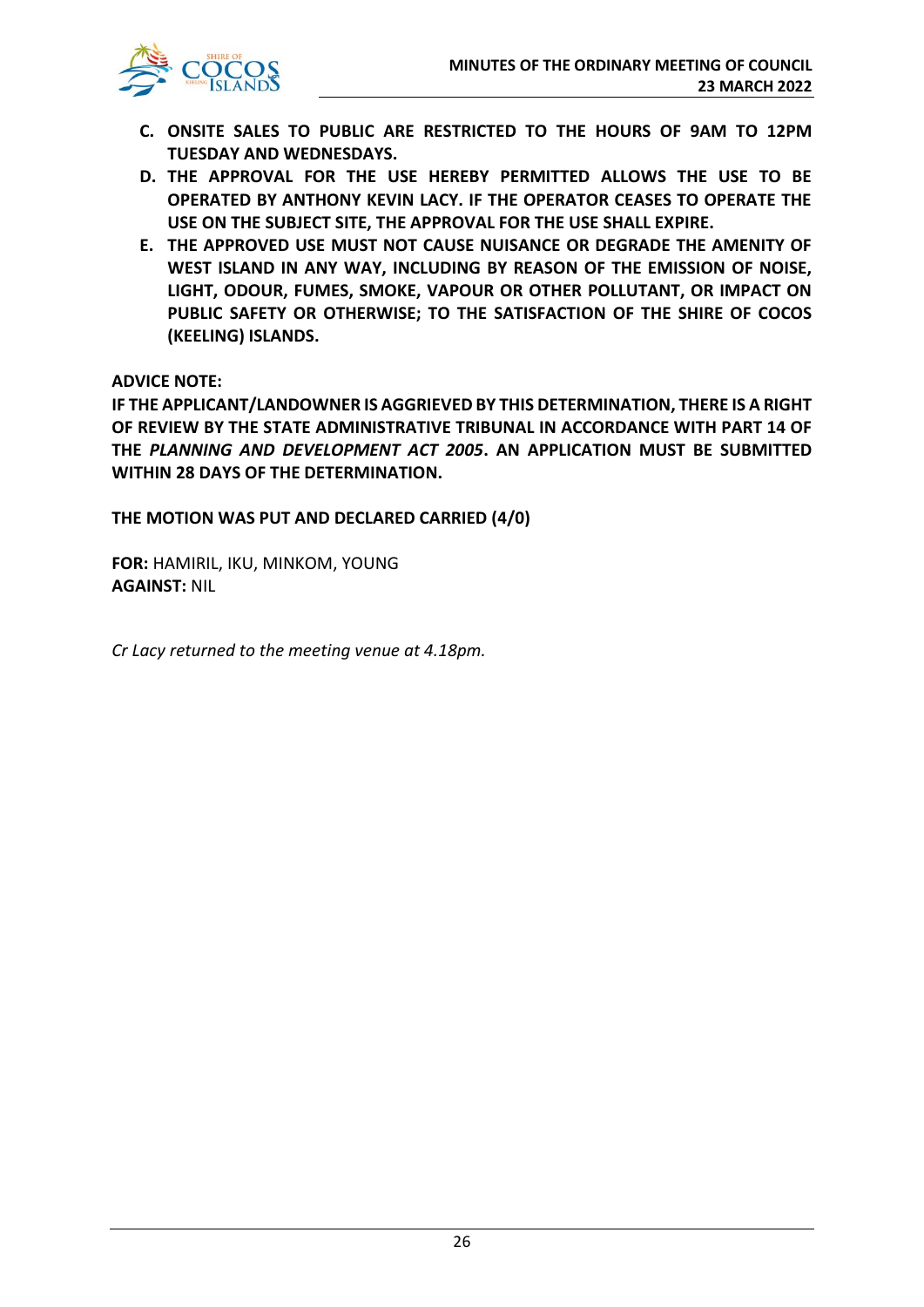

# **10.4 ADMINISTRATION**

# **10.4.1 2021 COMPLIANCE AUDIT RETURN**

# **Report Information**

| Date:                       | 16 March 2022                         |
|-----------------------------|---------------------------------------|
| Applicant:                  | Shire of Cocos (Keeling) Islands      |
| File Ref:                   |                                       |
| Location:                   | N/A                                   |
| Disclosure of Interest: Nil |                                       |
| <b>Reporting Officer:</b>   | Governance and Risk Coordinator       |
| Island:                     | Shire Wide                            |
| Attachments:                | 10.4.1 - 2021 Compliance Audit Return |

# **Authority / Discretion**

#### **Definition**

|   | Advocacy       | When Council advocates on its own behalf or on behalf of its<br>community to another level of government/body/agency.                                                                                                                                                                                                                                        |
|---|----------------|--------------------------------------------------------------------------------------------------------------------------------------------------------------------------------------------------------------------------------------------------------------------------------------------------------------------------------------------------------------|
|   | Executive      | The substantial direction setting and oversight role of the<br>Council. E.g. adopting plans and reports, accepting tenders,<br>directing operations, setting and amending budgets.                                                                                                                                                                           |
| 冈 | Legislative    | Includes adopting local laws, town planning schemes and<br>policies. Review when Council reviews decisions made by<br>officers.                                                                                                                                                                                                                              |
|   | Quasi-Judicial | When Council determines an application / matter that directly<br>affects a person's right and interest. The judicial character arises<br>from the obligations to abide by the principles of natural justice.<br>Examples of Quasi-Judicial authority include town planning<br>applications, building licenses, applications for other permits /<br>licenses. |
|   | Information    | Includes items provides to Council for information purposes only<br>that do not require a decision of Council (i.e. $-$ for noting).                                                                                                                                                                                                                         |

#### **Report Purpose**

To refer the Shire's responses to the Department of Local Government Compliance Audit Return 2021 to Council for its consideration and adoption.

# **Relevant Documents**

# Available for viewing at the meeting

Nil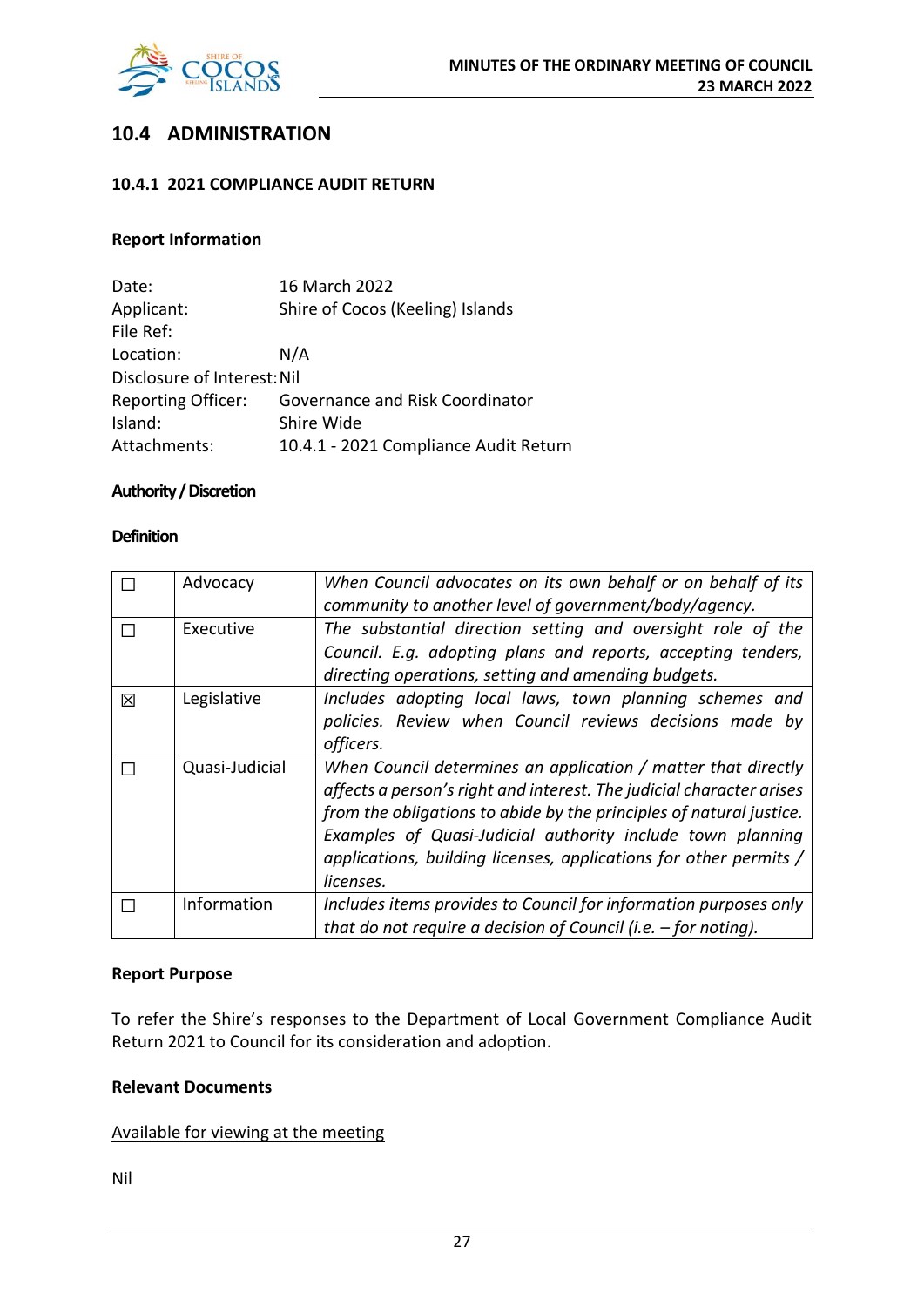

# **Background**

In accordance with Regulation 14 of the *Local Government (Audit) Regulations 1996* each local government in Western Australia must carry out an annual audit of statutory compliance for the period 1 January to 31 December, in the form of Department of Local Government Compliance Audit Return.

The 2021 Compliance Audit Return focuses on high-risk areas of compliance and statutory reporting as prescribed in regulation 13 of the *Local Government (Audit) Regulations 1996.*

The Audit Committee is required to review the completed CAR and report the results to Council, prior to CAR adoption by Council and submission to the Department of Local Government, Sport and Cultural Industries by 31 March 2022.

# **Comment**

Any reporting of non-compliance in the CAR is a reminder for local government officers to engage with elected members via the audit committee to provide Council with a plan and timeframe within which to address non-compliance.

# **Policy and Legislative Implications**

*Local Government (Audit) Regulations 1996*

# **Financial Implications**

Nil

# **Strategic Implications**

Nil

# **Risk Implication**

| <b>Risk Category</b> | <b>Description</b>     | <b>Rating (consequence x</b> | <b>Mitigation Action</b> |
|----------------------|------------------------|------------------------------|--------------------------|
|                      |                        | likelihood)                  |                          |
| Compliance           | It is a Legislative    | Med(1)                       | A monthly Compliance     |
|                      | requirement of council |                              | Calendar assists the     |
|                      | which must be adhered  |                              | Shire<br>to<br>ensure    |
|                      | to.                    |                              | Legislation is adhered   |
|                      |                        |                              | to.                      |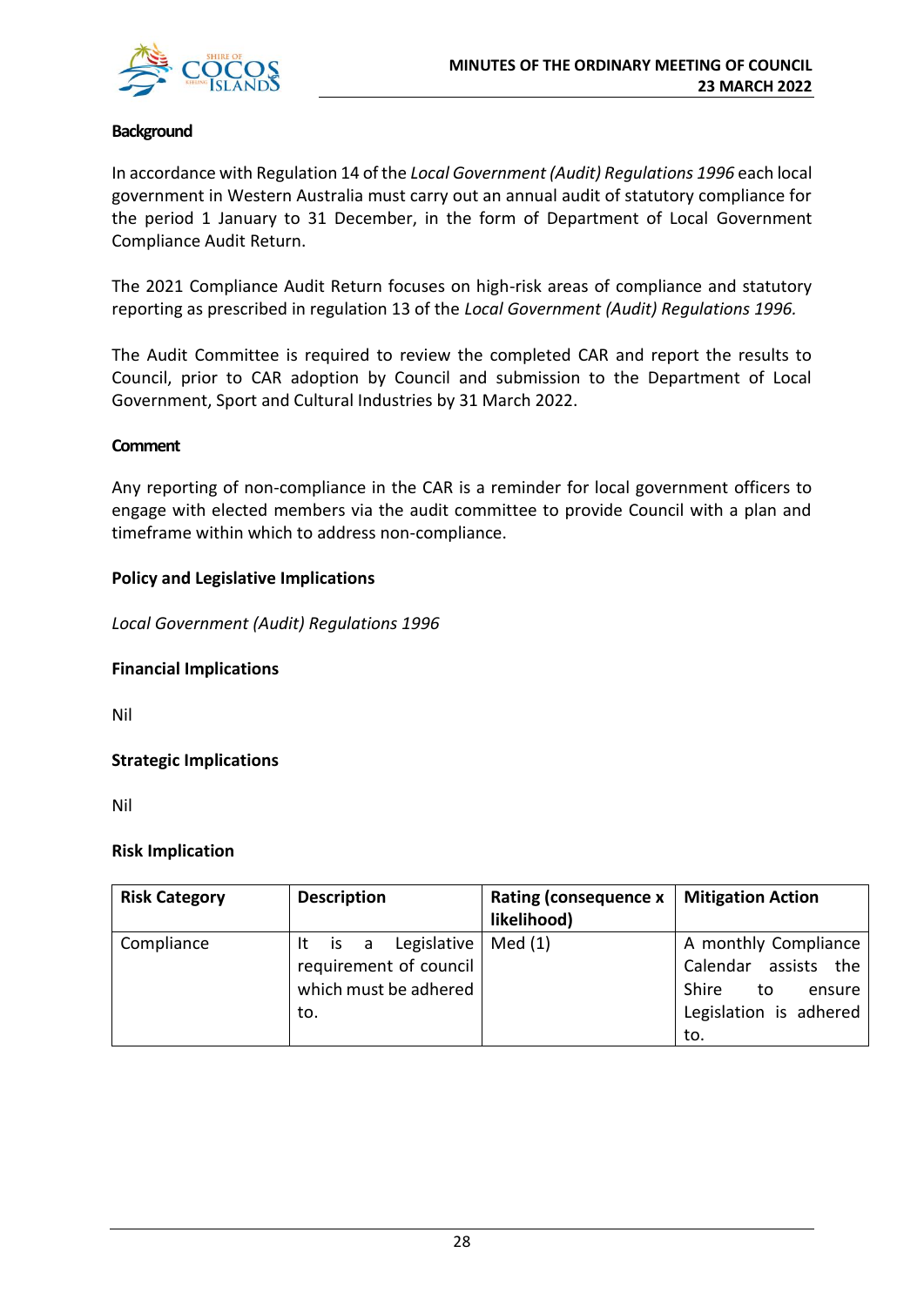

# **Risk Matrix**

| <b>Consequence /</b><br>Likelihood | Insignificant (1) | Minor (2)        | Medium (3)       | Major (4)        | Extreme (5)      |
|------------------------------------|-------------------|------------------|------------------|------------------|------------------|
| <b>Almost Certain (5)</b>          | Moderate (5)      | <b>High (10)</b> | <b>High (15)</b> | Extreme (20)     | Extreme (25)     |
| Likely (4)                         | Low(4)            | Moderate (8)     | High $(12)$      | <b>High (16)</b> | Extreme (20)     |
| Possible (3)                       | Low(3)            | Moderate (6)     | Moderate (9)     | High $(12)$      | <b>High (15)</b> |
| Unlikely (2)                       | Low(2)            | Low(4)           | Moderate (6)     | Moderate (8)     | <b>High (10)</b> |
| Rare (1)                           | Low(1)            | Low $(2)$        | Low $(3)$        | Low $(4)$        | Moderate (5)     |

# **Conclusion**

The CAR is a timely reminder of the various areas of compliance required by local governments and is a sound mechanism to test compliance and areas on which to focus improvements

# **AUDIT AND GOVERNANCE COMMITTEE RECOMMENDATION – ITEM NO 10.4.1**

- 1. THAT COUNCIL, PURSUANT TO *REGULATION 14 OF THE LOCAL GOVERNMENT (AUDIT) REGULATIONS 1996,* RESOLVES TO:
	- a. NOTE THAT IT HAS REVIEWED THE COMPLIANCE AUDIT RETURN 2021 FOR THE SHIRE OF COCOS (KEELING) ISLANDS; AND
	- b. RECEIVES THE COMPLIANCE AUDIT RETURN 2021 FOR THE SHIRE OF COCOS (KEELING) ISLANDS.

# **COUNCIL RESOLUTION – ITEM NO 10.4.1**

# **MOVED CR IKU SECONDED CR HAMIRIL**

- **1. THAT COUNCIL, PURSUANT TO** *REGULATION 14 OF THE LOCAL GOVERNMENT (AUDIT) REGULATIONS 1996,* **RESOLVES TO:**
	- **a. NOTE THAT IT HAS REVIEWED THE COMPLIANCE AUDIT RETURN 2021 FOR THE SHIRE OF COCOS (KEELING) ISLANDS; AND**
	- **b. RECEIVES THE COMPLIANCE AUDIT RETURN 2021 FOR THE SHIRE OF COCOS (KEELING) ISLANDS.**

# **THE MOTION WAS PUT AND DECLARED CARRIED (5/0)**

**FOR:** HAMIRIL, IKU, LACY, MINKOM, YOUNG **AGAINST:** NIL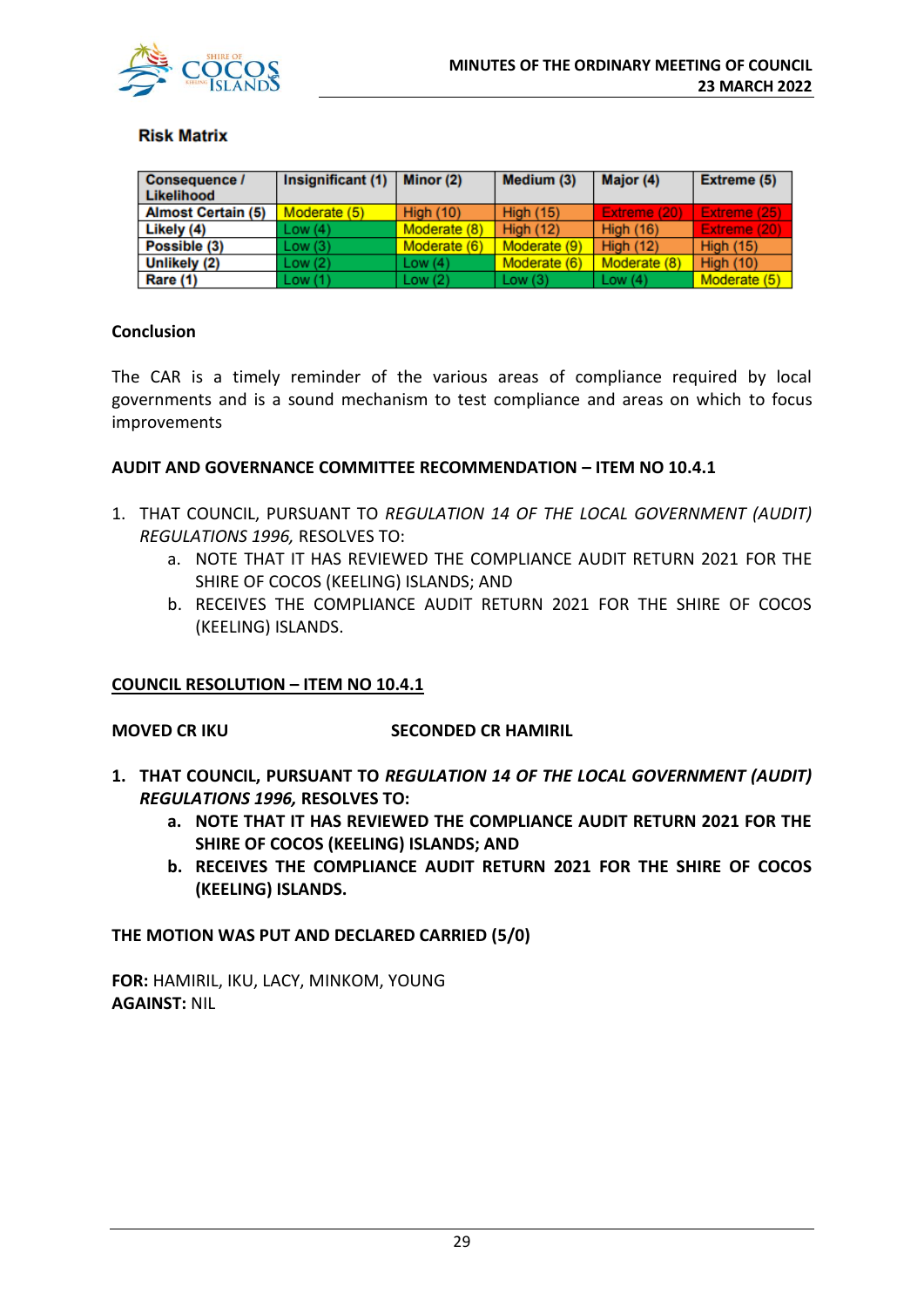

# **10.4.2 AUDIT ACTIONS STATUS REPORT – MARCH 2022**

# **Report Information**

| Date:                       | 16 March 2022                                                    |  |  |
|-----------------------------|------------------------------------------------------------------|--|--|
| Applicant:                  | Shire of Cocos (Keeling) Islands                                 |  |  |
| File Ref:                   |                                                                  |  |  |
| Location:                   | Not Applicable                                                   |  |  |
| Disclosure of Interest: Nil |                                                                  |  |  |
| <b>Reporting Officer:</b>   | <b>Chief Executive Officer</b>                                   |  |  |
| Island:                     | Shire Wide                                                       |  |  |
| Attachments:                | 10.4.2.1 - Confidential Attachment - Audit Actions Status Report |  |  |

# **Authority / Discretion**

# **Definition**

|   | Advocacy           | when Council advocates on its own behalf or on behalf of its community<br>to another level of government/body/agency.                                                                                                                                                                                                                                     |
|---|--------------------|-----------------------------------------------------------------------------------------------------------------------------------------------------------------------------------------------------------------------------------------------------------------------------------------------------------------------------------------------------------|
| 冈 | Executive          | the substantial direction setting and oversight role of the Council. E.g.<br>adopting plans and reports, accepting tenders, directing operations,<br>setting and amending budgets.                                                                                                                                                                        |
|   | Legislative        | includes adopting local laws, town planning schemes and policies.<br>Review when Council reviews decisions made by officers.                                                                                                                                                                                                                              |
|   | Quasi-<br>Judicial | when Council determines an application / matter that directly affects a<br>person's right and interest. The judicial character arises from the<br>obligations to abide by the principles of natural justice. Examples of<br>Quasi-Judicial authority include town planning applications, building<br>licenses, applications for other permits / licenses. |
|   | Information        | Includes items provides to Council for information purposes only that do<br>not require a decision of Council (i.e. – for noting).                                                                                                                                                                                                                        |

#### **Report Purpose**

For Council to receive a report on the status of Audit Actions presented by internal and external auditors and other improvements as identified by officers.

# **Relevant Documents**

Available for viewing at the meeting

Nil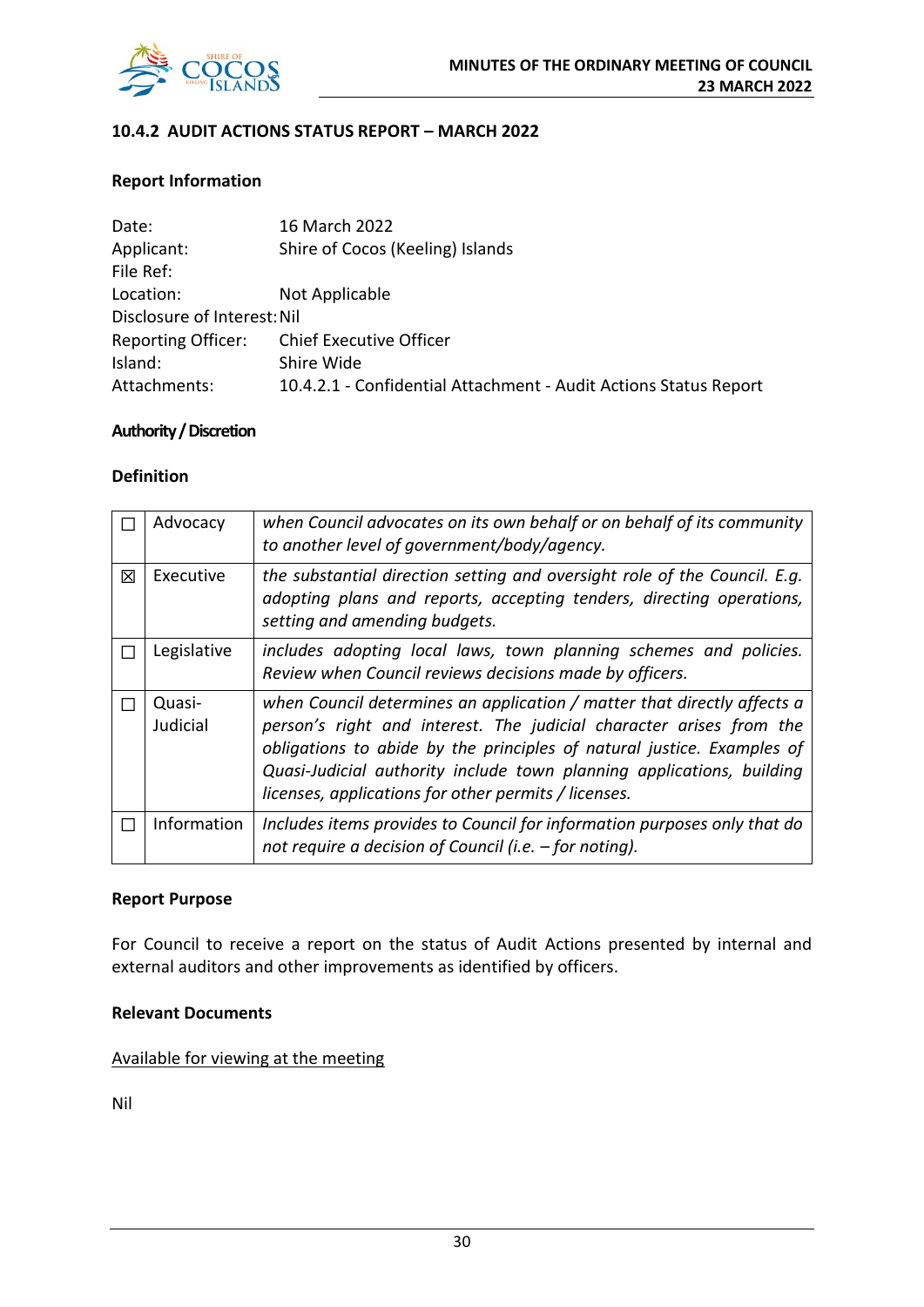

# **Background**

Local governments are required by the *Local Government Act* and associated regulations to carry out a number of audits/reviews, being:

- Annual financial audit conducted by the Office of the Auditor General (s7.12AB)
- Systems and Controls Audit (LG Audit Regulation 17.)
- Review of Financial Management Systems and Procedures (LG Financial Management Regulation 5.) – conducted internally or by external consultant/auditor
- Other supplementary or performance audits as directed by the Office of the Auditor General (s7.12AF/s7.12AJ)

Some local governments are additionally utilising a formal internal audit program to ensure risk is managed, and opportunities for continuous improvement are identified.

At the conclusion of any of these audits, the auditor/reviewer, where required, will issue a management report, outlining any identified issues/risks and in most cases a recommendation for improvement. It is then up to management to determine the solution to be implemented and carry out the action.

# **Comment**

It is important for the Audit Committee to maintain oversight of the status of any required actions, ensuring risks are managed effectively. For many councils, it is common practice that audit actions (be it internal or external audits) statuses are reported to the Committee to ensure that actions are closed out. To date, the Shire of Cocos (Keeling) Islands reports to the Committee at the conclusion of each Audit the management letter and any issues identified, provide comment, however where actions may not have been closed out, these can fall away and remain open/unactioned for a many reasons.

Officers have reviewed all Audit reports going back two years, collated all issues/actions listed and provided an update to the status as contained in Confidential Attachment 7.2.1. By incorporating this as a regular report to the Audit Committee it will ensure that accountability and transparency is maintained, and the Committee maintains oversight, identifying any high risks to the Shire.

This is a new process for the Shire and officers, and actions will be progressed as a matter of importance, however it must be noted that this will require a change management focus within the organisation and the process and report will continue to evolve over time.

# **Policy and Legislative Implications**

# *Section 7.12A of the Local Government Act (WA) (CKI)*

*Local Government (Audit) Regulations 1996 17. CEO to review certain systems and procedures (1) The CEO is to review the appropriateness and effectiveness of a local government's systems and procedures in relation to — (a) risk management; and*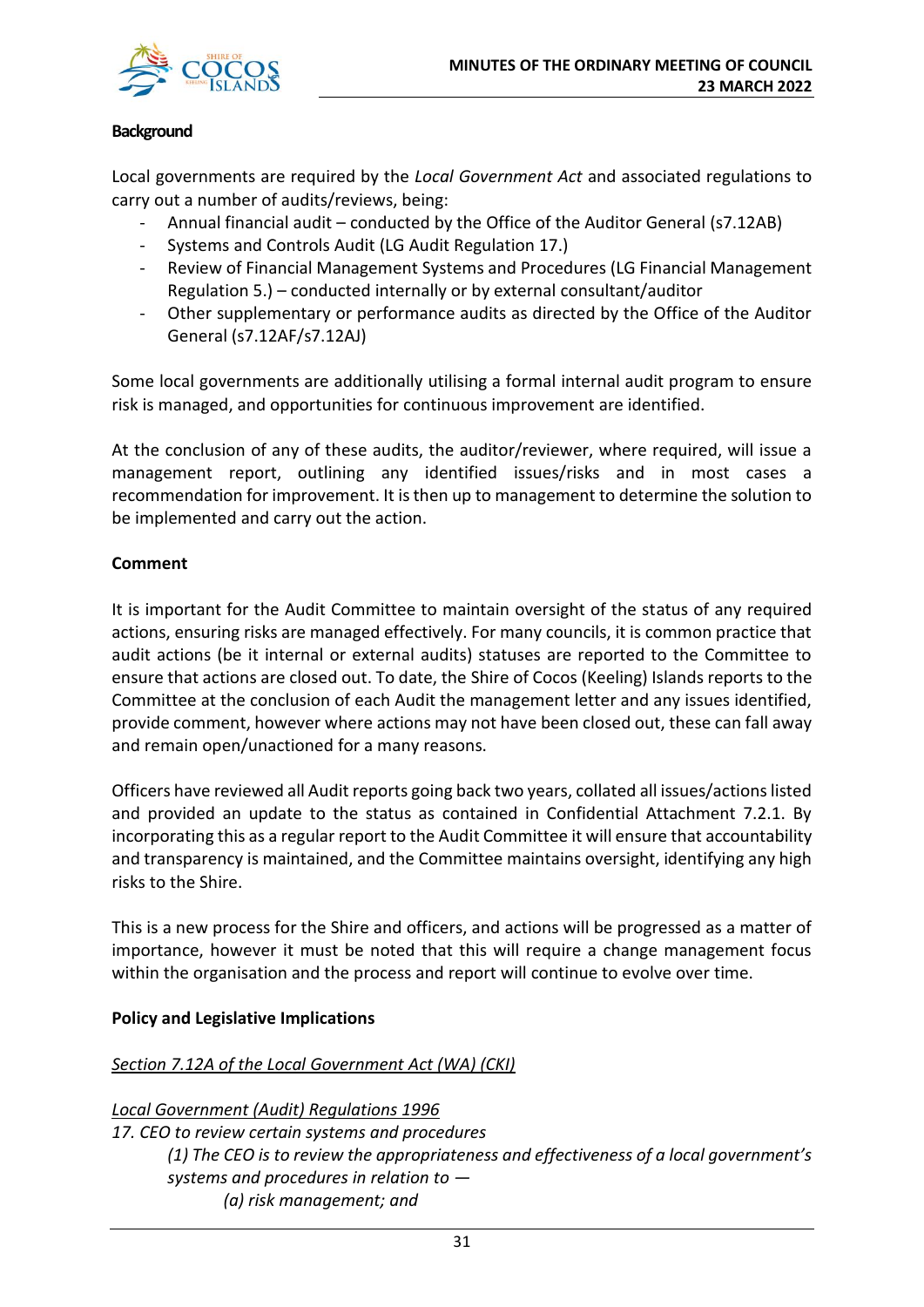

*(b) internal control; and (c) legislative compliance.* 

*(2) The review may relate to any or all of the matters referred to in sub regulation (1)(a), (b) and (c), but each of those matters is to be the subject of a review not less than once in every 3 financial years.*

*(3) The CEO is to report to the audit committee the results of that review.*

# *Local Government (Financial Management) Regulations 1996*

# *5. CEO's duties as to financial management*

*(1) Efficient systems and procedures are to be established by the CEO of a local government —*

*(a) for the proper collection of all money owing to the local government; and (b) for the safe custody and security of all money collected or held by the local government; and* 

*(c) for the proper maintenance and security of the financial records of the local government (whether maintained in written form or by electronic or other means or process); and* 

*(d) to ensure proper accounting for municipal or trust —*

*(i) revenue received or receivable; and* 

*(ii) expenses paid or payable; and* 

*(iii) assets and liabilities; and* 

*(e) to ensure proper authorisation for the incurring of liabilities and the making of payments; and* 

*(f) for the maintenance of payroll, stock control and costing records; and (g) to assist in the preparation of budgets, budget reviews, accounts and reports required by the Act or these regulations.*

*(2) The CEO is to —*

*(a) ensure that the resources of the local government are effectively and efficiently managed; and* 

*(b) assist the council to undertake reviews of fees and charges regularly (and not less than once in every financial year); and* 

*(c) undertake reviews of the appropriateness and effectiveness of the financial management systems and procedures of the local government regularly (and not less than once in every 3 financial years) and report to the local government the results of those reviews.*

# **Financial Implications**

Nil

# **Strategic Implications**

Nil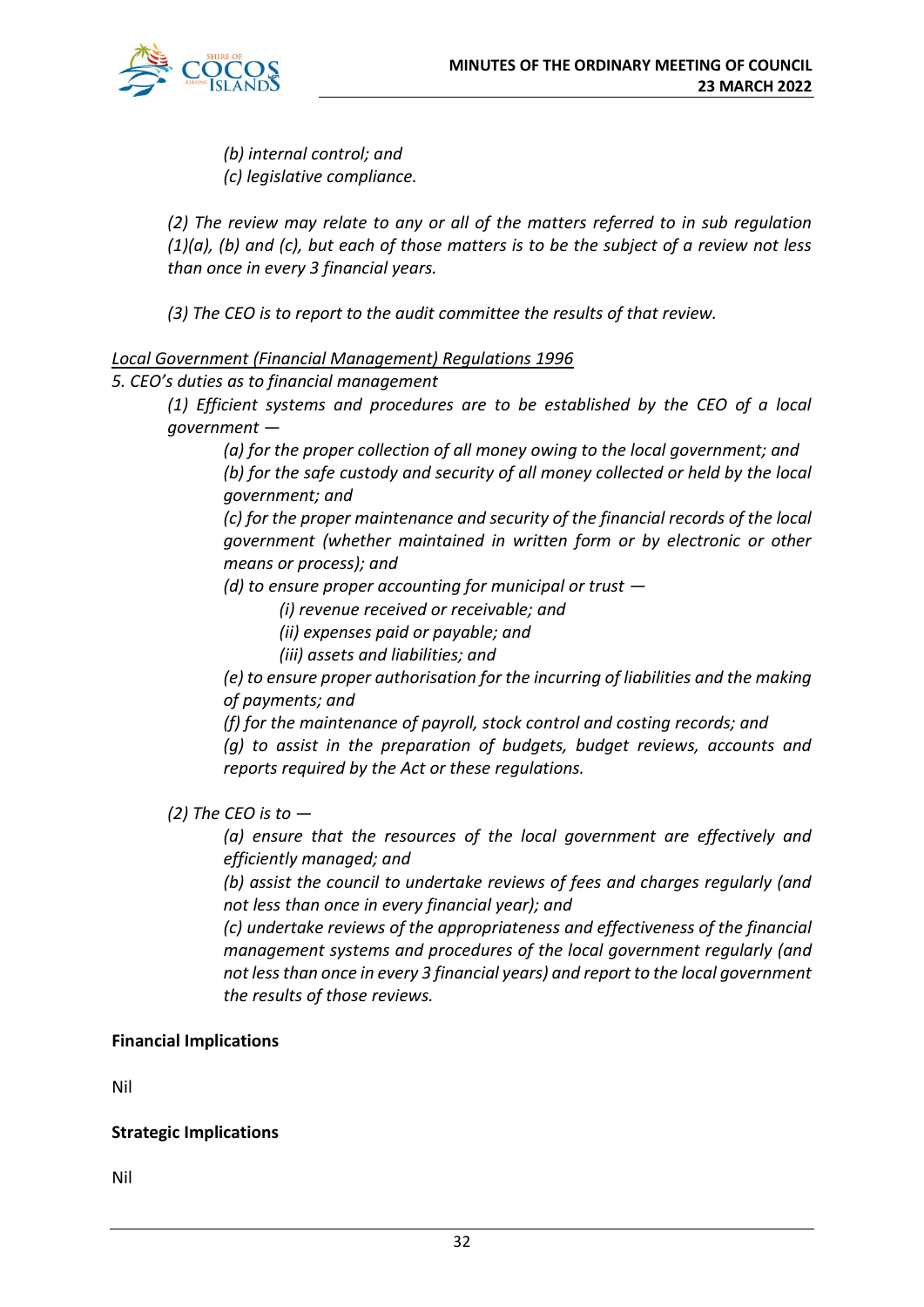

# **Risk Implications**

| <b>Risk Category</b> | <b>Description</b>                                                                                                                      | Rating (consequence x<br>likelihood) | <b>Mitigation Action</b>                                                                                             |
|----------------------|-----------------------------------------------------------------------------------------------------------------------------------------|--------------------------------------|----------------------------------------------------------------------------------------------------------------------|
| Financial            | High risk actions may<br>remain outstanding,<br>putting the Shire's<br>financial controls at<br>risk, and open to<br>fraudulent action. | Moderate                             | Close out all actions as<br>soon as possible and<br>look for continuous<br>improvement<br>opportunities.             |
| Reputation           | Consecutively not<br>completing audit<br>recommendations can<br>result in reputation<br>risk to the Shire, and<br>Local Government.     | Moderate (6)                         | Providing the report to<br>the Committee will<br>ensure that<br>transparency and<br>accountability is<br>maintained. |
| Fraud                | High risk actions may<br>remain outstanding,<br>putting the Shire's<br>financial controls at<br>risk, and open to<br>fraudulent action. | Moderate                             | Close out all actions as<br>soon as possible and<br>look for continuous<br>improvement<br>opportunities.             |

#### **Risk Matrix**

| <b>Consequence /</b><br>Likelihood | Insignificant (1) | Minor $(2)$      | Medium (3)       | Major (4)        | Extreme (5)      |
|------------------------------------|-------------------|------------------|------------------|------------------|------------------|
| <b>Almost Certain (5)</b>          | Moderate (5)      | <b>High (10)</b> | <b>High (15)</b> | Extreme (20)     | Extreme (25)     |
| Likely (4)                         | Low(4)            | Moderate (8)     | <b>High (12)</b> | <b>High (16)</b> | Extreme (20)     |
| Possible (3)                       | Low(3)            | Moderate (6)     | Moderate (9)     | High $(12)$      | <b>High (15)</b> |
| Unlikely (2)                       | Low(2)            | Low $(4)$        | Moderate (6)     | Moderate (8)     | <b>High (10)</b> |
| Rare (1)                           | Low (1)           | Low(2)           | Low(3)           | Low $(4)$        | Moderate (5)     |

# **Conclusion**

That Council receive the Audit Actions Status report for March 2022.

# **AUDIT AND GOVERNANCE COMMITTEE RECOMMENDATION – ITEM NO 10.4.2**

THAT COUNCIL, PURSUANT TO *REGULATION 16 OF THE LOCAL GOVERNMENT (AUDIT) REGULATIONS 1996 (WA) (CKI)* RECEIVE THE AUDIT ACTIONS STATUS REPORT FOR MARCH 2022 AS CONTAINED IN CONFIDENTIAL ATTACHMENT 10.4.2.1.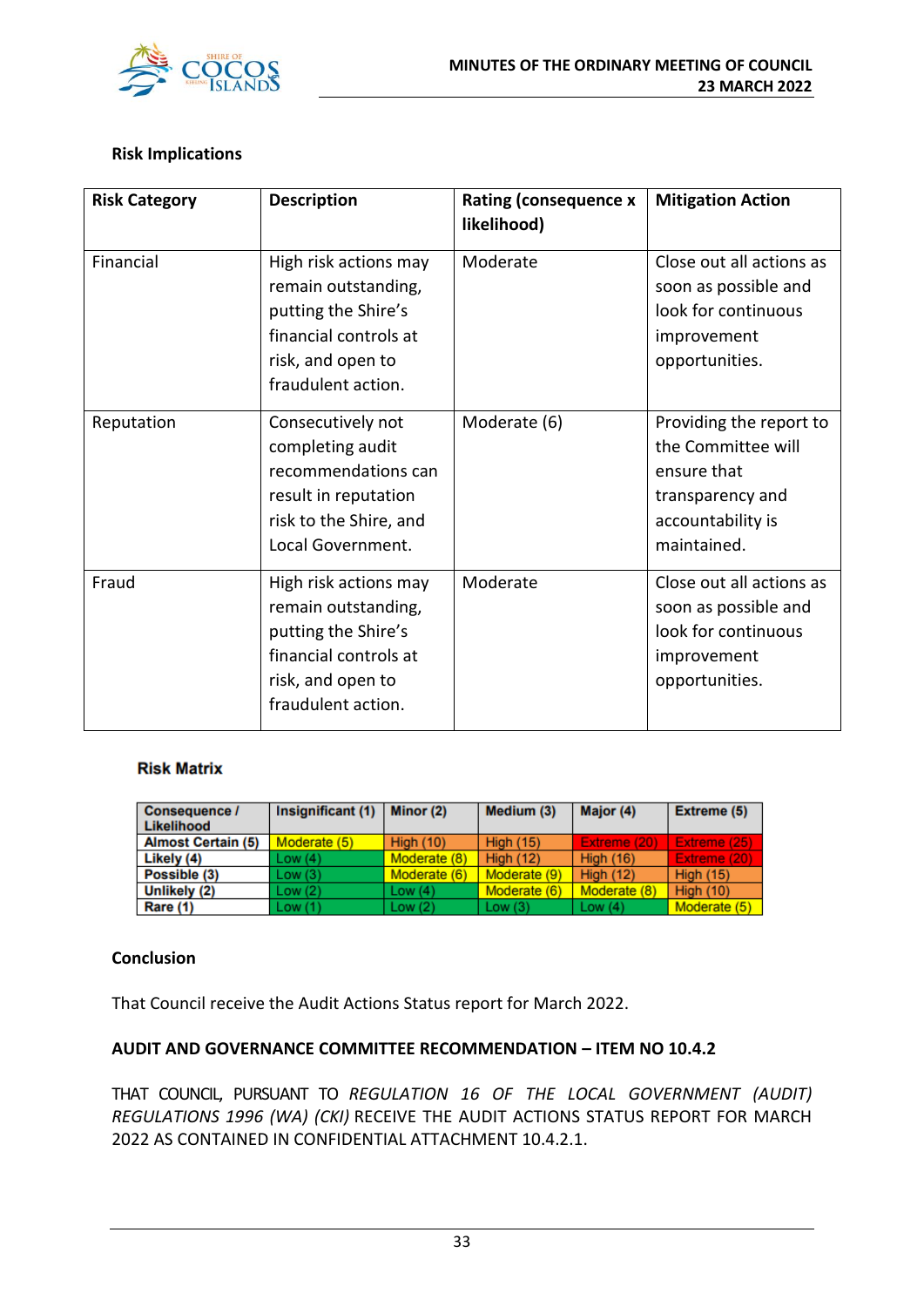

# **COUNCIL RESOLUTION – ITEM NO 10.4.2**

**MOVED CR YOUNG SECONDED CR IKU**

**THAT COUNCIL, PURSUANT TO** *REGULATION 16 OF THE LOCAL GOVERNMENT (AUDIT) REGULATIONS 1996 (WA) (CKI)* **RECEIVE THE AUDIT ACTIONS STATUS REPORT FOR MARCH 2022 AS CONTAINED IN CONFIDENTIAL ATTACHMENT 10.4.2.1.**

**THE MOTION WAS PUT AND DECLARED CARRIED (5/0)**

**FOR:** HAMIRIL, IKU, LACY, MINKOM, YOUNG **AGAINST:** NIL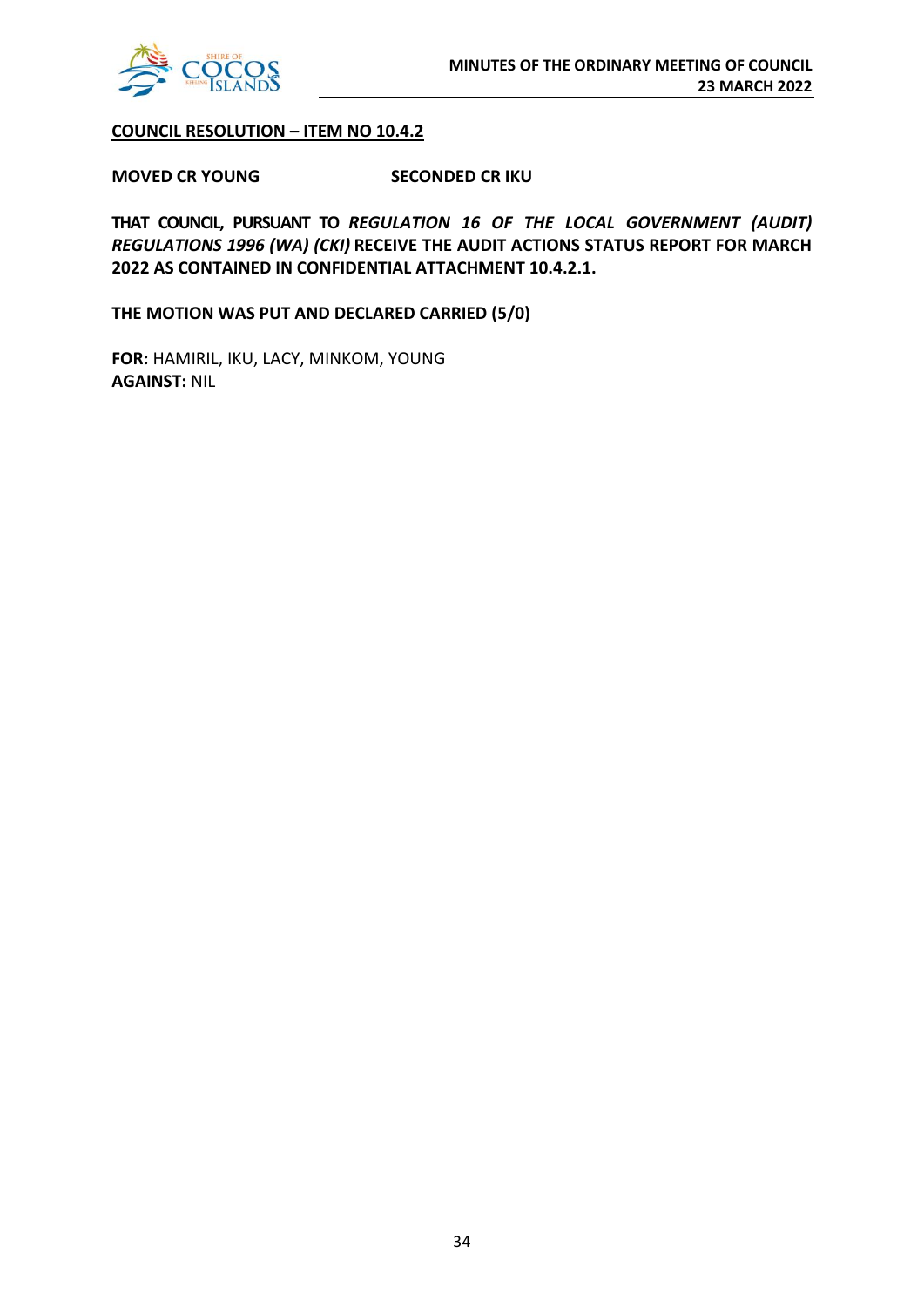

# **10.4.3 IT HEALTH CHECK – FEBRUARY 2022**

# **Report Information**

| Date:                       | 16 March 2022                                                        |
|-----------------------------|----------------------------------------------------------------------|
| Applicant:                  | Shire of Cocos (Keeling) Islands                                     |
| File Ref:                   |                                                                      |
| Location:                   | Not Applicable                                                       |
| Disclosure of Interest: Nil |                                                                      |
| <b>Reporting Officer:</b>   | <b>Chief Executive Officer</b>                                       |
| Island:                     | Shire Wide                                                           |
| Attachments:                | 10.4.3.1 - Confidential Attachment - IT Health Check - February 2022 |

# **Authority / Discretion**

# **Definition**

|   | Advocacy           | when Council advocates on its own behalf or on behalf of its community<br>to another level of government/body/agency.                                                                                                                                                                                                                                     |
|---|--------------------|-----------------------------------------------------------------------------------------------------------------------------------------------------------------------------------------------------------------------------------------------------------------------------------------------------------------------------------------------------------|
| 区 | Executive          | the substantial direction setting and oversight role of the Council. E.g.<br>adopting plans and reports, accepting tenders, directing operations,<br>setting and amending budgets.                                                                                                                                                                        |
|   | Legislative        | includes adopting local laws, town planning schemes and policies.<br>Review when Council reviews decisions made by officers.                                                                                                                                                                                                                              |
|   | Quasi-<br>Judicial | when Council determines an application / matter that directly affects a<br>person's right and interest. The judicial character arises from the<br>obligations to abide by the principles of natural justice. Examples of<br>Quasi-Judicial authority include town planning applications, building<br>licenses, applications for other permits / licenses. |
| П | Information        | Includes items provides to Council for information purposes only that do<br>not require a decision of Council (i.e. $-$ for noting).                                                                                                                                                                                                                      |

# **Report Purpose**

For Council to receive the IT Health Check Report resulting from the IT Health Check conducted at the Shire Offices in February 2022.

# **Relevant Documents**

Available for viewing at the meeting

Nil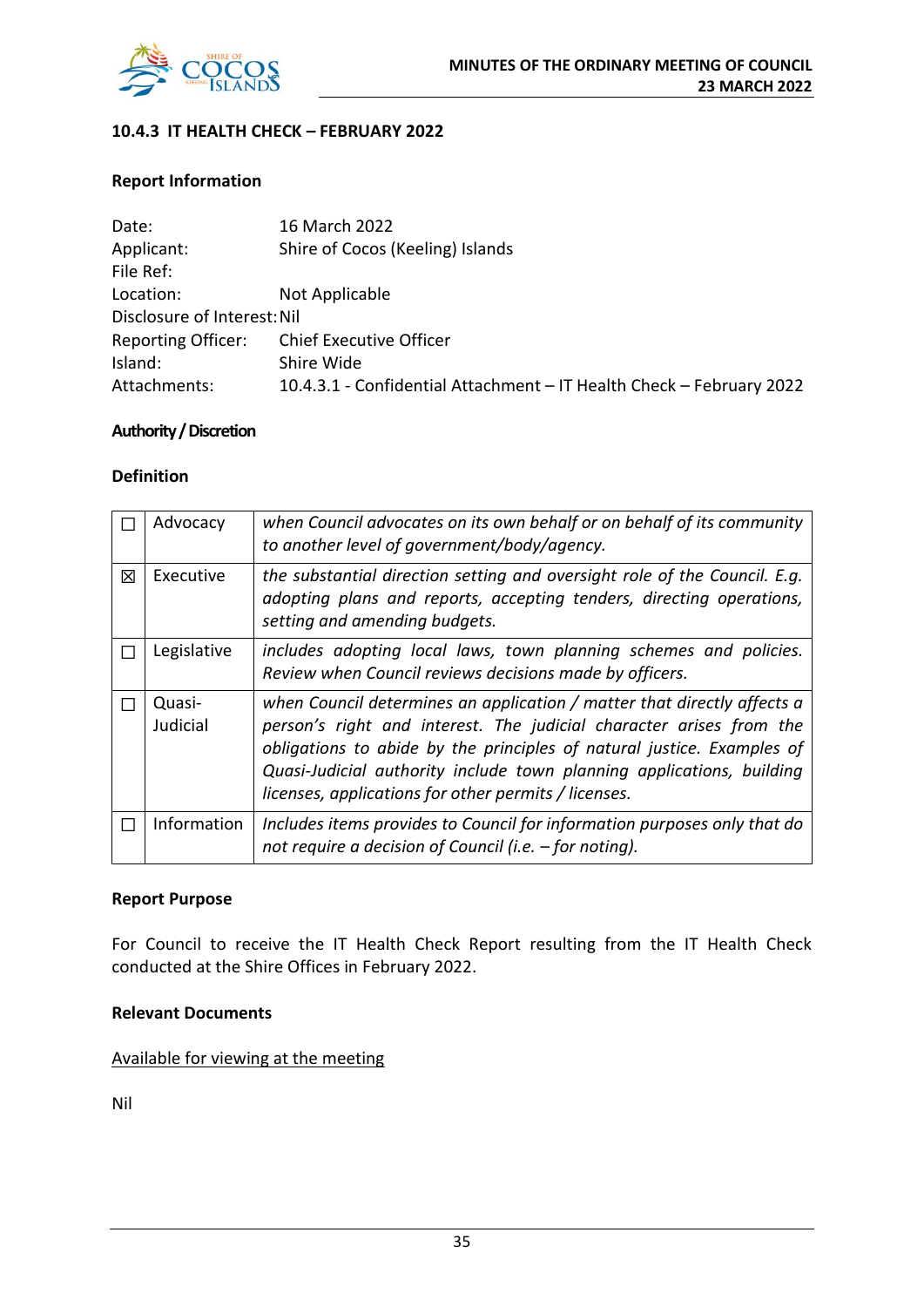

# **Background**

In the Office of Auditor Generals Audit Report for *Local Government General Computer Controls* the Auditor General states:

*Information systems underpin most aspects of LG entity operations and services. It is important that entities implement appropriate controls to maintain reliable, secure and resilient information systems. These controls are equally important in smaller LG entities who may not have dedicated IT staff but rely on contractors to provide the necessary support.*

The Shire of Cocos (Keeling) Islands (the Shire) meets this definition with an internal resource to support an outsourced IT Service Provider.

It is the CEOs responsibility to ensure that there are sufficient systems and procedures in place to mitigate any risks to the organisation.

Focus Networks were appointed to perform an IT health check for the Shire's network and IT systems. The objective of the IT health check is to review the current IT environment, compare to industry best practices, make recommendations for the future and to suggest budget estimates.

# **Comment**

The primary goal of IT is to support the business objectives of the Shire of Cocos (Keeling) Islands and to facilitate efforts to provide efficient and effective services to its community and stakeholders. An enterprise wide approach means many future technology efforts will cross multiple areas of operations with a single goal in mind. This environment requires technology to be used as the basis for communication, interoperability, data and resource sharing. Furthermore, technology is a vehicle through which cost reduction can occur by increasing efficiency and effectiveness of services through the use of a sound corporate architecture and standards.

Confidential Attachment 10.4.3.1 contains the resulting IT Health Check Report. This report is based on the DLGSCI ICT Strategic Framework, however there is overlap with the ACSC Essential 8 Guidelines.

A number of high-risk weaknesses were encountered in the following areas:

Governance, Infrastructure and Technology, Business Continuity, Security and Project Management

Industry best practices and the current state are identified within the IT health check along with future state recommendations for each area. Key strategic initiatives are risk based and provided as a priority timeframe. Rectification of these identified weaknesses in the current state is both urgent and important to preventing a potential future failure.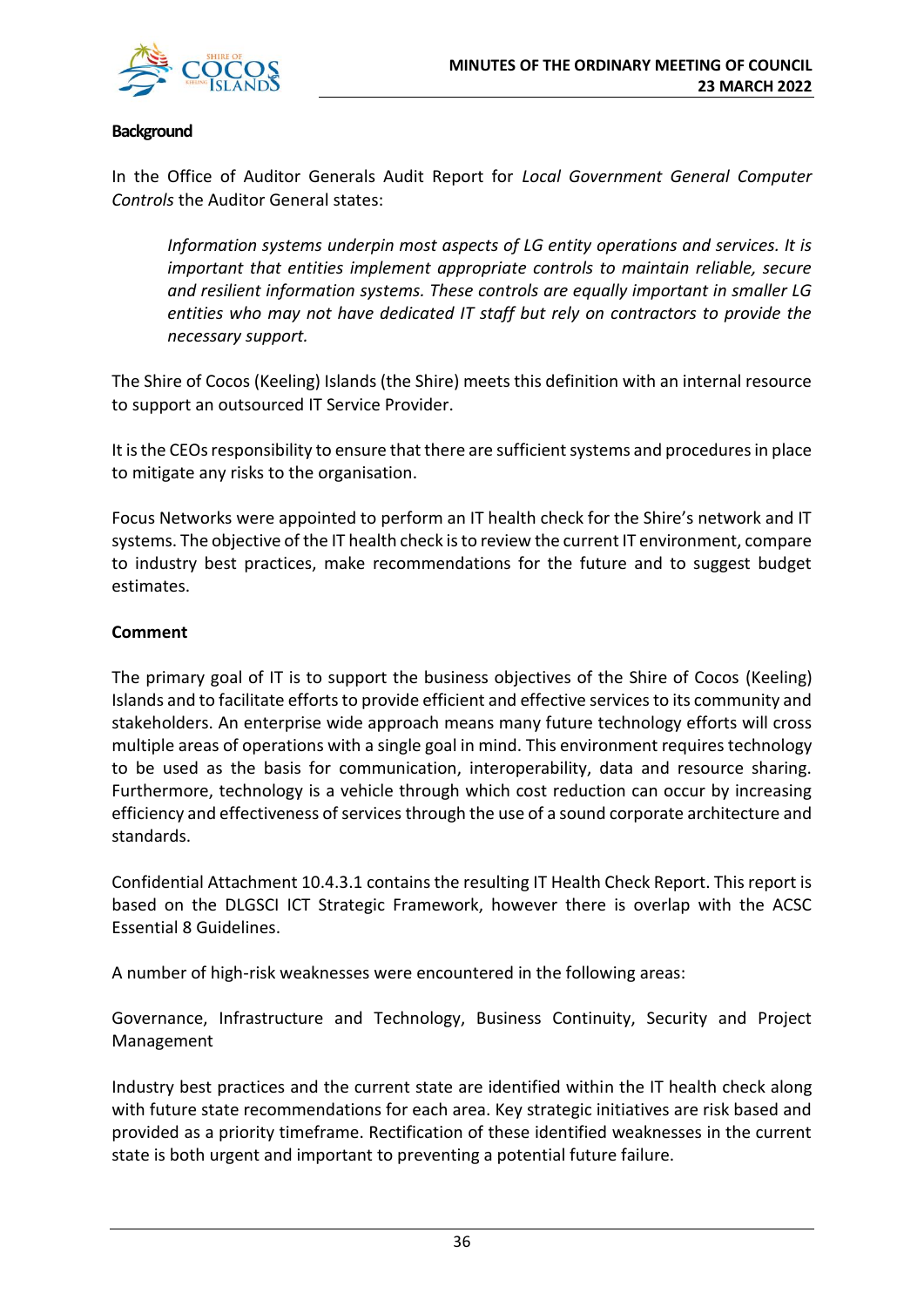

# **Policy and Legislative Implications**

# *Section 7.12A of the Local Government Act (WA) (CKI)*

*Local Government (Audit) Regulations 1996* 

*17. CEO to review certain systems and procedures (1) The CEO is to review the appropriateness and effectiveness of a local government's systems and procedures in relation to — (a) risk management; and* 

*(b) internal control; and* 

*(c) legislative compliance.* 

*(2) The review may relate to any or all of the matters referred to in sub regulation (1)(a), (b) and (c), but each of those matters is to be the subject of a review not less than once in every 3 financial years.*

*(3) The CEO is to report to the audit committee the results of that review.*

# *Local Government (Financial Management) Regulations 1996*

*5. CEO's duties as to financial management* 

*(1) Efficient systems and procedures are to be established by the CEO of a local government —*

*(a) for the proper collection of all money owing to the local government; and (b) for the safe custody and security of all money collected or held by the local government; and* 

*(c) for the proper maintenance and security of the financial records of the local government (whether maintained in written form or by electronic or other means or process); and* 

*(d) to ensure proper accounting for municipal or trust —*

*(i) revenue received or receivable; and* 

*(ii) expenses paid or payable; and* 

*(iii) assets and liabilities; and* 

*(e) to ensure proper authorisation for the incurring of liabilities and the making of payments; and* 

*(f) for the maintenance of payroll, stock control and costing records; and* 

*(g) to assist in the preparation of budgets, budget reviews, accounts and reports required by the Act or these regulations.*

*(2) The CEO is to —*

*(a) ensure that the resources of the local government are effectively and efficiently managed; and* 

*(b) assist the council to undertake reviews of fees and charges regularly (and not less than once in every financial year); and* 

*(c) undertake reviews of the appropriateness and effectiveness of the financial management systems and procedures of the local government regularly (and not less than once in every 3 financial years) and report to the local government the results of those reviews.*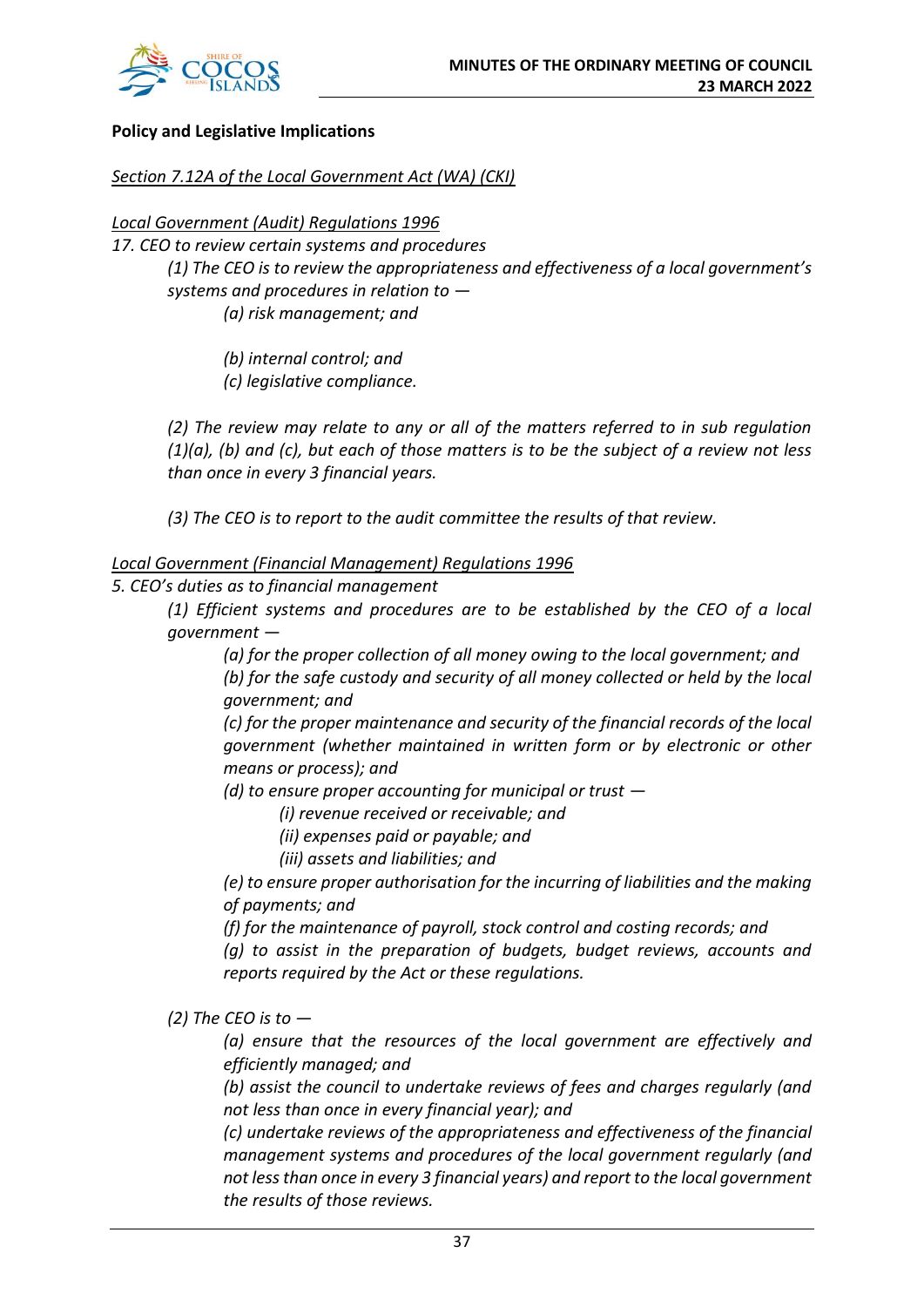

# **Financial Implications**

The resulting report outlines budget estimates to resolve the issues identified. Officers have not yet determined current budget allocation and where there is suitable budget in the current year, high risk actions will be implemented. Where there is no budget allocation, it is recommended that these be considered as part of future budget discussions.

Full details of the budget estimates associated with the recommendations can be found in Confidential Attachment 10.4.3.1 – IT Health Check Report.

# **Strategic Implications**

Shire of Cocos Keeling Islands Corporate Business Plan: *Key Result Area 4 – Civic Leadership Objective 4 - Ensure efficient and effective management of the organization and financial resources*

# **Risk Implications**

Risk implications are outlined within the report.

# **Conclusion**

That Council receive the IT Health Check Report and that the recommendations within the report be considered in the current and future budget allocations.

# **AUDIT AND GOVERNANCE COMMITTEE RECOMMENDATION – ITEM NO 10.4.3**

THAT COUNCIL, PURSUANT TO *REGULATION 16 OF THE LOCAL GOVERNMENT (AUDIT) REGULATIONS 1996 (WA) (CKI)*:

- 1. RECEIVE THE IT HEALTH CHECK REPORT AS CONTAINED IN CONFIDENTIAL ATTACHMENT 10.4.3.1; AND
- 2. ACKNOWLEDGE THE RISK TO THE SHIRE SHOULD THE RECOMMENDATIONS WITHIN THE IT HEALTH CHECK REPORT REMAIN OUTSTANDING AND CONSIDER IMPLEMENTING THE RECOMMENDATIONS WITHIN THE CURRENT AND FUTURE BUDGET ALLOCATIONS.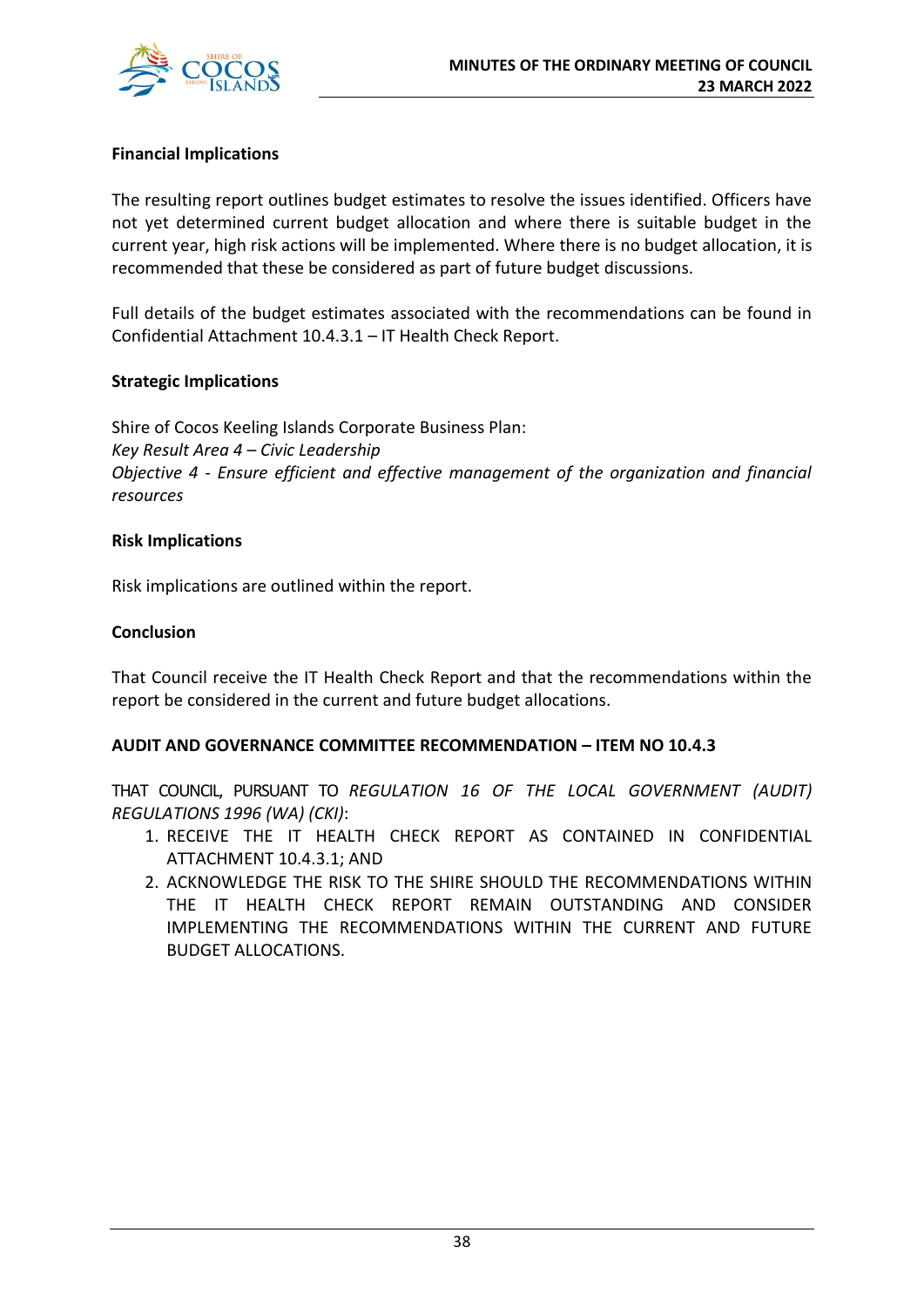

# **COUNCIL RESOLUTION – ITEM NO 10.4.3**

# **MOVED CR IKU SECONDED CR HAMIRIL**

**THAT COUNCIL, PURSUANT TO** *REGULATION 16 OF THE LOCAL GOVERNMENT (AUDIT) REGULATIONS 1996 (WA) (CKI)***:**

- **1. RECEIVE THE IT HEALTH CHECK REPORT AS CONTAINED IN CONFIDENTIAL ATTACHMENT 10.4.3.1; AND**
- **2. ACKNOWLEDGE THE RISK TO THE SHIRE SHOULD THE RECOMMENDATIONS WITHIN THE IT HEALTH CHECK REPORT REMAIN OUTSTANDING AND CONSIDER IMPLEMENTING THE RECOMMENDATIONS WITHIN THE CURRENT AND FUTURE BUDGET ALLOCATIONS.**

**THE MOTION WAS PUT AND DECLARED CARRIED (5/0)**

**FOR:** HAMIRIL, IKU, LACY, MINKOM, YOUNG **AGAINST:** NIL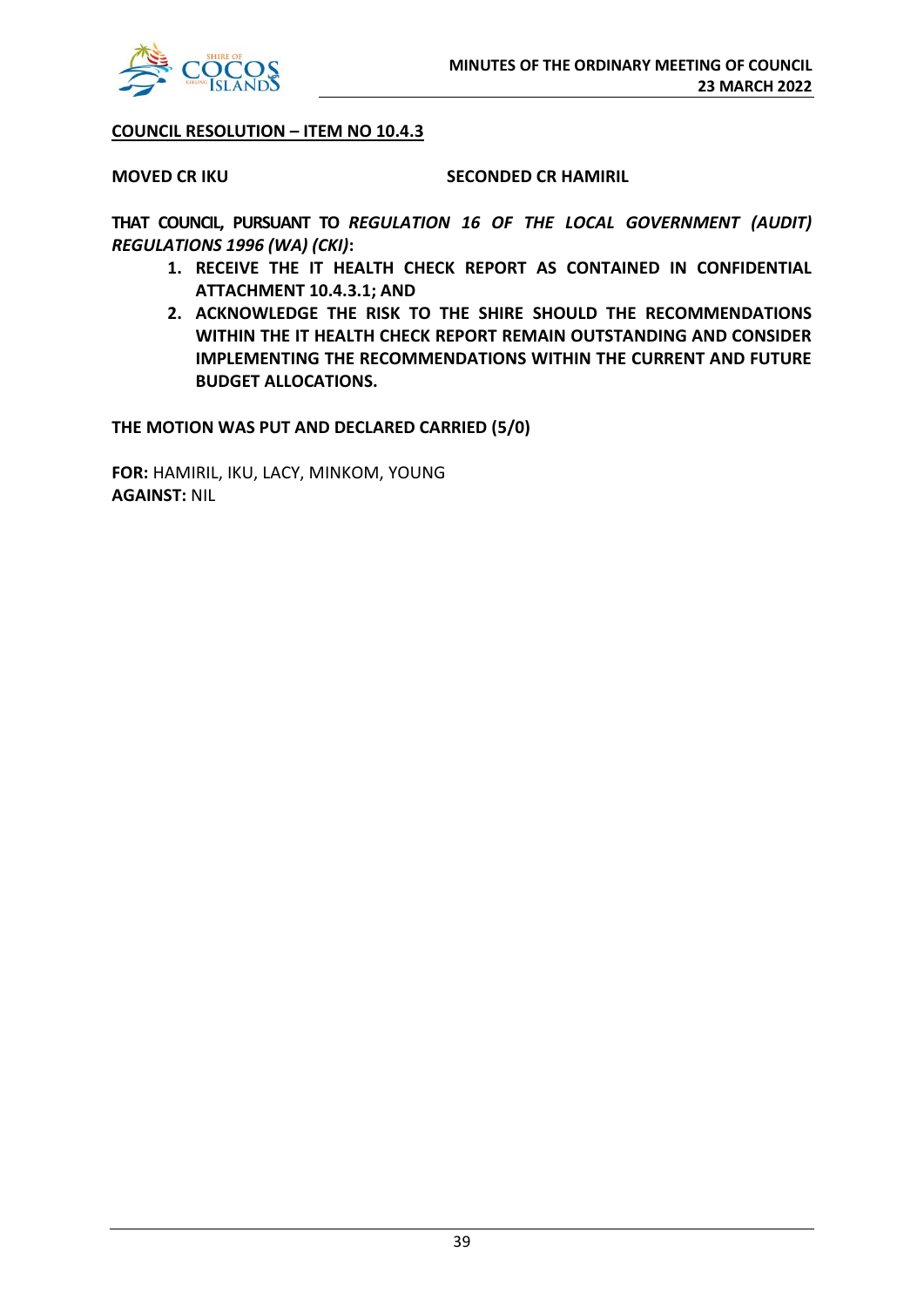

# **10.4.4 WEST ISLAND RECREATIONAL BOAT RAMP**

# **Report Information**

| Date:                       | 23 March 2022          |
|-----------------------------|------------------------|
| Applicant:                  | ΝA                     |
| File Ref:                   |                        |
| Disclosure of Interest: Nil |                        |
| <b>Reporting Officer:</b>   | Infrastructure Manager |
| Island:                     | West Island            |
| Attachments:                | Nil                    |

# **Authority / Discretion**

#### **Definition**

| 区 | Advocacy       | When Council advocates on its own behalf or on behalf of its<br>community to another level of government/body/agency.                                                                                                                                                                                                                                        |
|---|----------------|--------------------------------------------------------------------------------------------------------------------------------------------------------------------------------------------------------------------------------------------------------------------------------------------------------------------------------------------------------------|
| П | Executive      | The substantial direction setting and oversight role of the<br>Council. E.g. adopting plans and reports, accepting tenders,<br>directing operations, setting and amending budgets.                                                                                                                                                                           |
|   | Legislative    | Includes adopting local laws, town planning schemes and<br>policies. Review when Council reviews decisions made by<br>officers.                                                                                                                                                                                                                              |
|   | Quasi-Judicial | When Council determines an application / matter that directly<br>affects a person's right and interest. The judicial character arises<br>from the obligations to abide by the principles of natural justice.<br>Examples of Quasi-Judicial authority include town planning<br>applications, building licenses, applications for other permits /<br>licenses. |
| 区 | Information    | Includes items provides to Council for information purposes only<br>that do not require a decision of Council (i.e. $-$ for noting).                                                                                                                                                                                                                         |

# **Report Purpose**

To provide an update to Council on the maintenance of the West Island Recreational Boat Ramp ('the ramp') and recent feedback from the community. Seek Council support in advocating to Government Agencies for the development of a fit for purpose facility which meets current Australian Standards and guidelines.

# **Relevant Documents**

Nil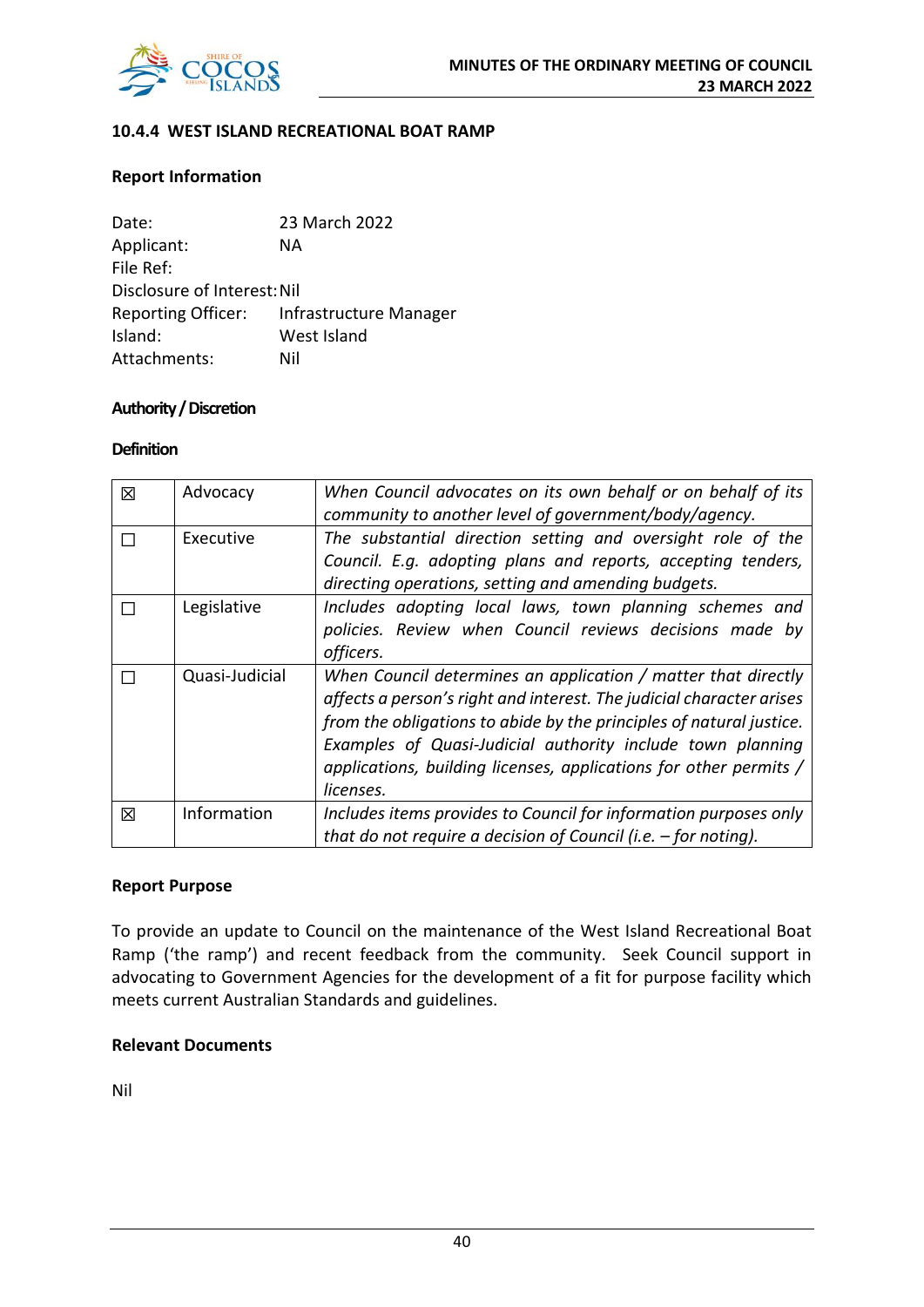

# **Background**

# History

At the initiative of the community, the ramp was constructed in 2009/2010 by the Shire with Commonwealth and State funding.

Records suggest the ramp was initially constructed to sit above the shoreline, however documented evidence suggest that shortly after completion the beach profile had changed such that the ramp was lost beneath the sand.

At that time, it was proposed that the accumulation did not reflect what would occur during the seasons and rather related to overfill of the beach by a sub-contractor associated with the Rumah Baru development. In 2012, additional funding was sought to undertake an extensive excavation process to remove upwards of 5000m3 to access the new ramp.

Despite the excavation process in 2012, further records suggest that the accumulation has been an ongoing issue which can impact access to the ramp for significant periods each year.

# Maintenance

The Shire has been maintaining access to the ramp. This maintenance has included cleaning the sand from the ramp on a weekly basis (or as required when resources permit). Annual maintenance costs have increased from \$10,000 in 13/14 to \$31,000 in 20/21 with a peak of \$44,000 in 14/15.

Maintenance has involved using the Shire loader and moving sand from the ramp to a stockpile site on the leased land nearby. We have recently been advised that we are no longer permitted to deposit the sand on the land leased to the Commonwealth.

The current accumulation of sand on the ramp is such that regular maintenance does not achieve anything but provide immediate access. It is the case that within hours of cleaning the ramp it is covered with 500mm plus sand.

Further, loading and transporting the sand to a site outside the Commonwealth lease would be costly and pull resources from other projects.

In addition, local businesses regularly clean the boat ramp as a service to the community to ensure access for commercial and recreational users.

# Ownership

The ownership of land between the high and low water mark is not clear and staff are seeking clarification.

The land adjoining the recreational boat ramp is leased to the Commonwealth.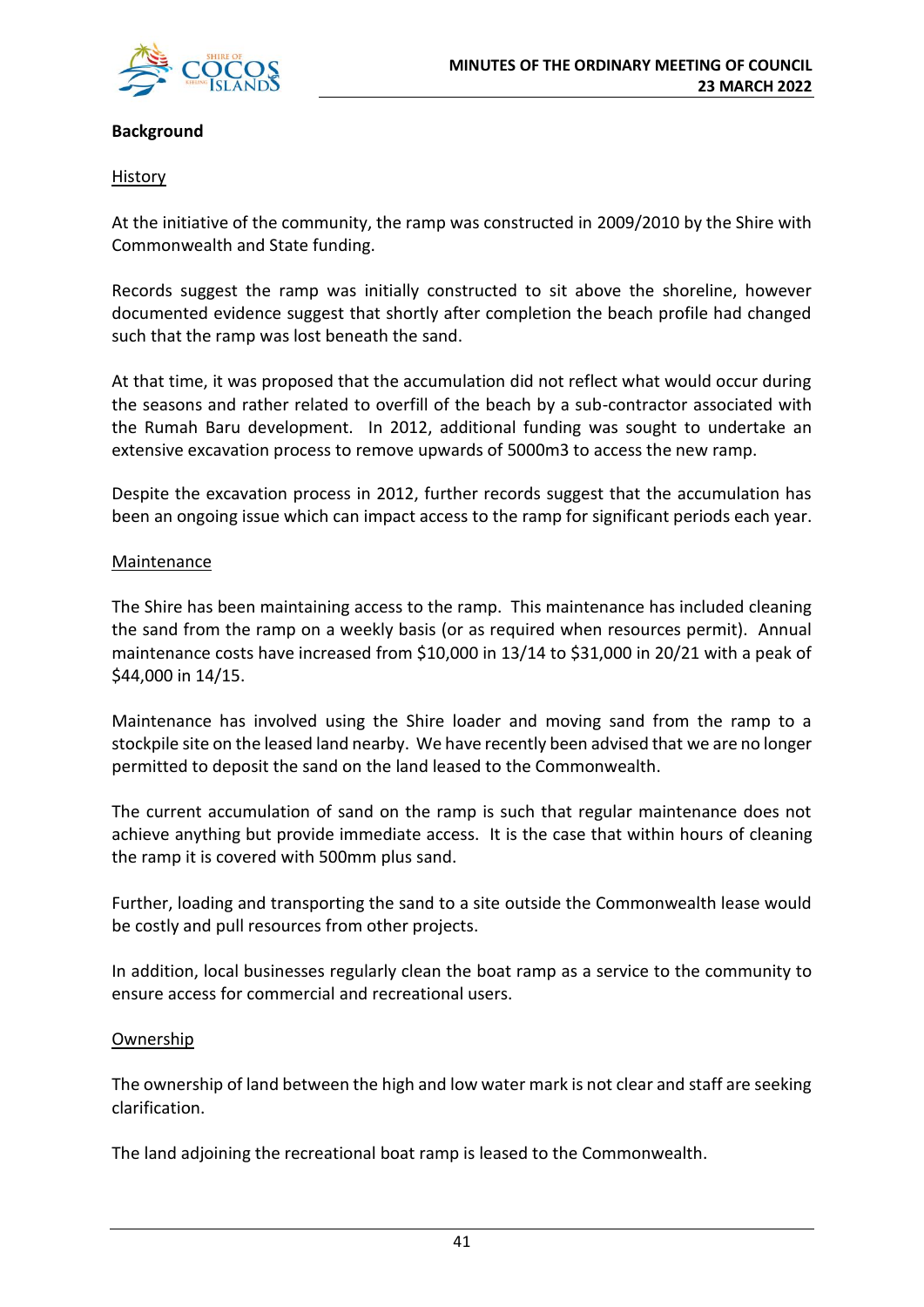

The value of Councils contribution to the boat ramp (in-kind labour and resources) was capitalised at the time but the ramp is not identified in asset management plans developed in 2013.

# Community Feedback

Recently the community have provided significant verbal and written feedback identifying difficulties accessing the ramp and concerns with wave action making launch and retrieval difficult. Vehicles and trailers being bogged is a regular occurrence and verbal reports of personal injury and the high risk associated with launching and retrieving boats is known.

This has a significant impact on both commercial operators and recreational users.

# **Comment**

Ownership and responsibility for the ramp is not clear. Staff are seeking clarification from the Commonwealth.

There is currently no efficient and sustainable way to maintain the ramp for community access.

The ramp does not comply with current Australian Standards and does not meet the requirements identified in the *Guidelines for the design of boat launching facilities in Western Australia.*

The Shire, as representative of the community, should consider advocating for the development of a new boat ramp facility which meets the requirements of the community and is designed to the standards and guidelines required elsewhere in Australia.

# **Policy and Legislative Implications**

Nil

# **Financial Implications**

Current maintenance expenditure on the boat ramp is \$21,000 from a \$25,000 budget.

The Shire does not have a long-term financial plan and the boat ramp is not identified in asset management plans developed in 2013.

#### **Strategic Implications**

A new ramp facility on West Island has been a request from the community for many years and is documented as below:

Our Cocos (Keeling) Islands 2030 Strategic Plan (March 2019) – E1.8 Seek funding for infrastructure to maximise community well-being (see SOCKI list of projects). HIGH PRIORITY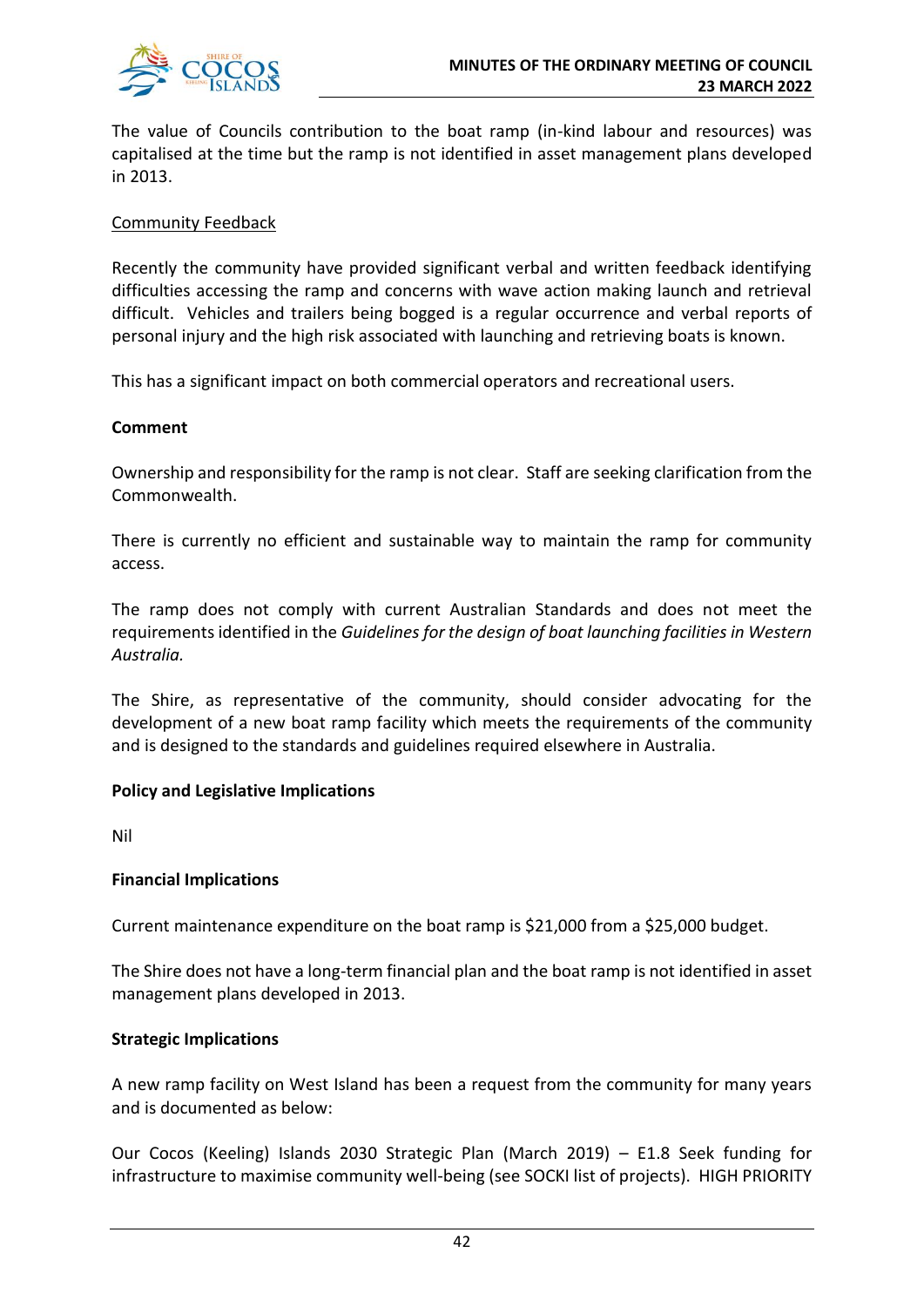

Cocos (Keeling) Islands Masterplan (April 2019) - 71. Establish a better boat ramp that could double as a breakwater for the small boat marina, potentially with a ramp on either side.

# **Conclusion**

Issues associated with the ramp on West Island have been ongoing since its construction. The facility is not fit for purpose, does not meet necessary Australian Standards and the Shire can no longer achieve the maintenance service levels expected by the community.

Knowledge of safety hazard and risk associated with the ramp including vehicle bogging and personal injury have the potential to expose the responsible party to litigation.

# **COUNCIL RESOLUTION**

# **MOVED CR LACY SECONDED CR IKU**

**THAT COUNCIL SUPSEND STANDING ORDERS, THE TIME BEING 4.25PM.**

# **THE MOTION WAS PUT AND DECLARED CARRIED (5/0)**

**FOR:** HAMIRIL, IKU, LACY, MINKOM, YOUNG **AGAINST:** NIL

#### **COUNCIL RESOLUTION**

**MOVED CR LACY SECONDED CR YOUNG**

**THAT COUNCIL RESUME STANDING ORDERS, THE TIME BEING 4.41PM.**

**THE MOTION WAS PUT AND DECLARED CARRIED (5/0)**

**FOR:** HAMIRIL, IKU, LACY, MINKOM, YOUNG **AGAINST:** NIL

#### **OFFICER RECOMMENDATION**

THAT COUNCIL, BY SIMPLE MAJORITY:

- 1. RECEIVE THE INFORMATION CONTAINED WITHIN THIS REPORT;
- 2. NOTE THAT UNDER THE CURRENT CONDITIONS AND FUNDING ARRANGEMENT THE SHIRE CAN NO LONGER MAINTAIN THE BOAT RAMP TO MEET THE SERVICE LEVEL EXPECTATIONS OF THE COMMUNITY;
- 3. ADVOCATE TO THE RELEVANT COMMONWEALTH AGENCIES FOR THE CONSTRUCTION OF A NEW FIT FOR PURPOSE BOAT LAUNCHING FACILITY ON WEST ISLAND WHICH MEETS CURRENT STANDARDS FOR RECREATIONAL BOATING FACILITIES; AND
- 4. REQUEST STAFF INVESTIGATE TEMPORARY SOLUTIONS TO ENSURE A BOAT LAUNCHING FACILITY IS ACCESSIBLE WHILST FUNDING, CONSTRUCTION AND OWNERSHIP OF A NEW FACILITY IS DETERMINED.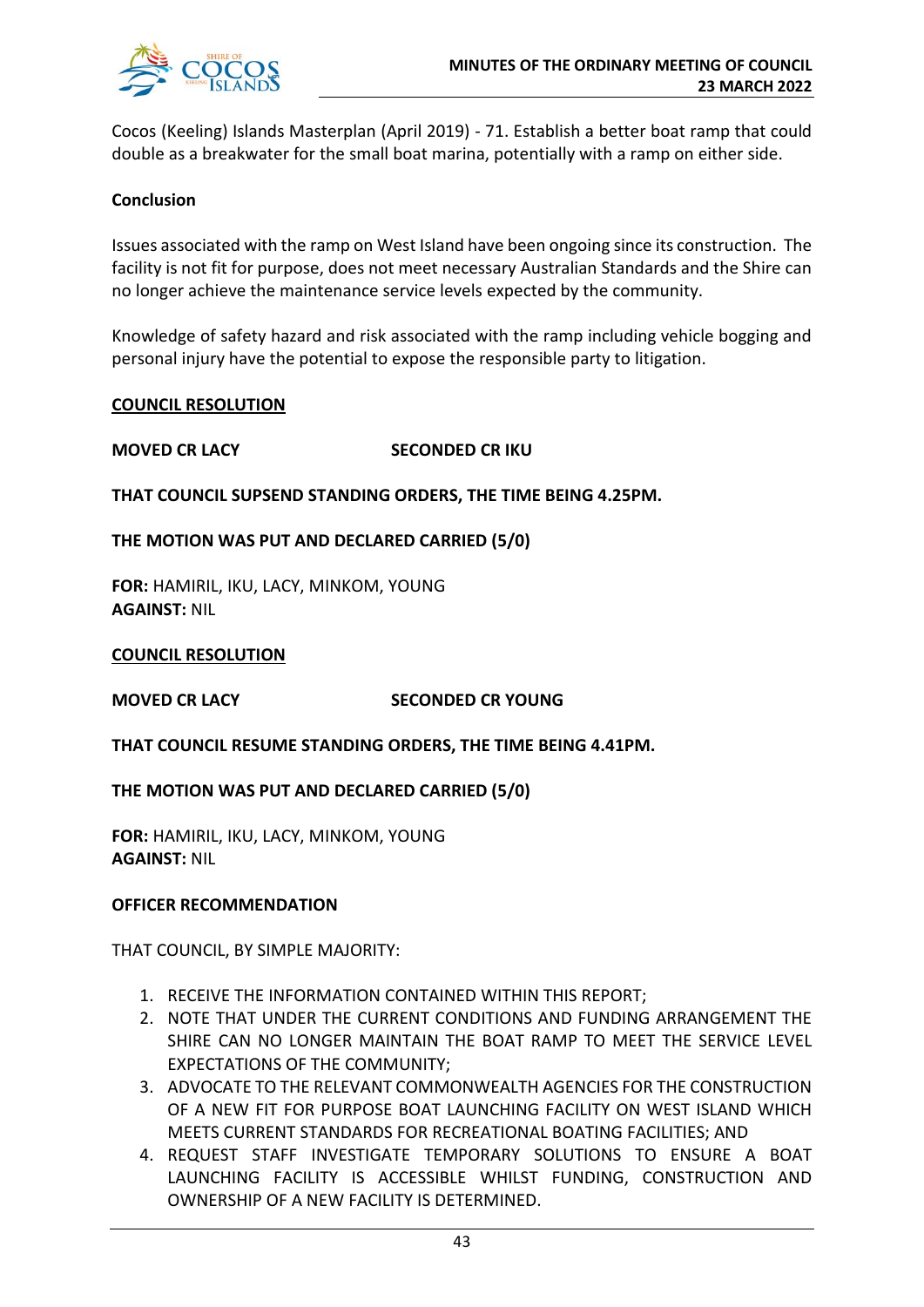

**COUNCIL RESOLUTION – ITEM NO 10.4.4**

**MOVED CR LACY SECONDED CR YOUNG**

**THAT COUNCIL, BY SIMPLE MAJORITY:**

- **1. RECEIVE THE INFORMATION CONTAINED WITHIN THIS REPORT;**
- **2. NOTE THAT UNDER THE CURRENT ENVRONMENTAL CONDITIONS, PUBLIC SAFETY CONCERNS AND LACK OF FUNDING ARRANGEMENTS THE SHIRE CAN NO LONGER MAINTAIN THE BOAT RAMP TO MEET THE SERVICE LEVEL EXPECTATIONS OF THE COMMUNITY;**
- **3. ADVOCATE TO THE RELEVANT COMMONWEALTH AGENCIES FOR THE CONSTRUCTION OF A NEW FIT FOR PURPOSE BOAT LAUNCHING FACILITY ON WEST ISLAND WHICH MEETS CURRENT STANDARDS FOR RECREATIONAL BOATING FACILITIES; AND**
- **4. REQUEST STAFF INVESTIGATE TEMPORARY SOLUTIONS TO ENSURE A BOAT LAUNCHING FACILITY IS ACCESSIBLE WHILST FUNDING, CONSTRUCTION AND OWNERSHIP OF A NEW FACILITY IS DETERMINED.**

**THE MOTION WAS PUT AND DECLARED CARRIED (5/0)**

**FOR:** HAMIRIL, IBRAM, IKU, LACY, LIU, MINKOM, YOUNG **AGAINST:** NIL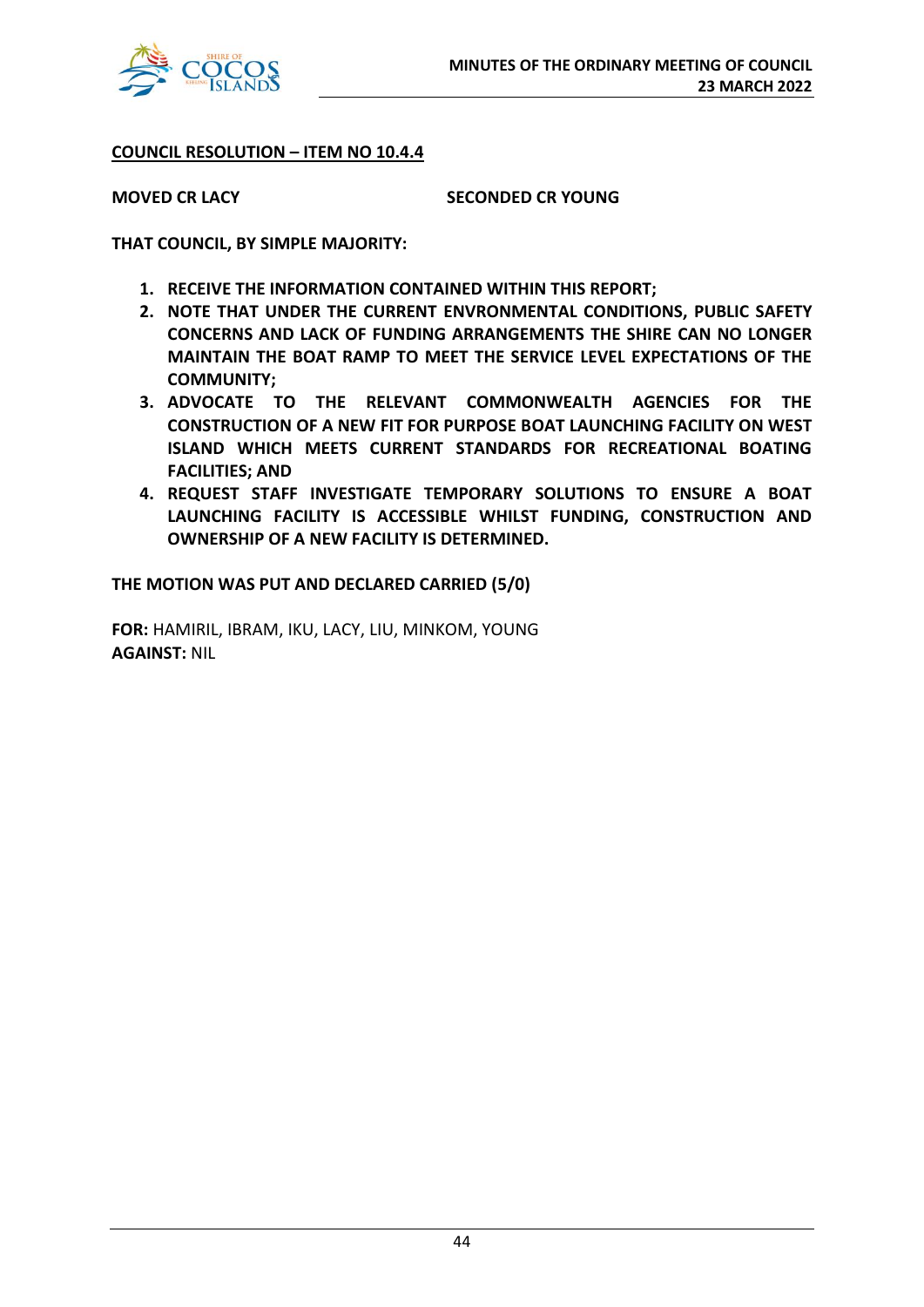

# **11. MINUTES TO BE RECEIVED**

# **11.1 MINUTES FROM AUDIT AND GOVERNANCE COMMITTEE MEETING TO BE RECEIVED**

# **Report Information**

| Date:                       | 16 March 2022                                           |  |
|-----------------------------|---------------------------------------------------------|--|
| Applicant:                  | Shire of Cocos (Keeling) Islands                        |  |
| File Ref:                   |                                                         |  |
| Location:                   | N/A                                                     |  |
| Disclosure of Interest: Nil |                                                         |  |
| <b>Reporting Officer:</b>   | Governance and Risk Coordinator                         |  |
| Island:                     | Shire Wide                                              |  |
| Attachments:                | 11.1.1 - Audit and Governance Committee Meeting Minutes |  |
|                             | (Unconfirmed) 16 March 2022)                            |  |

# **Authority / Discretion**

# **Definition**

| $\Box$      | Advocacy       | When Council advocates on its own behalf or on behalf of its              |
|-------------|----------------|---------------------------------------------------------------------------|
|             |                | community to another level of government/body/agency.                     |
| П           | Executive      | The substantial direction setting and oversight role of the Council.      |
|             |                | E.g. adopting plans and reports, accepting tenders, directing             |
|             |                | operations, setting and amending budgets.                                 |
| $\boxtimes$ | Legislative    | Includes adopting local laws, town planning schemes and policies.         |
|             |                | Review when Council reviews decisions made by officers.                   |
| Г           | Quasi-Judicial | When Council determines an application / matter that directly             |
|             |                | affects a person's right and interest. The judicial character arises      |
|             |                | from the obligations to abide by the principles of natural justice.       |
|             |                | Examples of Quasi-Judicial authority include town planning                |
|             |                | applications, building licenses, applications for other permits $\Lambda$ |
|             |                | licenses.                                                                 |
|             | Information    | Includes items provides to Council for information purposes only          |
|             |                | that do not require a decision of Council (i.e. $-$ for noting).          |

#### **Summary**

The report formally presents the (unconfirmed) minutes of Audit and Governance Committee of Council from the previous meeting.

# **Background**

The Shire has established the Audit and Governance Committee as a Committee of Council. The Audit and Governance Committee does not have any delegated authority; therefore, any recommendations requiring a Council decision that result from this Committee meeting must be brought before Council. This will be done via agenda items to Council.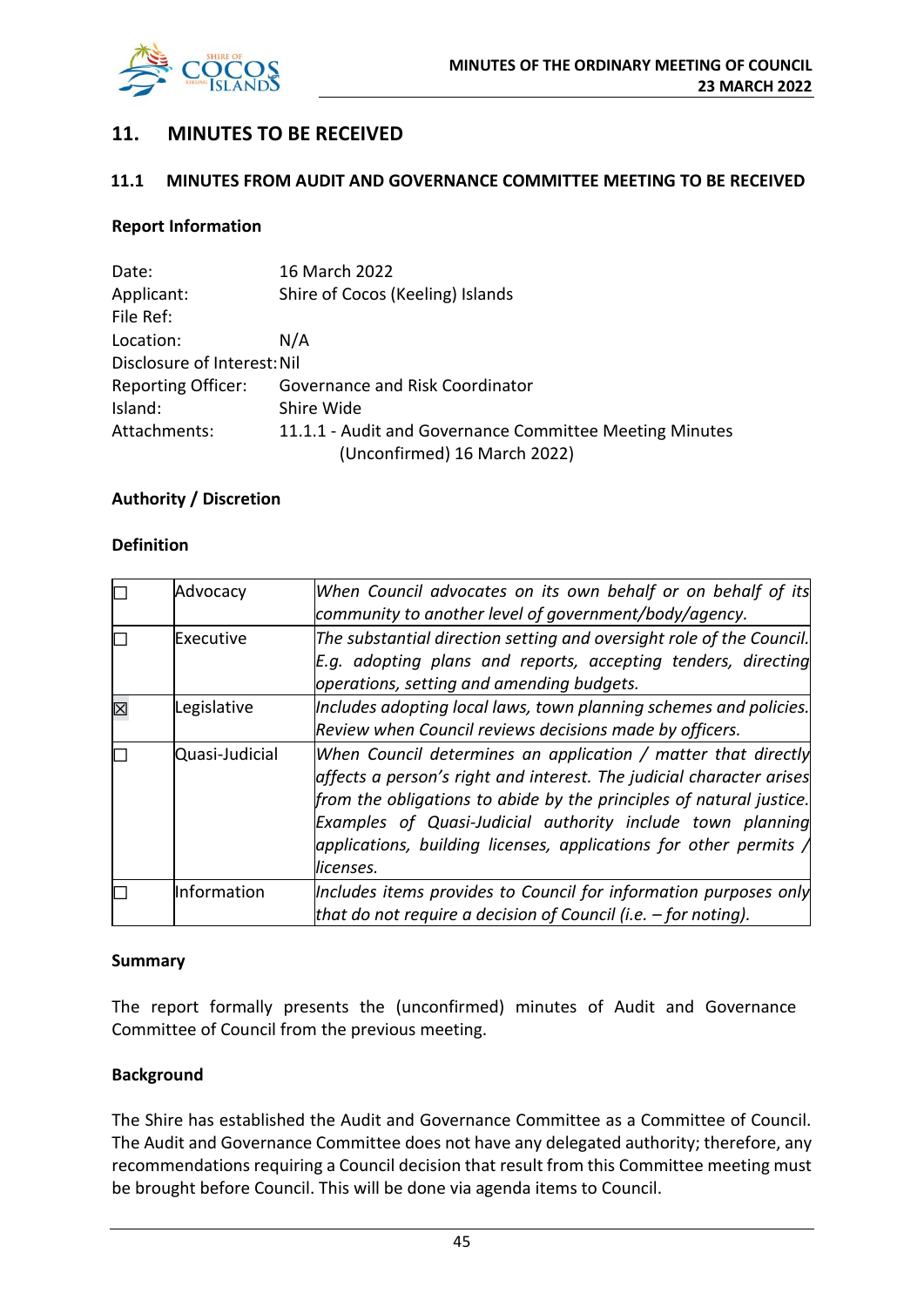

# **Comment**

The attached minutes are the unconfirmed minutes of the meeting of Audit and Governance Committee of Council held on the 16 March 2022.

# **Consultation**

N/A

# **Financial Implications**

The Officer's recommendation for Council to receive the minutes of Committee meetings carries no financial commitment for Council. Should any recommendation require a financial commitment or have any implication outside the CEO's delegated authority, the matter will be referred to Council as a specific agenda item.

# **Risk Implications**

Nil

# **Policy Implications**

Nil

# **Statutory Implications**

Administration regulation 11 sets out the content that the minutes of council or committee meetings must contain, including:

- the names of members present at the meeting;
- details of each motion moved, the mover and the outcome of the motion;
- details of each decision made at the meeting; and
	- written reasons for each decision made at a meeting that is significantly different from the committee's or council employee's recommendation.

*Section 5.22(2) and (3) of the Act* requires that the minutes of a council or committee meeting are to go to the next meeting of the council or committee for confirmation and signing by the person presiding to certify the confirmation.

# **Strategic Implications**

Shire of Cocos (Keeling) Islands Strategic Community Plan 2013 *– Outcome 4.1.2 Continue to improve organisational planning.*

# **Voting Requirements**

Simple majority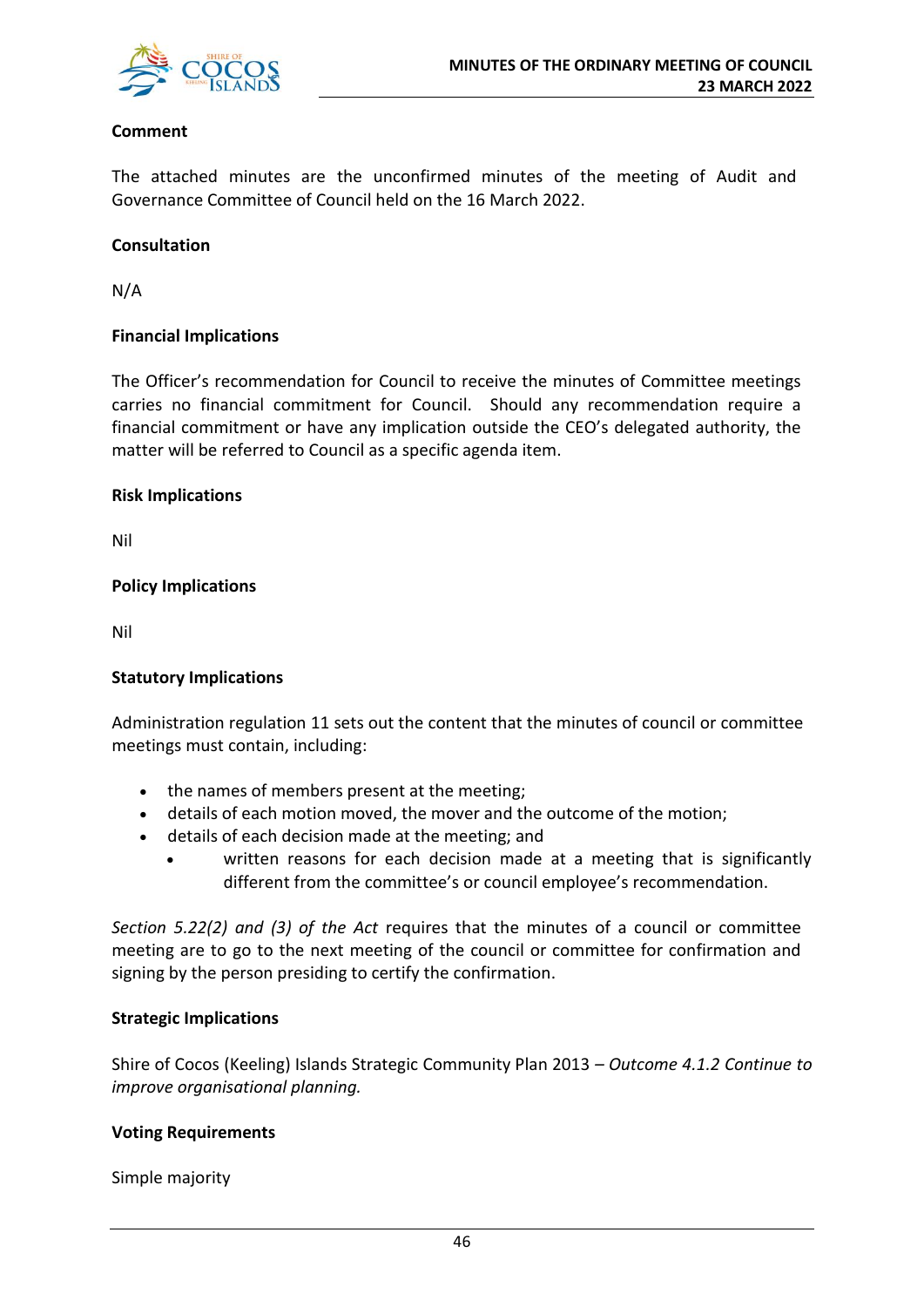

# **Conclusion**

That the minutes of the Audit and Governance Committee meeting held on the 16 March 2022 be received.

# **OFFICER RECOMMENDATION – ITEM NO 11.1**

THAT COUNCIL, BY SIMPLE MAJORITY PURSUANT TO *SECTION 3.18 OF THE LOCAL GOVERNMENT ACT 1995* RESOLVES TO RECEIVE THE MINUTES OF THE AUDIT AND GOVERNANCE COMMITTEE MEETING HELD ON 16 MARCH 2022.

# **COUNCIL RESOLUTION – ITEM NO 11.1**

# **MOVED CR IKU SECONDED CR YOUNG**

**THAT COUNCIL, BY SIMPLE MAJORITY PURSUANT TO** *SECTION 3.18 OF THE LOCAL GOVERNMENT ACT 1995* **RESOLVES TO RECEIVE THE MINUTES OF THE AUDIT AND GOVERNANCE COMMITTEE MEETING HELD ON 16 MARCH 2022.**

**THE MOTION WAS PUT AND DECLARED CARRIED (5/0)**

**FOR:** HAMIRIL, IKU, LACY, MINKOM, YOUNG **AGAINST:** NIL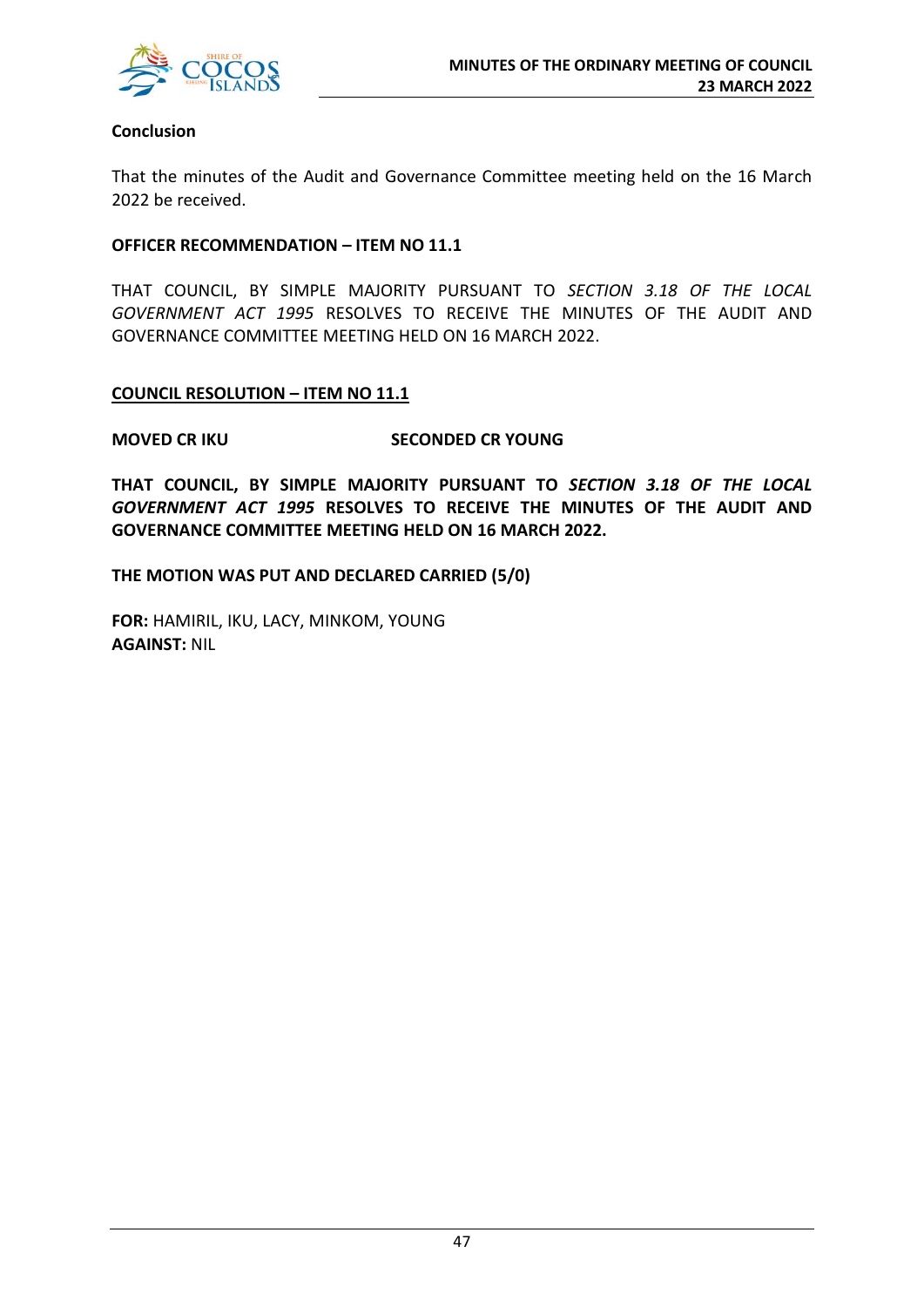

# **12. ELECTED MEMBERS MOTION OF WHICH PREVIOUS NOTICE HAS BEEN GIVEN**

Nil

**13. MOTIONS WITHOUT NOTICE WITH LEAVE OF COUNCIL**

Nil

**14. MATTERS BEHIND CLOSED DOORS**

Nil

**15. MATTERS RELATING TO THE LAND TRUSTS**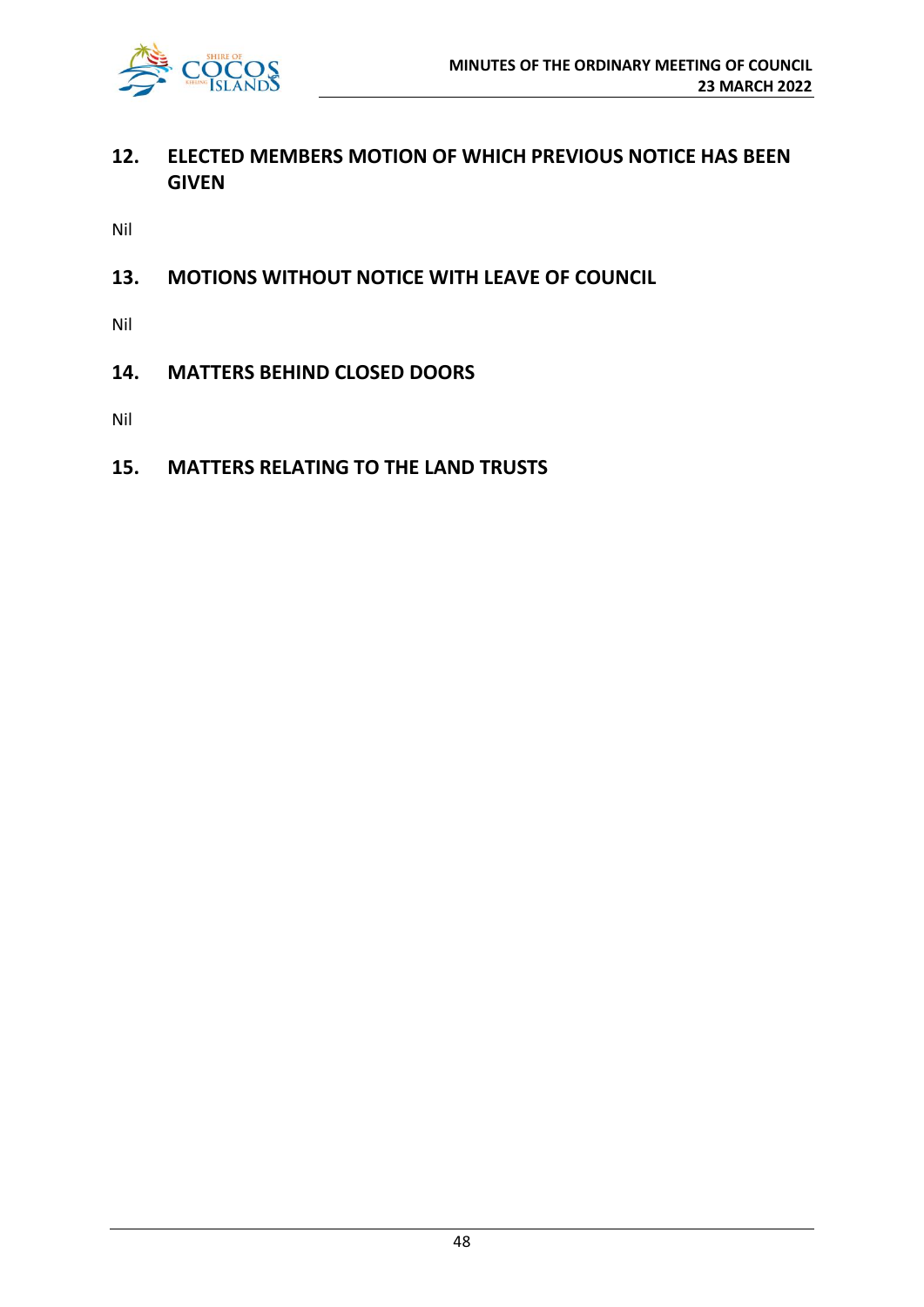



# MATTERS RELATING TO THE LAND TRUST 1979 AND LAND TRUST 1984

The Australian Government transferred ownership of portions of land on the Cocos (Keeling) Islands, under two separate deeds, to the Territory's local government being the Cocos (Keeling) Islands Council. On 1 July 1992, the Territories Law Reform Act came into effect by which the Commonwealth Government applied Western Australian laws to the Cocos (Keeling) Islands. The *Local Government (Transition) Ordinance 1992* established the Shire of the Cocos (Keeling) Islands by absorbing the Cocos (Keeling) Islands Council. By this arrangement, the body corporate called the Shire of Cocos (Keeling) Islands became the Trustee for both Land Trusts. Decisions relating to the Trust are made by Council as the decision-making arm of the body corporate.

**The 1979 Deed:** The 1979 Trust Deed applies to all of the land above the high-water mark on Home Island, except Lot 13, Lot 14 and Pulu Gangsa (Cemetery Island). The Deed states that the land is to be held 'upon trust for the benefit, advancement and wellbeing of the community formed by the Kampong residents.' No other terms were expressed in the Deed. 'Kampong residents' were described in the 1979 Trust Deed as 'the residents from time to time of the Kampong area'.

**The 1984 Deed:** The 1984 Trust Deed applies to all parcels of land situated and being above high-water mark within the Cocos (Keeling) Islands, including North Keeling Island, but not including parcels of land as described in the First Schedule of the 1984 Trust Deed. This transferred land was to be held by the Council (and later, by its successor, the Shire) 'upon trust for the benefit, advancement and wellbeing of the Cocos (Keeling) Islander's resident in the Territory on land owned by the Council."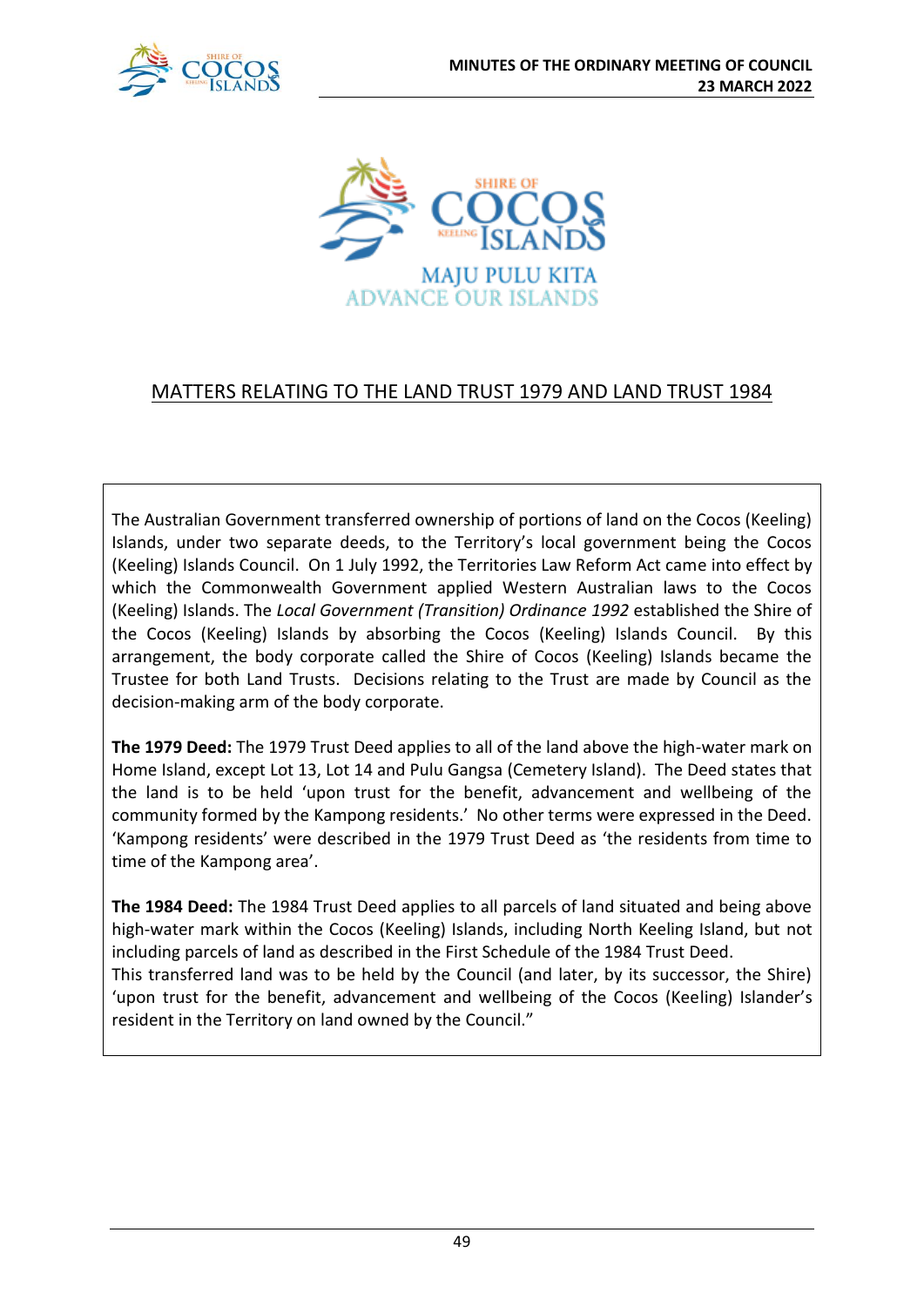

# **15.1 TRUSTS ADMINISTRATION**

Nil

# **15.2 TRUSTS LEASES**

# **15.2.1 LOTS 223 AND 224 TRANNIES BEACH – REQUEST TO LEASE – COCOS ECO RESORT**

# **Report Information**

| Date:                       | 11 March 2022                                                   |  |  |  |
|-----------------------------|-----------------------------------------------------------------|--|--|--|
| Location:                   | Lots 223 and 224 Trannies Beach, West Island                    |  |  |  |
| Applicant:                  | Mr C Blakeman                                                   |  |  |  |
| File Ref:                   | Not Applicable                                                  |  |  |  |
| Disclosure of Interest: Nil |                                                                 |  |  |  |
| <b>Reporting Officer:</b>   | <b>Chief Executive Officer</b>                                  |  |  |  |
| Island:                     | West Island                                                     |  |  |  |
| Attachments:                | 15.2.1.1 – Confidential - Written Submissions and response from |  |  |  |
|                             | proponent - Trannies Beach Resort Proposal                      |  |  |  |

# **Authority / Discretion**

# **Definition**

|             | Advocacy       | When Council advocates on its own behalf or on behalf of its         |
|-------------|----------------|----------------------------------------------------------------------|
|             |                | community to another level of government/body/agency.                |
| $\boxtimes$ | Executive      | The substantial direction setting and oversight role of the          |
|             |                | Council. E.g. adopting plans and reports, accepting tenders,         |
|             |                | directing operations, setting and amending budgets.                  |
|             | Legislative    | Includes adopting local laws, town planning schemes and              |
|             |                | policies. Review when Council reviews decisions made by              |
|             |                | officers.                                                            |
|             | Quasi-Judicial | When Council determines an application / matter that directly        |
|             |                | affects a person's right and interest. The judicial character arises |
|             |                | from the obligations to abide by the principles of natural justice.  |
|             |                | Examples of Quasi-Judicial authority include town planning           |
|             |                | applications, building licenses, applications for other permits /    |
|             |                | licenses.                                                            |
|             | Information    | Includes items provides to Council for information purposes only     |
|             |                | that do not require a decision of Council (i.e. $-$ for noting).     |

# **Report Purpose**

The purpose of this report is for Council to receive an update on community consultation conducted and to consider the next step in relation to a request to lease Lots 223 and 224 Trannies Beach, West Island.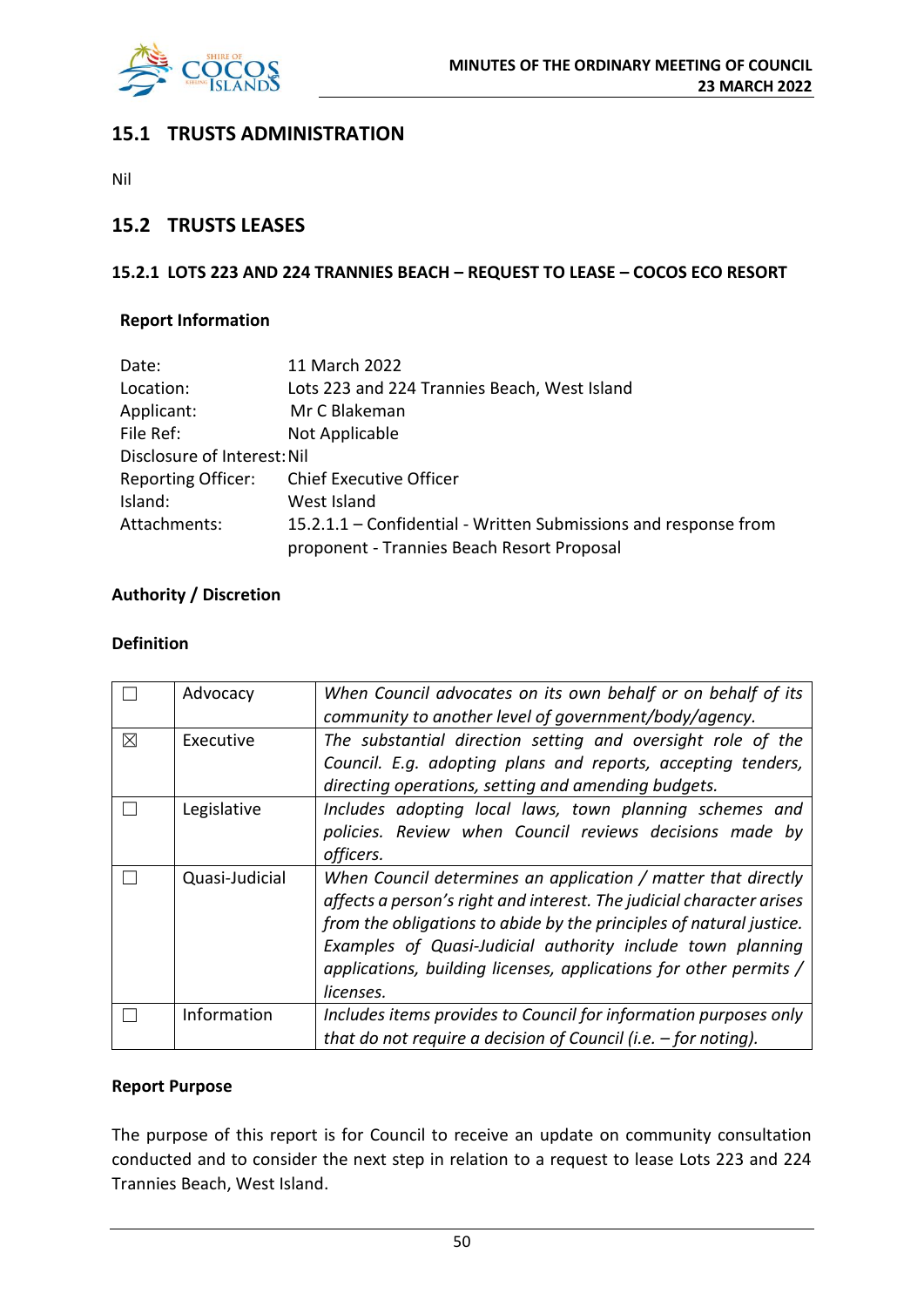

It should be noted that Council, in this instance, is acting in its capacity as the Trustee of the 1984 Land Trusts as the Land (Lots 223 and 224 West Island) is held in Trust. Council, in making any decision in relation to the Trust, must give due consideration of the purpose of the Trust that is *"the benefit, advancement and wellbeing of Cocos (Keeling) Islanders resident in the Territory on land owned by the Council"* and ensure their decision-making is guided by this objective. Council, acting in its capacity as Trustee, has the authority to consider matters relating to Land held in Trust.

# **Relevant Documents**

Available for viewing at the meeting Nil

# **Background**

Mr Chris Blakeman contacted the Shire to request Council consideration to lease Lots 223 and 224 Trannies Beach, West Island for the purposes of developing a tourist resort, Cocos Eco Resort.

The concept design for a "family friendly eco resort" includes a combination of 1, 2 and 3 Bed Villa's and backpacker type accommodation. The concept estimates approximately 153 rooms will be part of the resort in addition to staff housing requirements. Other amenities include restaurant/dining areas, swimming pool, bar, and plant nursery. With the staff and patrons at 100% the estimated additional people on island for/at the resort would be ~400-500pax.

At the Ordinary Meeting of Council held on 27 October 2021, council considered the initial concept request for lease and resolved as below:

> **COUNCIL RESOLUTION- ITEM NO 15.2.5 MOVED CR LACY SECONDED CR HAMIRIL** THAT COUNCIL ACTING AS TRUSTEE FOR THE 1984 TRUST DEED. BY SIMPLE MAJORITY, AND PURSUANT TO SECTION 3.18 OF THE LOCAL GOVERNMENT ACT 1995 (WA) (CKI) RESOLVES TO: 1. IMPLEMENT THE COMMUNITY AND STAKEHOLDER ENGAGEMENT STRATEGY AS PER ATTACHMENT 15.2.5.4 TO SEEK COMMUNITY AND STAKEHOLDER VIEWS ON THE REQUEST FROM CHRIS BLAKEMAN OF COCOS ECO RESORT: 2. ADVISE THE PROPONENT THAT ANY COSTS IN ADDITION TO STAFF TIME TO CARRY OUT THE COMMUNITY AND STAKEHOLDER ENGAGEMENT WILL BE BORNE BY THE **PROPONENT:** 3. CONSIDER THE RECOMMENDATIONS FROM THE COMMUNITY AND STAKEHOLDER ENGAGEMENT AND ANY PUBLIC SUBMISSIONS AT AN ORDINARY MEETING OF COUNCIL IN MAKING A DETERMINATION ON THE REQUEST FROM COCOS ECO **RESORT: AND** 4. ADVISE THE PROPONENT THAT ANY DECISION TO PROGRESS WITH A LEASE WOULD NEED TO ADHERE TO THE STATUTORY PROCESSES AS REQUIRED BY SECTION 3.58 OF THE LOCAL GOVERNMENT ACT 1995 (WA) (CKI) AND ASSOCIATED REGULATIONS. THE MOTION WAS PUT AND DECLARED CARRIED (6/0)

FOR: HAMIRIL, IBRAM, LACY, LIU, MINKOM, YOUNG **AGAINST: NIL**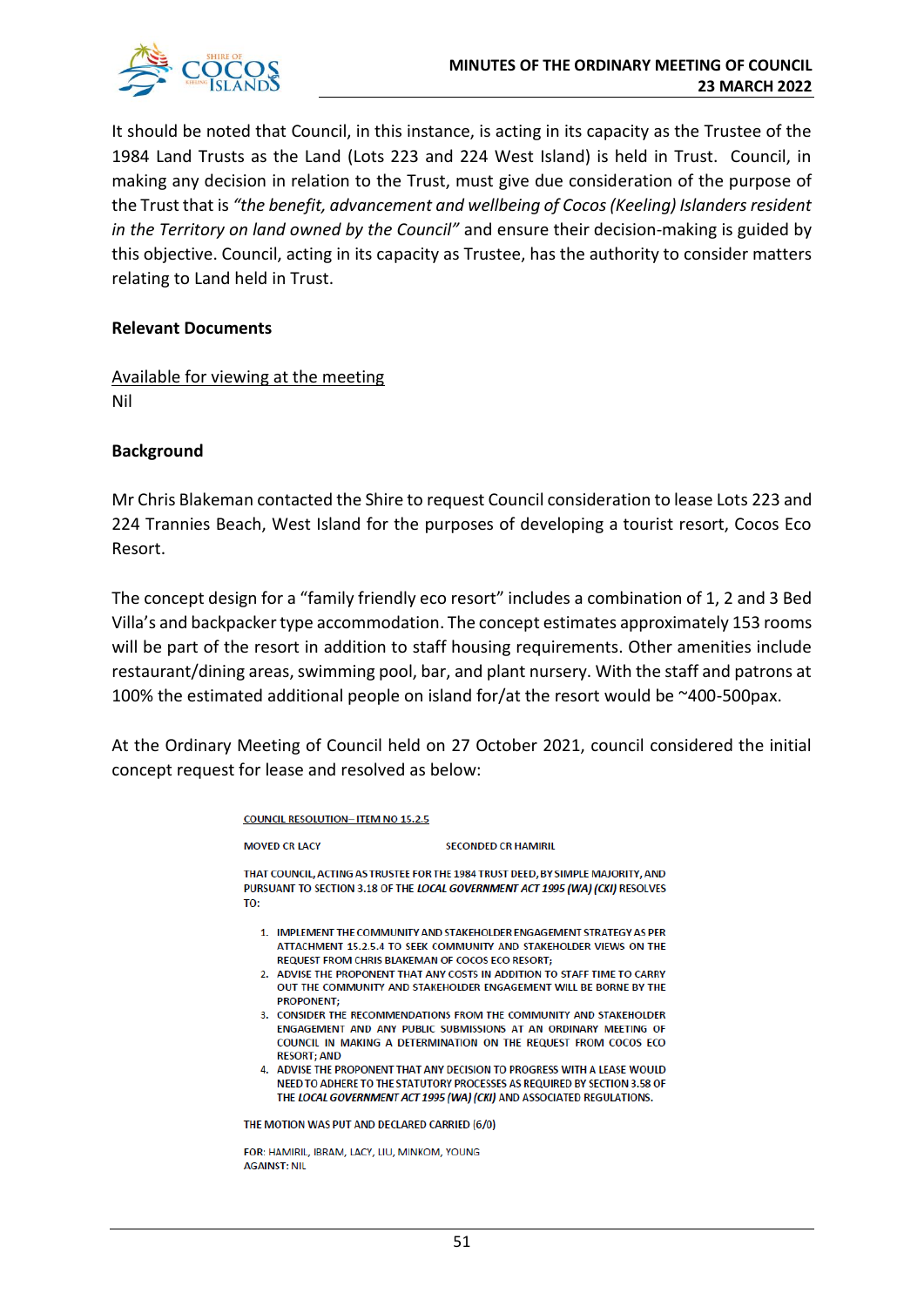

# **Comment**

# Community and Stakeholder Engagement

Per the Council resolution at its October 2021 meeting, initial Community Consultation has taken place, including calling for written submissions, and holding two community information sessions.

# *Community Information Sessions*

Two community information sessions were held providing an opportunity for community members to seek a greater understanding of the proposal. The proponent and advisers presented on the concept, and community members were able to ask questions and provide informal feedback.

The two sessions are summarised as below:

Home Island IOGTA Training Room - Monday 29 November 2021 No community attendees

# West Island CRC, Thursday 2 December 2021

Seven attendees, one left part way through the information session and did not participate in the discussion.

The key feedback points and questions asked at this information session were in the areas of:

- Benefits to the Community
- Viability of the resort given many are failing on the Great Barrier Reef
- Size and scale of the proposal
- Impact on current services i.e. Infrastructure, health
- Impact on environment
- Impact on quiet amenity

# *Public Submissions*

Calls for written submissions on the proposal were advertised in the Atoll on 5 November and 3 December as well as on the Shire's Facebook page and website.

Eight (8) submissions were received from a variety of stakeholders (Local residents, property owners, business owners/accommodation providers, prior tourists and general members of the public) and have been provided in Confidential Attachment 15.2.1.1. The proponent was given the opportunity to respond to the submissions provided, with the response also contained in Confidential Attachment 15.2.1.1.

Six of the submissions were unsupportive, with two supportive, one of those with conditions.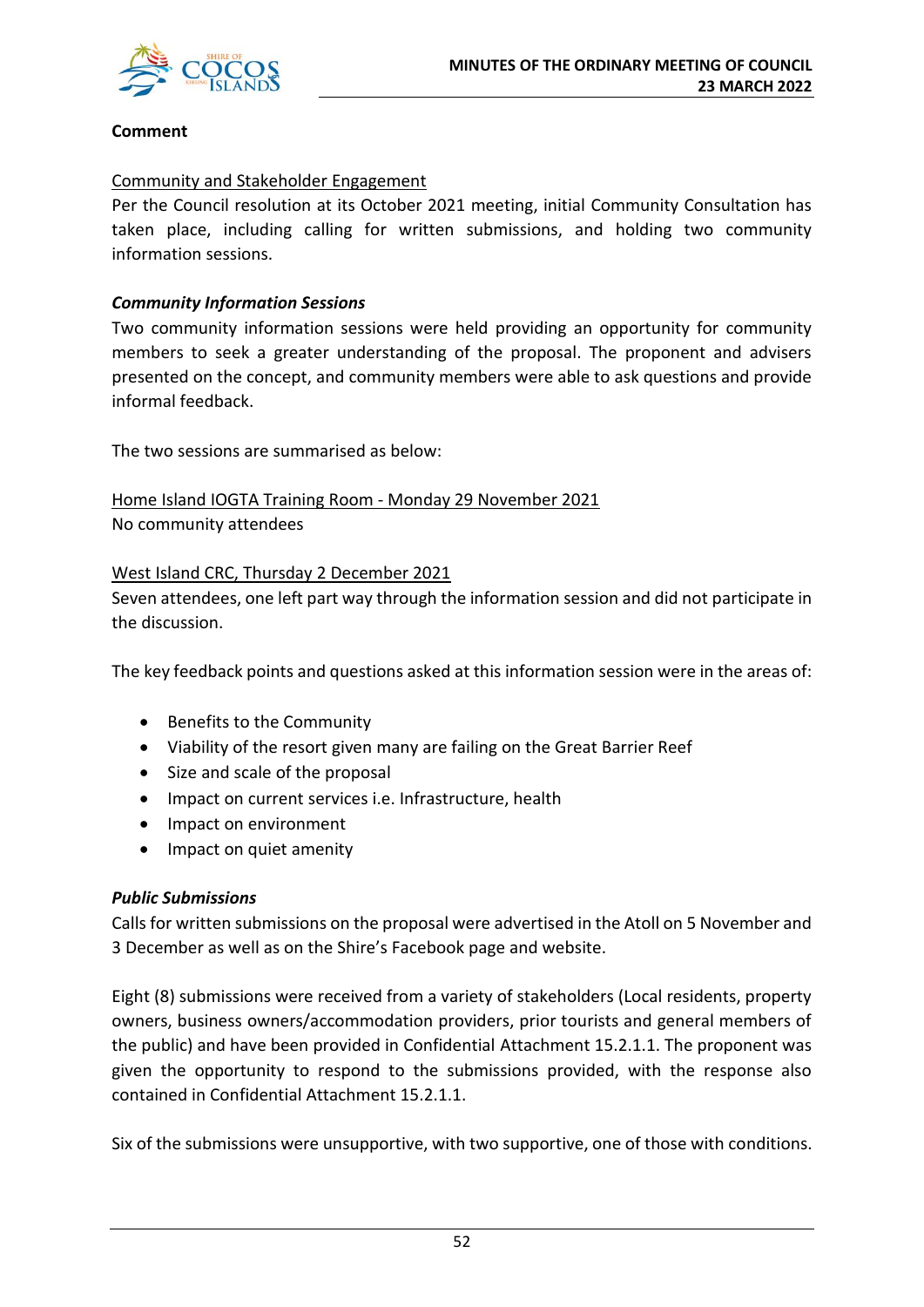

# *Community Reference Group (CRG)*

As proposed in the community engagement plan presented to council, a community reference group was to be formed to further workshop the proposal and provide feedback as part of the Community Engagement process.

A call for volunteer appointment to the community reference group resulted in six (6) community members expressing interest.

At this point in time the workshop date has not been set. As during the period of community engagement officers further considered all the information at hand as to ensure that officer, the community and the proponents time is best spent.

Should the CRG proceed, Officers will be looking to further encourage greater participation in the workshop to ensure that a reflective cross section of the community is in attendance, including Councillor participation – target 20-30 participants.

# Other Information relevant to the Lease Request

During the period of initial community engagement Officers have been further considering other strategic processes currently underway, such as the Strategic Community Plan Review, Coastal Vulnerability and CHRMAP Process which will lead to an update of the Town Planning Scheme, Council Policies, Direction Island Resort Proposal and how these may affect this request.

# **Strategic Community Plan Review**

The Shire of Cocos (Keeling) Islands uses the Integrated Planning and Reporting Framework outlined in the *Local Government Act 1995 (WA)(CKI)* and the *Local Government (Administration) Regulations 1996*. These detail that a local government must have a "Plan for the Future."

The plan for the future is to comprise of two important documents, a Strategic Community Plan and a Corporate Business Plan. The Strategic Community Plan sets out the "what" the community would like their local government to achieve and the Corporate Business Plan outlines how the local government will go about achieving it.

To remain consistent with community wants and needs, the Strategic Community Plan goes through a minor review every second year and a major review every fourth year, these reviews must include robust community engagement.

The adoption of the current Strategic Community Plan (SCP) was completed in January 2017 where Council adopted the SoCKI Strategic Community Plan 2016-2026. Whilst minor reviews of the Corporate Business Plan (CBP) have occurred during this time, a major review of the SCP or CBP has not been completed since adoption.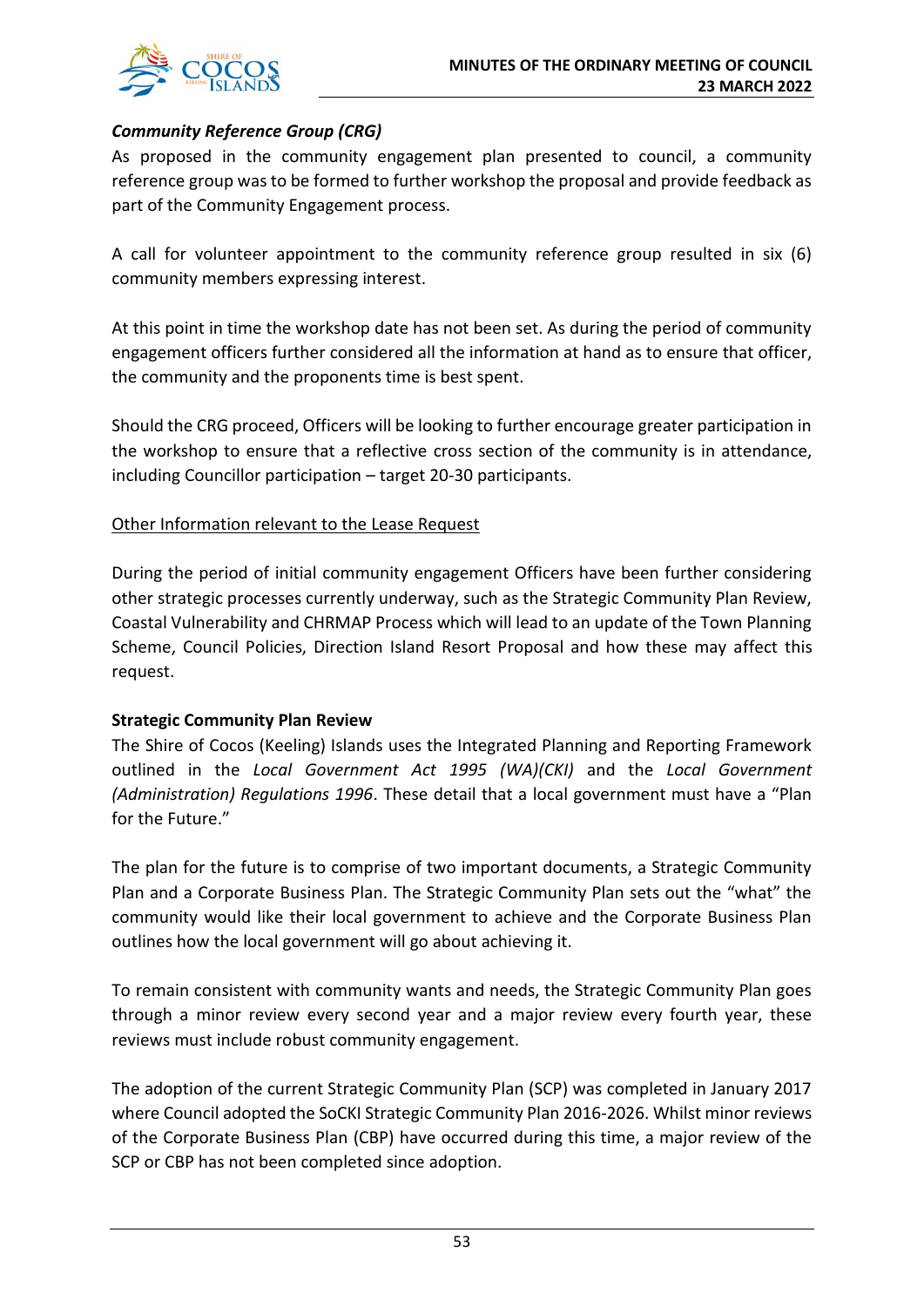

In the five years since the adoption of the Strategic Community Plan and Corporate Business Plan, not only has Cocos (Keeling) Islands, but also the world, has seen varying impacts due to the COVID-19 pandemic that will need to be considered when reviewing the SCP. In addition, the aspirations of the community may have changed and require review.

# **Coastal Vulnerability Study (CVS) and CHRMAP process**

The Australian Government, in collaboration with the Shire of Cocos (Keeling) Islands, and the Western Australian Department of Planning, Lands and Heritage (WADPLH) commenced a project to determine the vulnerability of the Cocos (Keeling) Islands to coastal hazards, including erosion and storm surge inundation.

The overall objective of the project is to identify coastal hazard risks and vulnerability of built and natural assets, in order to properly plan for adaptive land use and development on the Cocos (Keeling) Islands in light of a changing coastal environment.

During 2018 - 2019, the Project Team collected wave and current data (both inside the lagoon and ocean side of the atoll) which will be used to identify the coastal hazards for the Cocos (Keeling) Islands. Coastal hazards will be assessed at present and future predicted sea levels to determine what built and natural assets, and their cultural, social, environmental and economic values, are at risk over time. This project will deliver a report and maps of the hazards, showing what areas may be impacted by erosion or inundation (Coastal Vulnerability Study Report).

The Australian Government and WADPLH are in the process of collating the information provided in the report and planning community and stakeholder engagement. This is estimated to occur mid-late this year (2022).

# **CPP 6 - Coastal Development Policy**

To assist Council with making decisions prior to the CVS being released and CHRMAP process being undertaken, Council adopted in March 2021 Council Policy - *CPP6 – Coastal Development Policy*. This policy is to be used to guide Council's assessment of all development applications during this time.

The Policy states that until such time as the CVS is finalised, Council will consider all of the islands to be at risk of coastal inundation and erosion. The CVS will inform the CHRMAP with more detailed risk information that will further guide Council in decision making.

Policy Statement:

- *1. Development does not occur unless:*
	- *the development is located, designed, and constructed to withstand coastal hazard impacts; or*
	- *the development is temporary, readily relocatable, or able to be demolished and removed; or*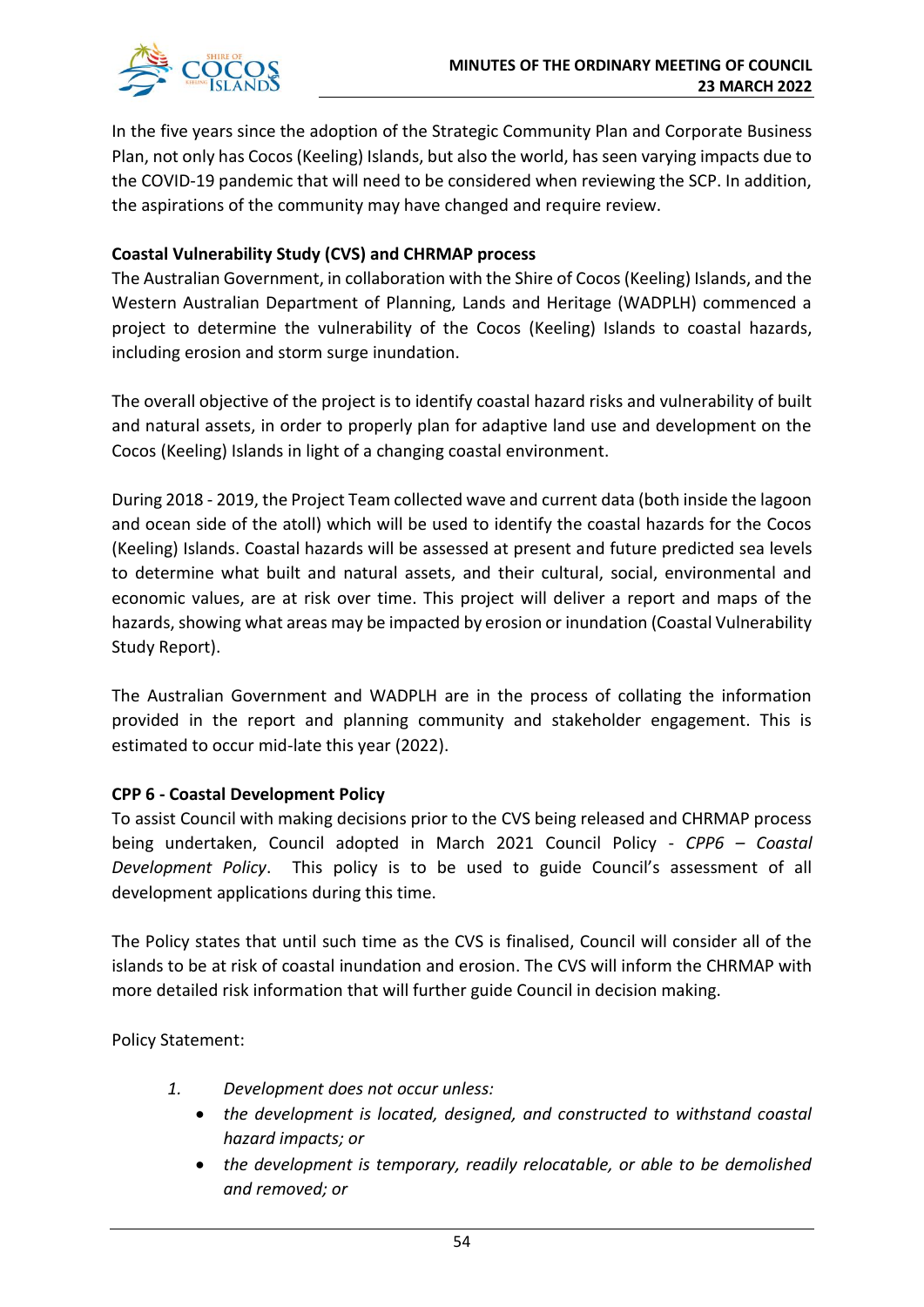

- *the development can mitigate the risks to people and property to an acceptable or tolerable level based on the scientific information available at the time of application.*
- *2. Design responses are not to have a detrimental impact on the amenity of neighbouring land or the amenity of the locality generally. This includes adversely impacting storm surge inundation levels on adjoining properties.*
- *3. Development maintains or enhances public access to the foreshore.*
- *4. Proponents must demonstrate relative to the scale and nature of their development that it prevents directly, indirectly and cumulatively an increase in the severity of coastal hazards and the potential for damage to the site or to other properties.*
- *5. Buildings are to be designed to withstand structural loads associated with a storm surge inundation. The Shire may, at its discretion, require buildings to be certified by a coastal engineer as adequate to withstand potential erosive action during coastal inundation and/or erosion.*
- *6. Lower levels of buildings potentially prone to storm surge inundation are to be permeable to allow water to flow through. This would not apply if the design response included fill to the extent that the finished floor level (FFL) of the building is located above the potential level of inundation.*
- *7. Any development approval is to be conditioned requiring all structures be removed at the cost of the proponent once the current risk of erosion poses a risk to a development or structure, as defined by the following triggers:*
	- *Where a public road is no longer available or able to provide legal access to the property.*
	- *When water, sewage or electricity to the lot is no longer available as they have been removed/ decommissioned by the relevant authority due to coastal hazards.*
	- *Where structural integrity of the building has been compromised.*
- *8. Any development approval shall (by a condition) require the following notifications to be placed on the Certificate of Title, pursuant to Section 70A of the Transfer of Land Act 1893, or lease documentation: VULNERABLE COASTAL AREA - This lot is located in an area likely to be subject to coastal erosion and/or inundation over the 100-planning timeframe (2110).*
- *9. Any development with an estimated cost above \$250,000 shall require an independent assessment by a coastal engineer to certify the suitability of the proposed development or await the finalisation of the Shire's CHRMAP and specific measures to be taken or not taken for the subject land parcel(s).*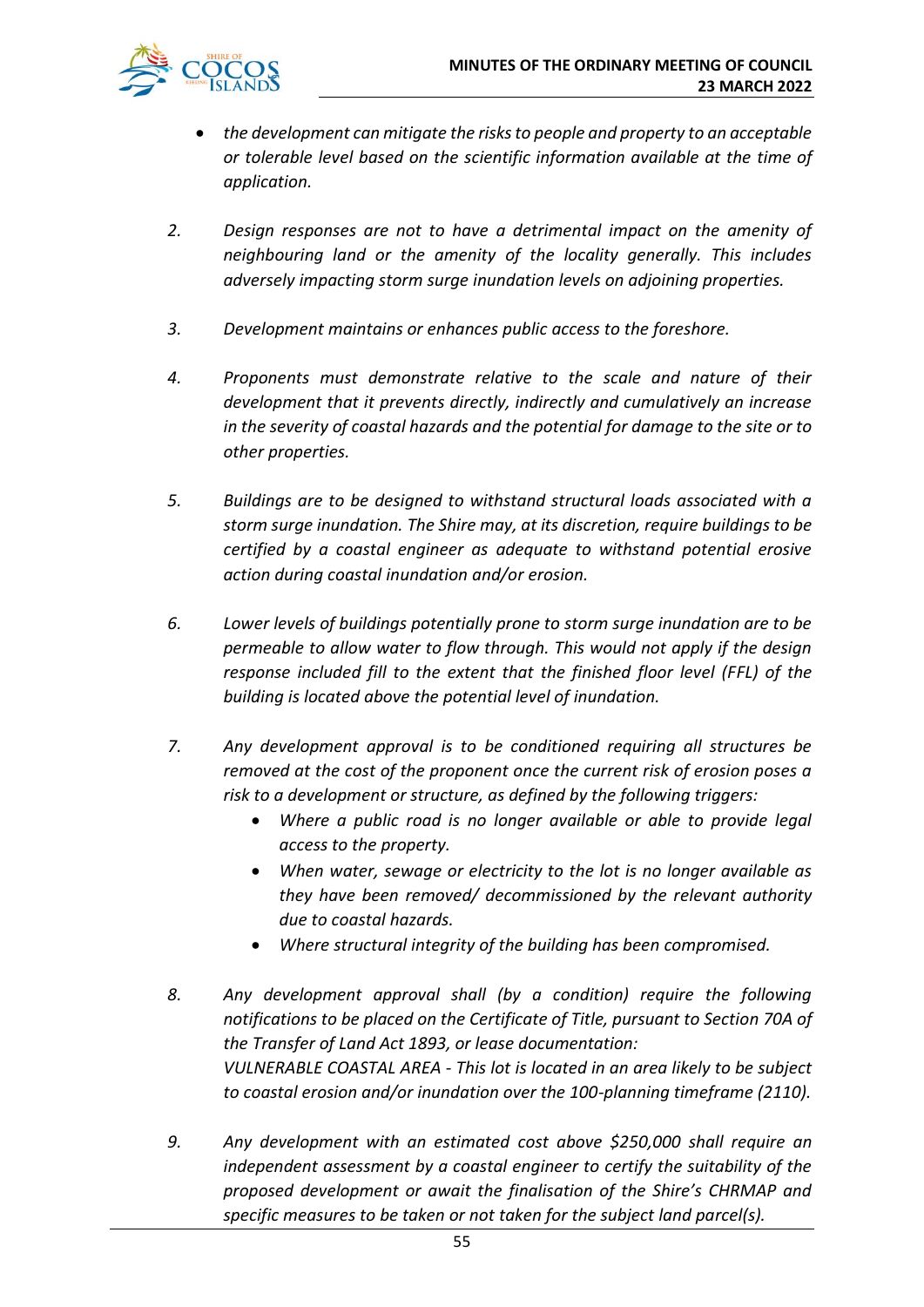

*10. Any new development not deemed as infill development will be assessed against the current or likely future capacity of the Cocos (Keeling) Islands' essential services at the time of application in accordance with the Growth & Essential Services Policy.* 

This policy is currently under review along with all Council Policies.

# **Town Planning Scheme 2007 - Zoning**

The Shire's Town Planning Scheme No.1 was gazetted (approved) in 2007 (15 years ago) and has had minor amendments made in 2016, 2017 and 2019.

In accordance with the *Planning and Development Act 2005 (WA) (CKI)* and associated Regulations a Local Planning Scheme must be reviewed every 5 years. In addition, a local government is to prepare a Local Planning Strategy in accordance with Part 3 of the Regulations for each new local planning scheme that is approved for land within the district of the local government. Meaning, the Shire is due to adopt a Local Planning Strategy and revised Local Planning Scheme.

The Strategy is a fundamental part of a local government's planning framework and sets the strategic direction for planning and development in the Shire over the next 10 to 15 years. The Strategy provides the strategic basis for the preparation, implementation and amendments to a Local Planning Scheme. A Scheme is the primary mechanism to implement the Strategy, through various provisions and subsidiary plans like local planning policies.

Results of a CHRMAP would inform the Strategy and Scheme and discussions with the Department of Planning, Lands and Heritage resulted in them encouraging the Shire to wait to at least have the results of the Coastal Vulnerability Study to help inform the process, however, would be happy to work with the Shire to start the process of developing the Local Planning Strategy and revised Local Planning Scheme earlier if Council resolved to do so.

# **Leasing Strategy/Policy**

The Shire of Cocos (Keeling) Islands is the legal owner of Property on the islands and in most cases of land, is the Trustee for Land held in two Land Trusts.

The purposes of each of trust are as follows:

- 1979 Land Trust *"for the benefit, advancement and wellbeing of the community formed by Kampong residents"*
- 1984 Land Trust *"the benefit, advancement and wellbeing of Cocos (Keeling) Islanders resident in the Territory on land owned by the Council"*

Council when making decisions as Trustee must ensure their decision-making is guided by these objectives.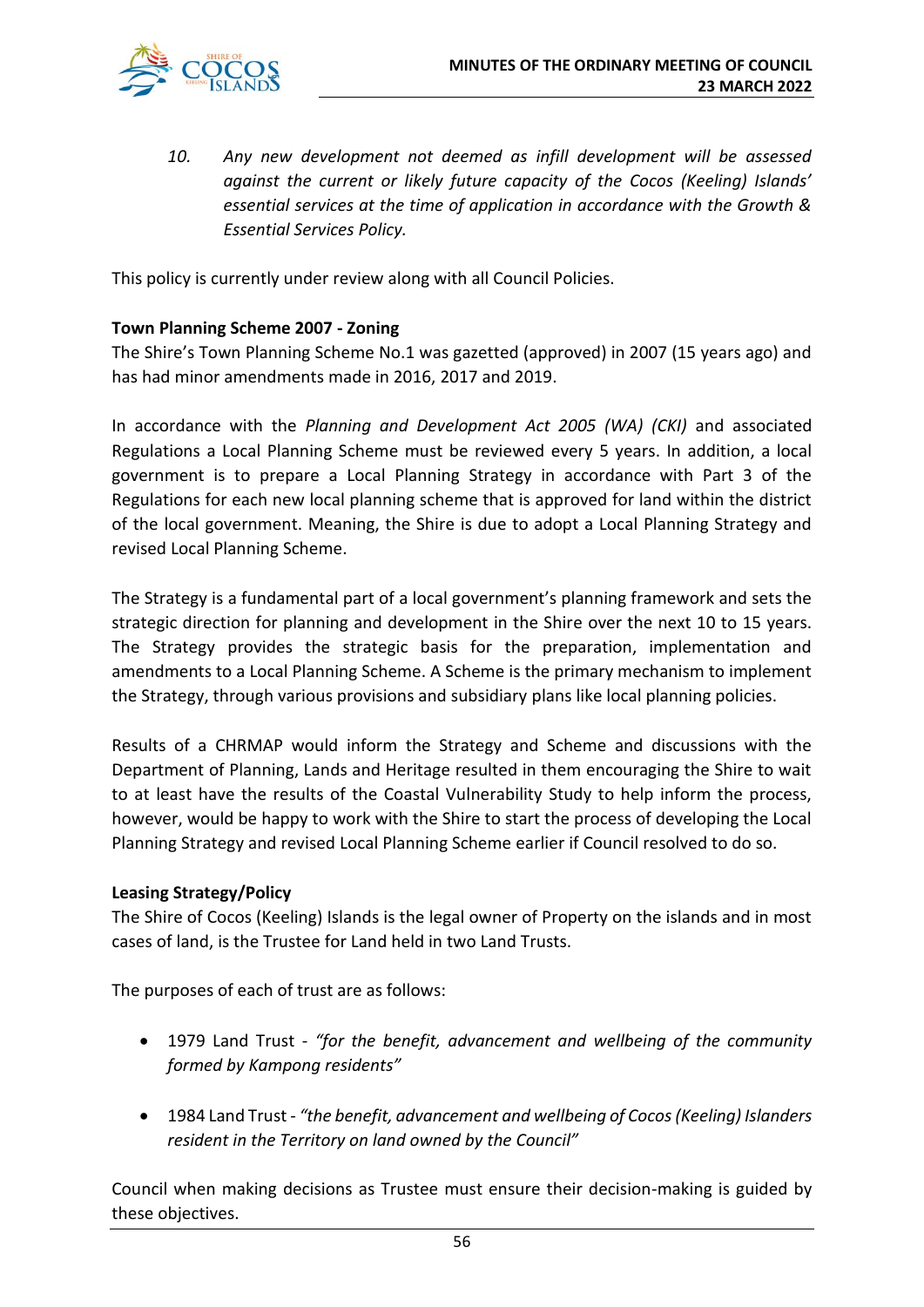

The Shire also manages some Reserves which are available for leasing and licensing purposes for specific periods and purposes as set by the Crown.

Council from time to time may choose to enter into a Lease or Licence agreement with a third party. The disposal of land is covered under the *Local Government Act 1995(WA) (CKI)* and the *Local Government (Functions and General) Regulations 1996*.

With an increase in unsolicited requests to lease land it is imperative that Council consider a strategy for the future leasing of land and sets policy that provides for principles to ensure that all requests to lease or licence Shire of Cocos (Keeling) Islands owned, managed or controlled Property, including Crown land:

- are dealt with in a fair, equitable, and where possible, a consistent manner.
- minimise the risk to the Shire of Cocos (Keeling) Islands and to maximise the overall benefit to the community.
- ensure compliance with the *Local Government Act 1995 (WA) (CKI)* and any other relevant laws, and Shire policies.
- provide criteria for assessing applications against the purposes of the land trusts (when relevant)

With so many outstanding key strategic processes yet to be completed or currently going through review Officers recommend that Council discontinue with the land lease request at this stage.

Once the Shire is in a better strategic position to understand the future challenges and desires of the Community and it remain a priority to encourage tourism development at Trannies Beach officers will be in a better position to workshop with council and the community to develop a business case and concept for these lots.

Officers recognise that Council may wish to continue with the Community Reference Group engagement and provide the following options for consideration.

# **Option One (Recommended)**

Given the number of current uncertainties, informing strategies, policies and processes currently underway and/or requiring review, it is proposed that Council reconsider their intentions for lots 223 and 224 Trannies Beach at a future date once the following items have been achieved to better inform them in their decision making:

- 1. Adopted Major review of Strategic Community Plan (Estimated mid 2022)
- 2. Received the information held in the Coastal Vulnerability Study (Estimated Mid-late 2022)
- 3. Based on the results of the CVS, at a minimum have a timeline for the CHRMAP Process (usually ~18months)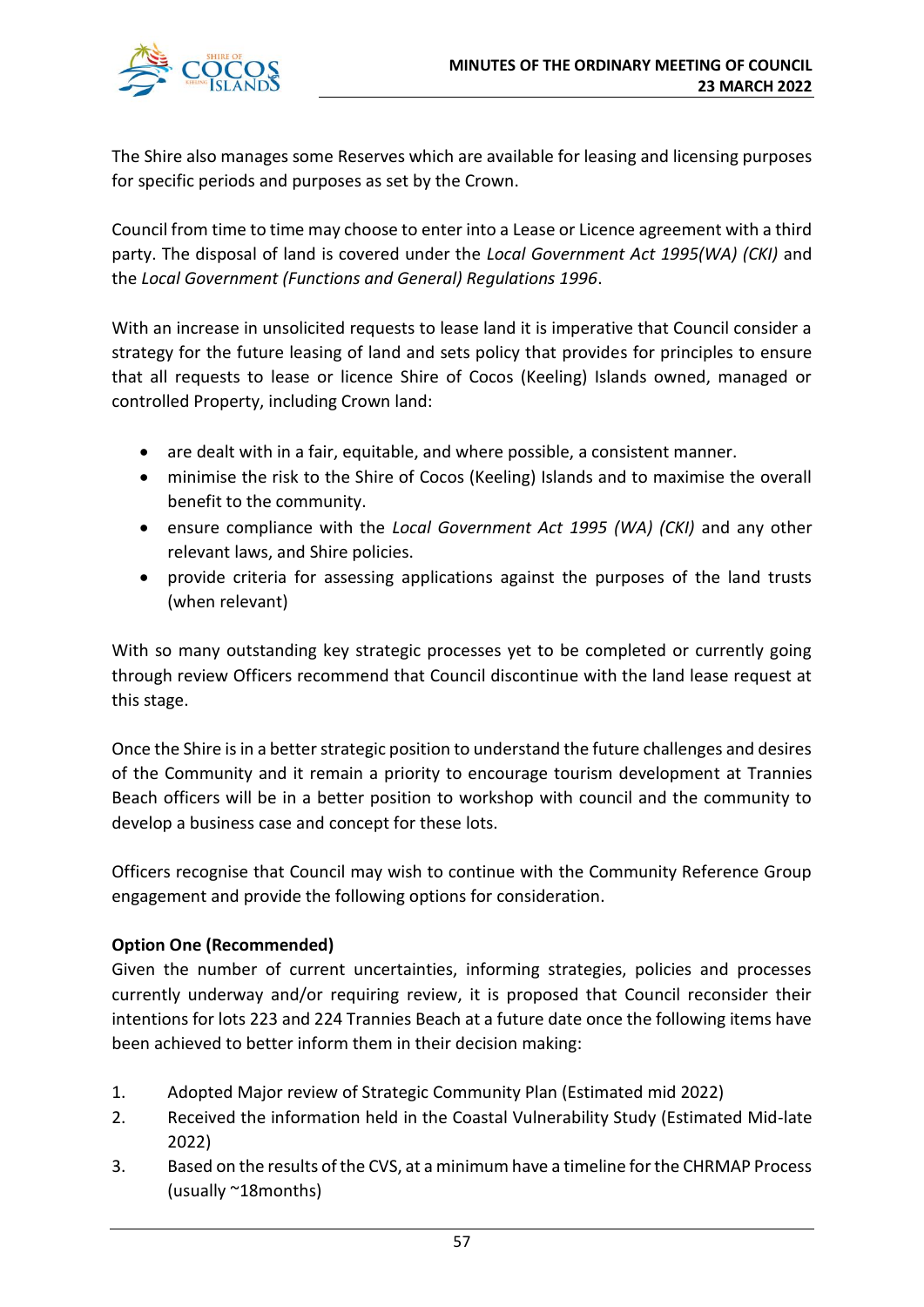

- 4. Council to consider their position on adopting Local Planning Strategy and reviewing Local (Town) Planning Scheme before the CHRMAP process is carried out or at the conclusion of the CHRMAP process
- 5. Develop a leasing strategy and policy for all trust land in the Shire.

# **Option Two**

Conduct the community reference group engagement session and reconsider the request to lease Lots 223 and 224 Trannies Beach upon receiving the outcomes of this session.

The reason that Officers do not support this option is due to the proponent, community and Shire resources involved in conducting this session noting that the above key strategic processes will remain underway and unresolved at this point in time.

# **Policy and Legislative Implications**

Section 3.58 of the *Local Government Act 1995 (WA) (CKI)* deals with the disposal of property, including by way of lease.

# **Financial Implications**

There are no direct financial implications associated with this report.

# **Strategic Implications**

Strategic Community Plan 2026: Key Result Area 1 – Economic: Outcome 1.1*. Encourage economic stability for the Islands.* Key Result Area 4 – Civic Leadership: Outcome 4.1 *An informed Council leading working with others to advance our Islands 4.1.1 To provide leadership to the community 4.1.2 Continue to improve organisational planning*

# **Voting Requirements**

Simple Majority

# **Conclusion**

Due to the current strategic processes underway, the Officer recommended option is for Option One presented above, to not respectfully decline the request to lease Lots 223 and 224 Trannies Beach and for Council to reconsider their intentions at a later date.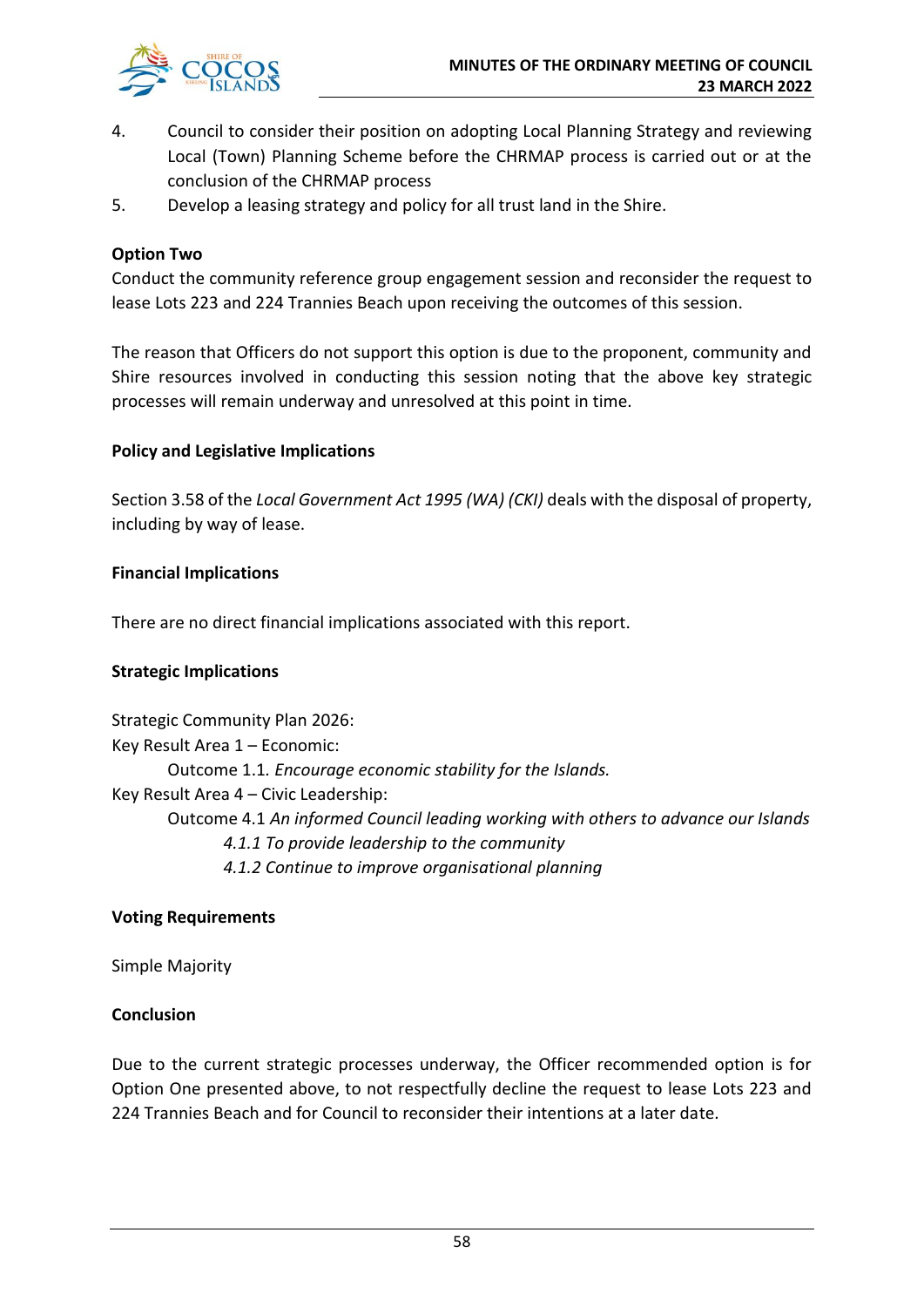

*Cr Lacy moved a motion different from the Officer's Recommendation to delete Point 2 from the Motion and include Option 2 from the Officer's report that Council conduct the community reference group engagement session and reconsider the request to lease Lots 223 and 224 Trannies Beach upon receiving the outcomes of this session.*

*Delete from the Motion:*

• *Respectfully decline the proponents request to lease lots 223 and 224 trannies beach;*

*Cr Iku seconded Cr Lacy's motion.*

#### **COUNCIL RESOLUTION**

#### **MOVED CR LACY SECONDED CR IKU**

**THAT COUNCIL SUPSEND STANDING ORDERS, THE TIME BEING 4.52PM.**

**THE MOTION WAS PUT AND DECLARED CARRIED (5/0)**

**FOR:** HAMIRIL, IKU, LACY, MINKOM, YOUNG **AGAINST:** NIL

*Members of the public left the meeting room at 5.20pm.*

#### **COUNCIL RESOLUTION**

**MOVED CR LACY SECONDED CR YOUNG**

**THAT COUNCIL RESUME STANDING ORDERS, THE TIME BEING 5.24PM.**

**THE MOTION WAS PUT AND DECLARED CARRIED (5/0)**

**FOR:** HAMIRIL, IKU, LACY, MINKOM, YOUNG **AGAINST:** NIL

#### **COUNCIL RESOLUTION**

**MOVED CR LACY SECONDED CR IKU**

**THAT COUNCIL, BY SIMPLE MAJORITY:**

- **1. RECEIVE THE WRITTEN SUBMISSIONS ON THE REQUEST TO LEASE LOTS 223 AND 224 TRANNIES BEACH AS CONTAINED IN CONFIDENTIAL ATTACHMENT 15.2.1.1 AND DIRECT THE CEO TO PROVIDE THE OUTCOME OF THIS REPORT TO EACH SUBMISSION;**
- **2. CONDUCT THE COMMUNITY REFERENCE GROUP ENGAGEMENT SESSION AND RECONSIDER THE REQUEST TO LEASE LOTS 223 AND 224 TRANNIES BEACH UPON RECEIVING THE OUTCOMES OF THIS SESSION.**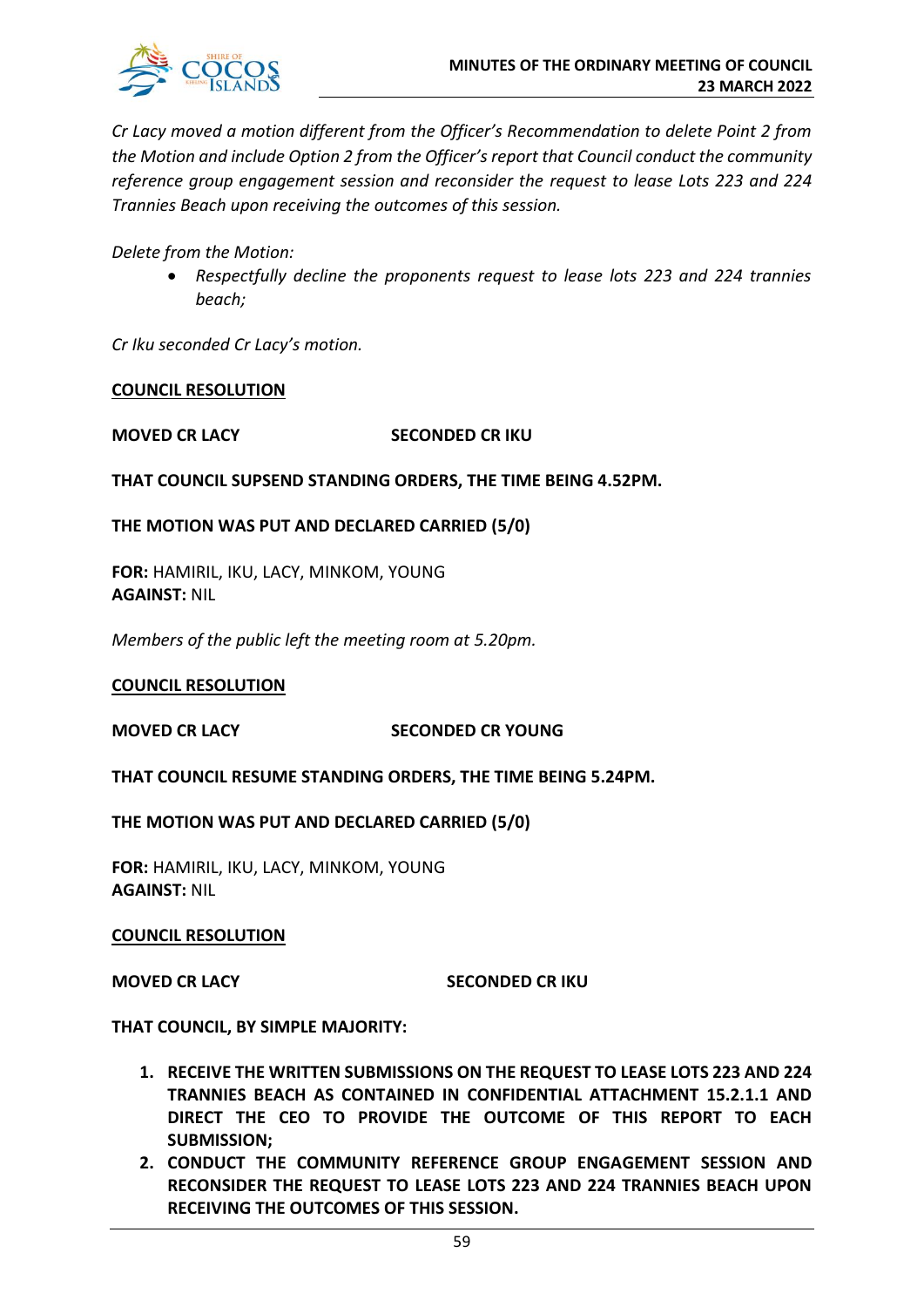

- **3. RECONSIDER COUNCILS INTENTIONS FOR LOTS 223 AND 224 TRANNIES BEACH AT A FUTURE DATE ONCE THE FOLLOWING ITEMS HAVE BEEN ACHIEVED TO BETTER INFORM THEM IN THEIR DECISION MAKING:**
	- **a) ADOPTED MAJOR REVIEW OF STRATEGIC COMMUNITY PLAN.**
	- **b) RECEIVED THE INFORMATION HELD IN THE COASTAL VULNERABILITY STUDY.**
	- **c) BASED ON THE RESULTS OF THE CVS, AT A MINIMUM HAVE A TIMELINE FOR THE CHRMAP PROCESS.**
	- **d) COUNCIL TO CONSIDER THEIR POSITION ON ADOPTING LOCAL PLANNING STRATEGY AND REVIEWING LOCAL (TOWN) PLANNING SCHEME BEFORE THE CHRMAP PROCESS IS CARRIED OUT OR AT THE CONCLUSION OF THE CHRMAP PROCESS.**
	- **e) DEVELOP A LEASING STRATEGY FOR ALL TRUST LAND IN THE SHIRE.**

# **THE MOTION WAS PUT AND DECLARED LOST (0/5)**

**FOR:** NIL **AGAINST:** HAMIRIL, IKU, LACY, MINKOM, YOUNG

# **PROCEDURAL MOTION**

# **MOVED CR LACY SECONDED CR YOUNG**

**THAT COUNCIL RESOLVES TO DEFER THIS ITEM TO THE MAY 2022 ORDINARY MEETING OF COUNCIL.**

# **THE MOTION WAS PUT AND DECLARED LOST (2/3)**

**FOR:** LACY, YOUNG **AGAINST:** HAMIRIL, IKU, MINKOM,

# **OFFICER RECOMMENDATION – ITEM NO 15.2.1**

THAT COUNCIL, BY SIMPLE MAJORITY:

- 1. RECEIVE THE WRITTEN SUBMISSIONS ON THE REQUEST TO LEASE LOTS 223 AND 224 TRANNIES BEACH AS CONTAINED IN CONFIDENTIAL ATTACHMENT 15.2.1.1 AND DIRECT THE CEO TO PROVIDE THE OUTCOME OF THIS REPORT TO EACH SUBMISSION;
- 2. RESPECTFULLY DECLINE THE PROPONENTS REQUEST TO LEASE LOTS 223 AND 224 TRANNIES BEACH;
- 3. RECONSIDER COUNCILS INTENTIONS FOR LOTS 223 AND 224 TRANNIES BEACH AT A FUTURE DATE ONCE THE FOLLOWING ITEMS HAVE BEEN ACHIEVED TO BETTER INFORM THEM IN THEIR DECISION MAKING:
	- a) ADOPTED MAJOR REVIEW OF STRATEGIC COMMUNITY PLAN.
	- b) RECEIVED THE INFORMATION HELD IN THE COASTAL VULNERABILITY STUDY.
	- c) BASED ON THE RESULTS OF THE CVS, AT A MINIMUM HAVE A TIMELINE FOR THE CHRMAP PROCESS.
	- d) COUNCIL TO CONSIDER THEIR POSITION ON ADOPTING LOCAL PLANNING STRATEGY AND REVIEWING LOCAL (TOWN) PLANNING SCHEME BEFORE THE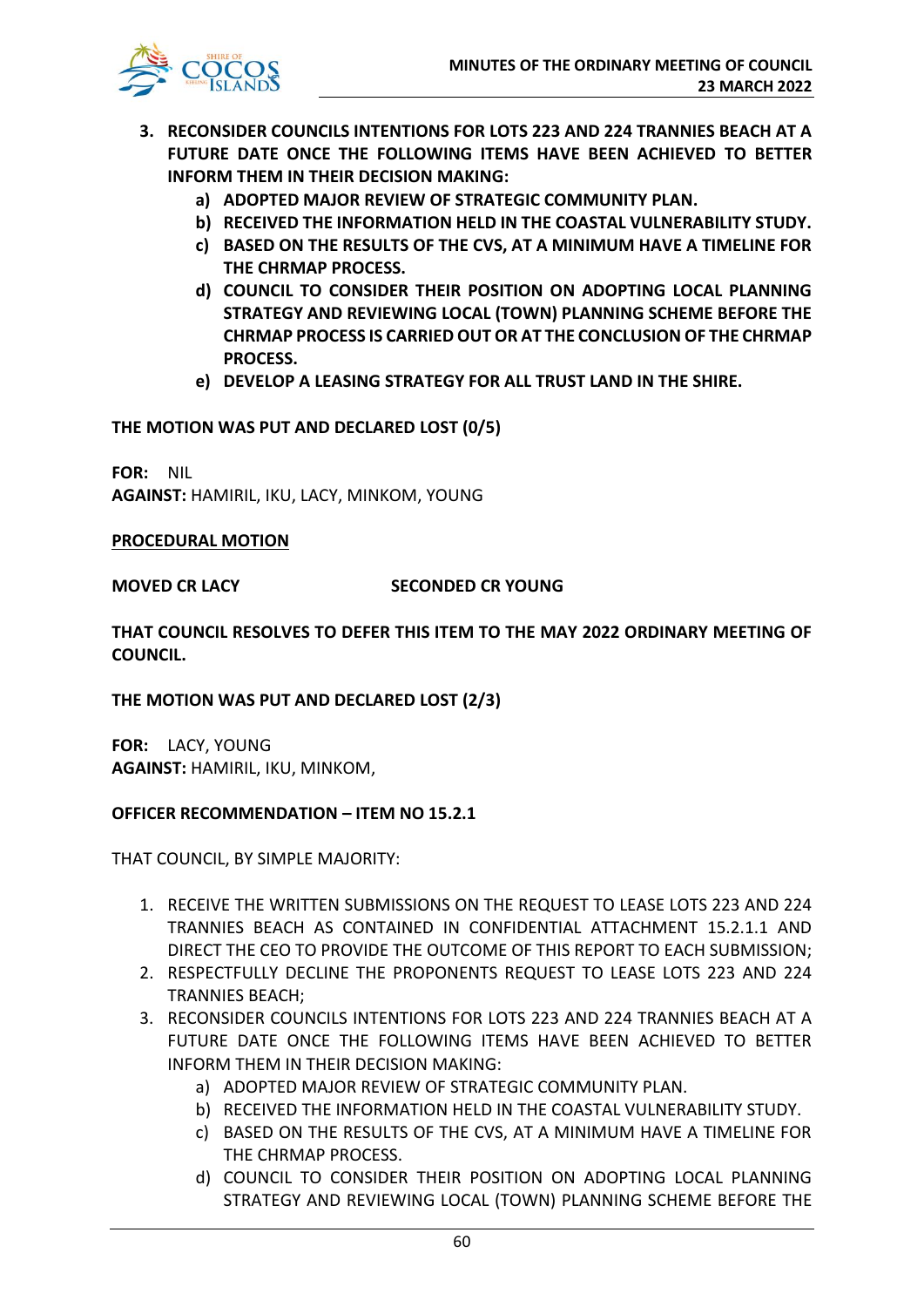

CHRMAP PROCESS IS CARRIED OUT OR AT THE CONCLUSION OF THE CHRMAP PROCESS.

e) DEVELOP A LEASING STRATEGY FOR ALL TRUST LAND IN THE SHIRE.

# **COUNCIL RESOLUTION – ITEM NO 15.2.1**

**MOVED CR HAMIRIL SECONDED CR IKU**

**THAT COUNCIL, BY SIMPLE MAJORITY:**

- **1. RECEIVE THE WRITTEN SUBMISSIONS ON THE REQUEST TO LEASE LOTS 223 AND 224 TRANNIES BEACH AS CONTAINED IN CONFIDENTIAL ATTACHMENT 15.2.1.1 AND DIRECT THE CEO TO PROVIDE THE OUTCOME OF THIS REPORT TO EACH SUBMISSION;**
- **2. RESPECTFULLY DECLINE THE PROPONENTS REQUEST TO LEASE LOTS 223 AND 224 TRANNIES BEACH;**
- **3. RECONSIDER COUNCILS INTENTIONS FOR LOTS 223 AND 224 TRANNIES BEACH AT A FUTURE DATE ONCE THE FOLLOWING ITEMS HAVE BEEN ACHIEVED TO BETTER INFORM THEM IN THEIR DECISION MAKING:**
	- **a. ADOPTED MAJOR REVIEW OF STRATEGIC COMMUNITY PLAN.**
	- **b. RECEIVED THE INFORMATION HELD IN THE COASTAL VULNERABILITY STUDY.**
	- **c. BASED ON THE RESULTS OF THE CVS, AT A MINIMUM HAVE A TIMELINE FOR THE CHRMAP PROCESS.**
	- **d. COUNCIL TO CONSIDER THEIR POSITION ON ADOPTING LOCAL PLANNING STRATEGY AND REVIEWING LOCAL (TOWN) PLANNING SCHEME BEFORE THE CHRMAP PROCESS IS CARRIED OUT OR AT THE CONCLUSION OF THE CHRMAP PROCESS.**
	- **e. DEVELOP A LEASING STRATEGY FOR ALL TRUST LAND IN THE SHIRE.**

**THE MOTION WAS PUT AND DECLARED CARRIED (4/1)**

**FOR:** HAMIRIL, IKU, MINKOM, YOUNG **AGAINST:** LACY